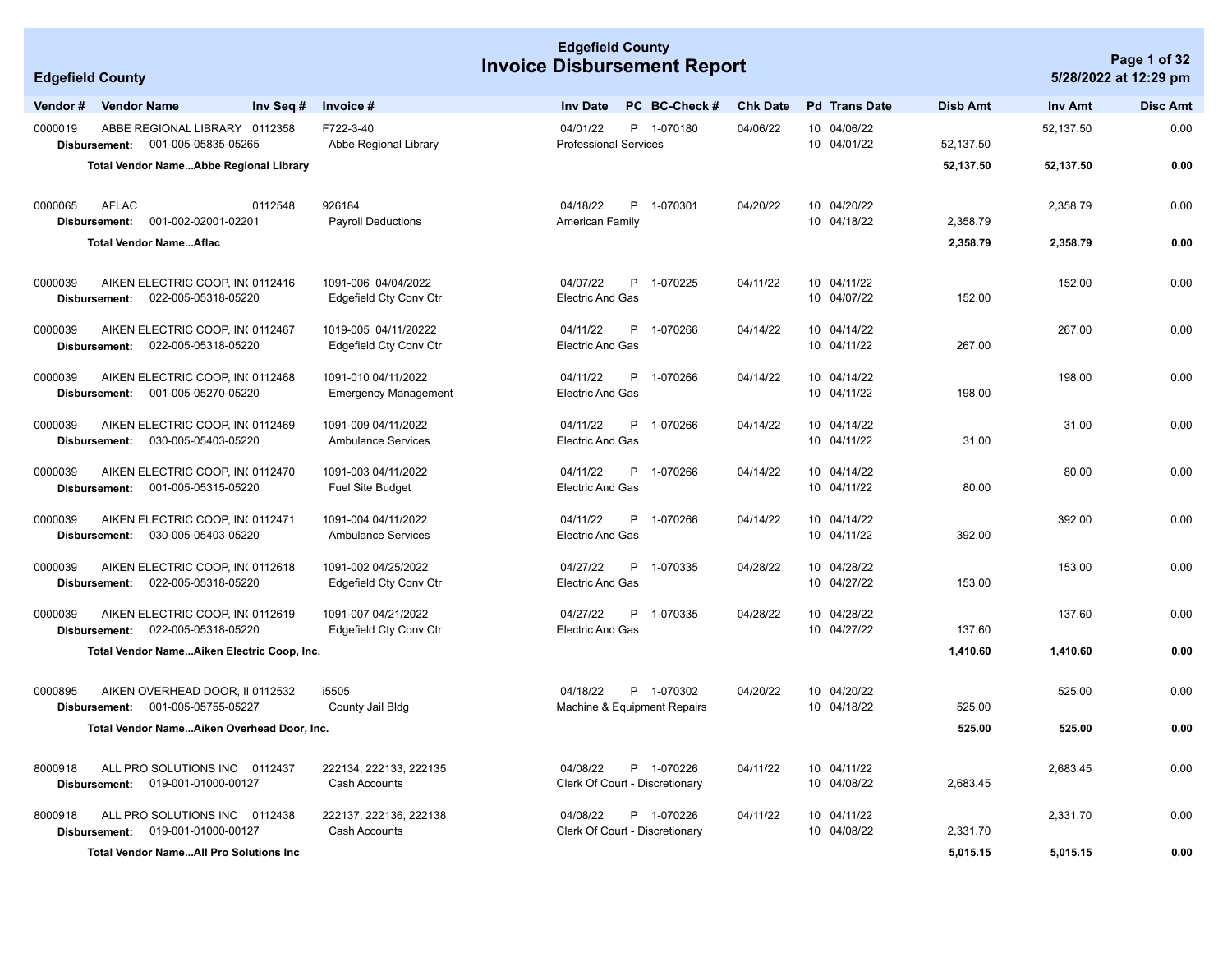| <b>Edgefield County</b>                                                                                                    |                                                                                                                   |                                                                                    |                 |                                                          |                      | <b>Invoice Disbursement Report</b> |                 |
|----------------------------------------------------------------------------------------------------------------------------|-------------------------------------------------------------------------------------------------------------------|------------------------------------------------------------------------------------|-----------------|----------------------------------------------------------|----------------------|------------------------------------|-----------------|
| Vendor # Vendor Name<br>Inv Seq #                                                                                          | Invoice #                                                                                                         | PC BC-Check #<br><b>Inv Date</b>                                                   | <b>Chk Date</b> | <b>Pd</b> Trans Date                                     | <b>Disb Amt</b>      | Inv Amt                            | <b>Disc Amt</b> |
| AMERICAN WELDING & GA! 0112430<br>8000761                                                                                  | 08429330                                                                                                          | 04/07/22<br>P 1-070227                                                             | 04/11/22        | 10 04/11/22                                              |                      | 216.39                             | 0.00            |
| 030-005-05403-05249<br>Disbursement:                                                                                       | <b>Ambulance Services</b>                                                                                         | Medical & Laboratory Supplies                                                      |                 | 10 04/07/22                                              | 216.39               |                                    |                 |
| AMERICAN WELDING & GA! 0112458<br>8000761<br>030-005-05403-05249<br>Disbursement:                                          | 08363497<br><b>Ambulance Services</b>                                                                             | 04/08/22<br>P 1-070227<br><b>Medical &amp; Laboratory Supplies</b>                 | 04/11/22        | 10 04/11/22<br>10 04/08/22                               | 194.95               | 194.95                             | 0.00            |
| 8000761<br>AMERICAN WELDING & GA! 0112459<br>030-005-05403-05249<br>Disbursement:                                          | 0827818<br><b>Ambulance Services</b>                                                                              | 04/08/22<br>P 1-070227<br><b>Medical &amp; Laboratory Supplies</b>                 | 04/11/22        | 10 04/11/22<br>10 04/08/22                               | 66.85                | 66.85                              | 0.00            |
| AMERICAN WELDING & GA! 0112563<br>8000761<br>Disbursement: 030-005-05403-05249                                             | 08457265<br><b>Ambulance Services</b>                                                                             | 04/20/22<br>P 1-070336<br><b>Medical &amp; Laboratory Supplies</b>                 | 04/28/22        | 10 04/28/22<br>10 04/20/22                               | 102.27               | 102.27                             | 0.00            |
| Total Vendor NameAmerican Welding & Gas, Inc.                                                                              |                                                                                                                   |                                                                                    |                 |                                                          | 580.46               | 580.46                             | 0.00            |
| ANDREW C. MARINE<br>0016621<br>0112413<br>Disbursement: 001-005-05101-05265                                                | 1883                                                                                                              | 04/06/22<br>P<br>1-070181<br><b>Professional Services</b>                          | 04/06/22        | 10 04/06/22<br>10 04/06/22                               | 1,750.00             | 1,750.00                           | 0.00            |
| Total Vendor NameAndrew C. Marine                                                                                          | <b>County Administrator</b>                                                                                       |                                                                                    |                 |                                                          | 1,750.00             | 1,750.00                           | 0.00            |
| 0015976<br>ARETHA N. EUBANKS<br>0112422                                                                                    | APRIL 7, 2022                                                                                                     | 04/07/22<br>P 1-070228                                                             | 04/11/22        | 10 04/11/22                                              |                      | 33.25                              | 0.00            |
| 001-005-05100-05210<br>Disbursement:                                                                                       | <b>County Council</b>                                                                                             | <b>Printing And Office Supplies</b>                                                |                 | 10 04/07/22                                              | 33.25                |                                    |                 |
| Total Vendor NameAretha N. Eubanks                                                                                         |                                                                                                                   |                                                                                    |                 |                                                          | 33.25                | 33.25                              | 0.00            |
| ARLENE S. TRAXLER<br>0001012<br>0112408<br>001-005-05970-05106<br>Disbursement:                                            | APRIL 4, 2022<br>Countywide                                                                                       | P<br>04/06/22<br>1-070182<br>Group Insurance                                       | 04/06/22        | 10 04/06/22<br>10 04/06/22                               | 97.68                | 97.68                              | 0.00            |
| ARLENE S. TRAXLER<br>0001012<br>0112641<br>Disbursement: 001-005-05970-05106                                               | MAY 4,2022<br>Countywide                                                                                          | 04/29/22<br>P<br>1-070391<br>Group Insurance                                       | 05/02/22        | 10 05/02/22<br>10 04/29/22                               | 97.68                | 97.68                              | 0.00            |
| Total Vendor NameArlene S. Traxler                                                                                         |                                                                                                                   |                                                                                    |                 |                                                          | 195.36               | 195.36                             | 0.00            |
| <b>ASIFLEX</b><br>8000338<br>0112475<br>030-005-05403-05106<br>Disbursement:<br>029-005-05222-05106<br>004-005-05214-05106 | PRCKDATE: 04/14/2022<br><b>Ambulance Services</b><br>Pre Trial Intervention Service<br><b>Assistant Solicitor</b> | 04/13/22<br>P<br>1-041322<br>Group Insurance<br>Group Insurance<br>Group Insurance | 04/13/22        | 10 04/13/22<br>10 04/13/22<br>10 04/13/22<br>10 04/13/22 | 2.14<br>1.07<br>1.07 | 4.28                               | 0.00            |
| 8000338<br><b>ASIFLEX</b><br>0112476<br>001-002-02001-02232<br>Disbursement:                                               | PRCKDATE: 04/17/2022<br><b>Payroll Deductions</b>                                                                 | 04/13/22<br>P 1-041722<br>Money Plus - Medical Reimburse                           | 04/17/22        | 10 04/13/22<br>10 04/13/22                               | 315.38               | 315.38                             | 0.00            |
| <b>ASIFLEX</b><br>8000338<br>0112613<br>001-002-02001-02232<br>Disbursement:                                               | PRCKDATE: 04/28/2022<br><b>Payroll Deductions</b>                                                                 | P 1-042722<br>04/27/22<br>Money Plus - Medical Reimburse                           | 04/27/22        | 10 04/27/22<br>10 04/27/22                               | 315.38               | 315.38                             | 0.00            |
| ASIFLEX<br>8000338<br>0112617<br>030-005-05403-05106<br>Disbursement:<br>029-005-05222-05106<br>004-005-05214-05106        | PRCKDATE: 04282022<br><b>Ambulance Services</b><br>Pre Trial Intervention Service<br><b>Assistant Solicitor</b>   | 04/27/22<br>P<br>1-042822<br>Group Insurance<br>Group Insurance<br>Group Insurance | 04/28/22        | 10 04/27/22<br>10 04/27/22<br>10 04/27/22<br>10 04/27/22 | 2.14<br>1.07<br>1.07 | 4.28                               | 0.00            |
| <b>Total Vendor NameAsiflex</b>                                                                                            |                                                                                                                   |                                                                                    |                 |                                                          | 639.32               | 639.32                             | 0.00            |
| AT&T<br>0112419<br>0016496                                                                                                 | 000017983801                                                                                                      | 04/07/22<br>PS 1-070229                                                            | 04/11/22        | 10 04/11/22                                              |                      | 377.34                             | 0.00            |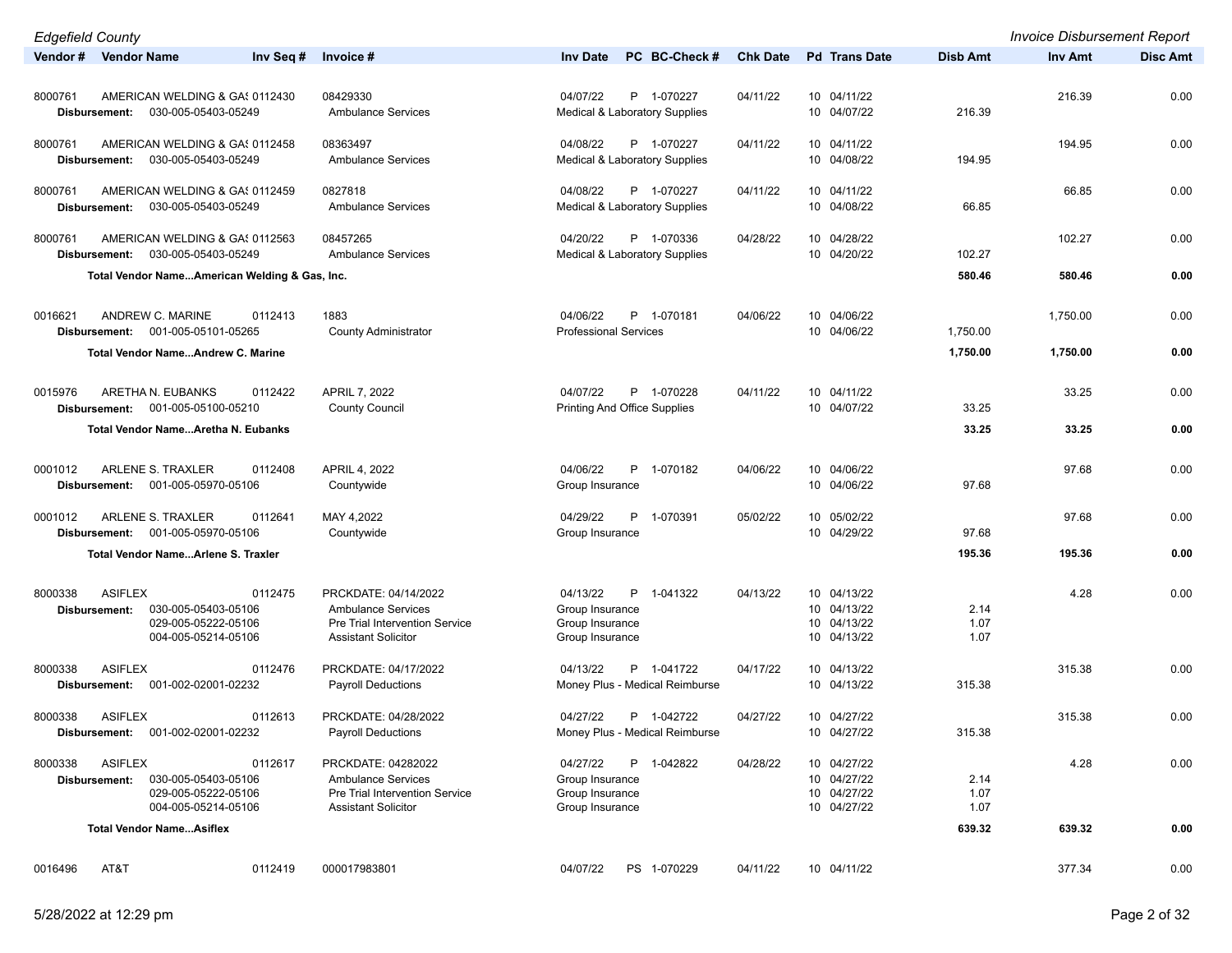| <b>Edgefield County</b>                           |                                                       |                                                                                          |                                    |               |                 |                                           |                 | <b>Invoice Disbursement Report</b> |                 |
|---------------------------------------------------|-------------------------------------------------------|------------------------------------------------------------------------------------------|------------------------------------|---------------|-----------------|-------------------------------------------|-----------------|------------------------------------|-----------------|
| Vendor # Vendor Name                              | Inv Seq #                                             | Invoice #                                                                                | <b>Inv Date</b>                    | PC BC-Check # | <b>Chk Date</b> | <b>Pd</b> Trans Date                      | Disb Amt        | Inv Amt                            | <b>Disc Amt</b> |
| Disbursement:<br>8000859<br>AT&T<br>Disbursement: | 001-005-05230-05221<br>0112442<br>001-005-05325-05221 | <b>Dispatch Operation</b><br>803275-4767 150 04/1/2022<br><b>County Maintenance Dept</b> | Telephone<br>04/08/22<br>Telephone | PS 1-070230   | 04/11/22        | 10 04/07/22<br>10 04/11/22<br>10 04/08/22 | 377.34<br>49.13 | 49.13                              | 0.00            |
| AT&T<br>8000859<br>Disbursement:                  | 0112443<br>022-005-05318-05221                        | 803275-4137 155 04/1/2022<br>Edgefield Cty Conv Ctr                                      | 04/08/22<br>Telephone              | PS 1-070231   | 04/11/22        | 10 04/11/22<br>10 04/08/22                | 57.40           | 57.40                              | 0.00            |
| 8000859<br>AT&T<br>Disbursement:                  | 0112444<br>022-005-05318-05221                        | 803275-0320 649 04/1/2022<br>Edgefield Cty Conv Ctr                                      | 04/08/22<br>Telephone              | PS 1-070232   | 04/11/22        | 10 04/11/22<br>10 04/08/22                | 58.84           | 58.84                              | 0.00            |
| 8000859<br>AT&T<br>Disbursement:                  | 0112445<br>022-005-05318-05221                        | 803 275-5120 512 04/1/2022<br>Edgefield Cty Conv Ctr                                     | 04/08/22<br>Telephone              | PS 1-070233   | 04/11/22        | 10 04/11/22<br>10 04/08/22                | 47.13           | 47.13                              | 0.00            |
| 8000859<br>AT&T<br>Disbursement:                  | 0112446<br>022-005-05318-05221                        | 803 275-9429 325 04/1/2022<br>Edgefield Cty Conv Ctr                                     | 04/08/22<br>Telephone              | PS 1-070234   | 04/11/22        | 10 04/11/22<br>10 04/08/22                | 47.13           | 47.13                              | 0.00            |
| 8000859<br>AT&T<br>Disbursement:                  | 0112456<br>001-005-05210-05221                        | 803 278-1625 758 1899 03/28/2022<br>Sheriff's Office                                     | 04/08/22<br>Telephone              | PS 1-070235   | 04/11/22        | 10 04/11/22<br>10 04/08/22                | 1,247.08        | 1,247.08                           | 0.00            |
| 8000859<br>AT&T<br>Disbursement:                  | 0112494<br>001-005-05210-05221                        | 803 M39-3255 030 1893 04/04/2022<br>Sheriff's Office                                     | 04/14/22<br>Telephone              | PS 1-070268   | 04/14/22        | 10 04/14/22<br>10 04/14/22                | 20.15           | 20.15                              | 0.00            |
| 8000859<br>AT&T<br>Disbursement:                  | 0112495<br>022-005-05318-05221                        | 803 637-2424 512 04/04/2022<br>Edgefield Cty Conv Ctr                                    | 04/14/22<br>Telephone              | PS 1-070269   | 04/14/22        | 10 04/14/22<br>10 04/14/22                | 47.13           | 47.13                              | 0.00            |
| AT&T<br>8000859<br>Disbursement:                  | 0112496<br>001-005-05210-05221                        | 803 M39-0034 100 04/04/2022<br>Sheriff's Office                                          | 04/14/22<br>Telephone              | PS 1-070270   | 04/14/22        | 10 04/14/22<br>10 04/14/22                | 860.89          | 860.89                             | 0.00            |
| 8000859<br>AT&T<br>Disbursement:                  | 0112497<br>022-005-05318-05221                        | 803 637-2381 336 04/04/2022<br>Edgefield Cty Conv Ctr                                    | 04/14/22<br>Telephone              | PS 1-070271   | 04/14/22        | 10 04/14/22<br>10 04/14/22                | 47.13           | 47.13                              | 0.00            |
| 8000859<br>AT&T<br>Disbursement:                  | 0112498<br>022-005-05318-05221                        | 803 637-4926 623 04/04/2022<br>Edgefield Cty Conv Ctr                                    | 04/14/22<br>Telephone              | PS 1-070272   | 04/14/22        | 10 04/14/22<br>10 04/14/22                | 47.13           | 47.13                              | 0.00            |
| 8000859<br>AT&T<br>Disbursement:                  | 0112499<br>001-005-05210-05221                        | 803 637-9918 337 04/04/2022<br>Sheriff's Office                                          | 04/14/22<br>Telephone              | PS 1-070273   | 04/14/22        | 10 04/14/22<br>10 04/14/22                | 47.62           | 47.62                              | 0.00            |
| 8000859<br>AT&T<br>Disbursement:                  | 0112500<br>001-005-05715-05221                        | 803 M39-0036 599 1897 04/04/2022<br>Dept Of Social Services                              | 04/14/22<br>Telephone              | PS 1-070274   | 04/14/22        | 10 04/14/22<br>10 04/14/22                | 320.25          | 320.25                             | 0.00            |
| 8000859<br>AT&T<br>Disbursement:                  | 0112501<br>001-005-05715-05221                        | 803 637-0885 744 04/04/2022<br>Dept Of Social Services                                   | 04/14/22<br>Telephone              | P 1-070267    | 04/14/22        | 10 04/14/22<br>10 04/14/22                | 47.62           | 47.62                              | 0.00            |
| 8000859<br>AT&T<br>Disbursement:                  | 0112504<br>023-005-05250-05221                        | 803 M39-8260 001 1896 04/04/2022<br>E911 Administration                                  | 04/14/22<br>Telephone              | PS 1-070275   | 04/14/22        | 10 04/14/22<br>10 04/14/22                | 2,969.56        | 2,969.56                           | 0.00            |
| 8000859<br>AT&T<br>Disbursement:                  | 0112505<br>023-005-05250-05221                        | 803 M39-3714 830 1899 04/04/2022<br>E911 Administration                                  | 04/14/22<br>Telephone              | PS 1-070276   | 04/14/22        | 10 04/14/22<br>10 04/14/22                | 548.76          | 548.76                             | 0.00            |
| 8000859<br>AT&T<br>Disbursement:                  | 0112506<br>001-005-05240-05221                        | 803 M39-3317 545 1897 04/04/2022<br>County Jail                                          | 04/14/22<br>Telephone              | PS 1-070277   | 04/14/22        | 10 04/14/22<br>10 04/14/22                | 40.32           | 40.32                              | 0.00            |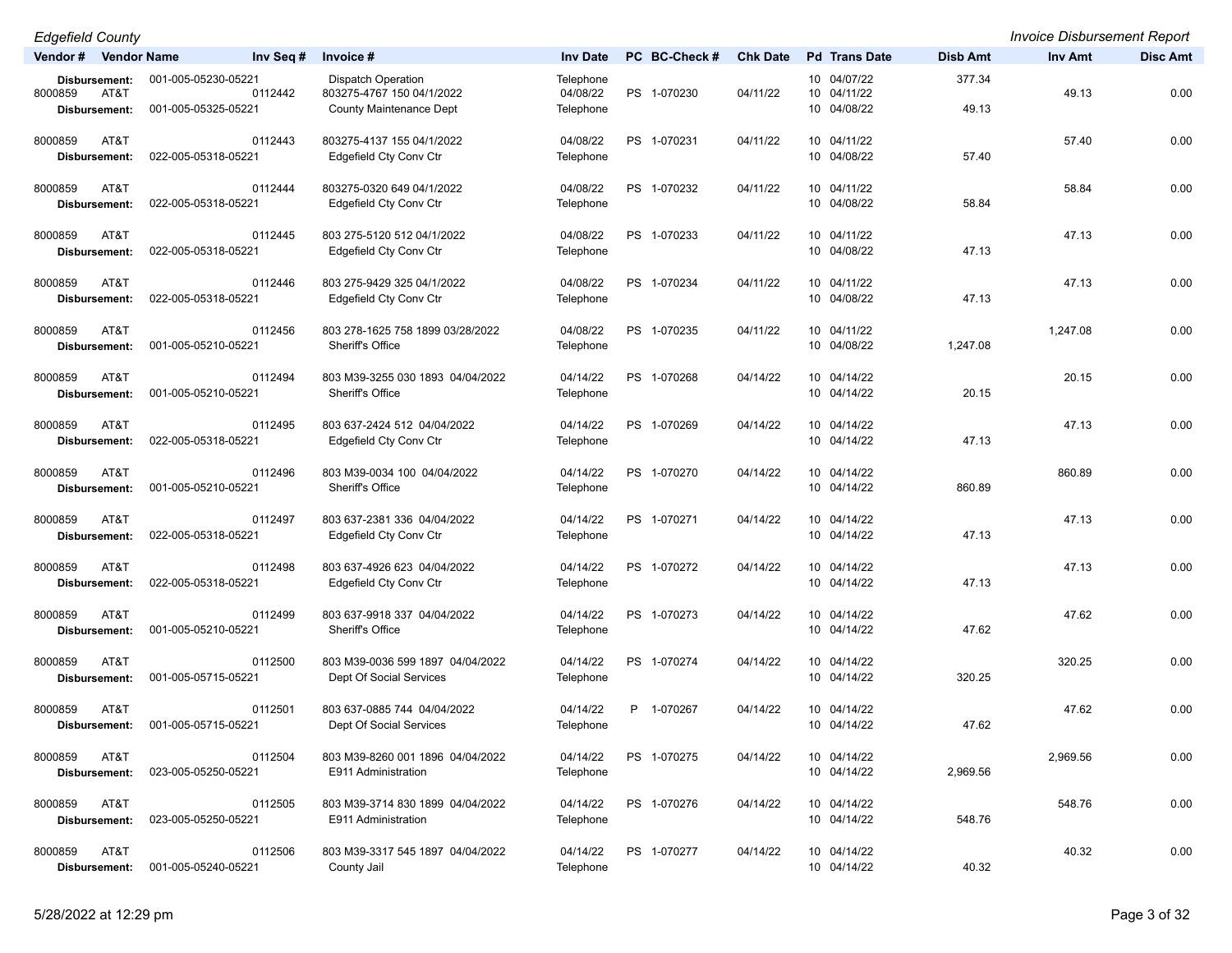| Vendor#              | <b>Vendor Name</b>  | Inv Seq # | Invoice #                           | <b>Inv Date</b>            | PC BC-Check #  | <b>Chk Date</b> | <b>Pd</b> Trans Date           | <b>Disb Amt</b> | Inv Amt  | <b>Disc Amt</b> |
|----------------------|---------------------|-----------|-------------------------------------|----------------------------|----------------|-----------------|--------------------------------|-----------------|----------|-----------------|
|                      |                     |           |                                     |                            |                |                 |                                |                 |          |                 |
| 8000859              | AT&T                | 0112511   | 803 637-4008 951 04/04/2022         | 04/18/22                   | P.<br>1-070304 | 04/20/22        | 10 04/20/22                    |                 | 4,076.74 | 0.00            |
| <b>Disbursement:</b> | 001-005-05970-05272 |           | Countywide                          | <b>Special Contracts</b>   |                |                 | 10 04/18/22                    | 482.84          |          |                 |
|                      | 001-005-05970-05272 |           | Countywide                          | <b>Special Contracts</b>   |                |                 | 10 04/18/22                    | 13.79           |          |                 |
|                      | 001-005-05171-05221 |           | Ec Registration & Election Com      | Telephone                  |                |                 | 04/18/22<br>10 <sup>°</sup>    | 58.69           |          |                 |
|                      | 001-005-05132-05221 |           | Veteran's Office                    | Telephone                  |                |                 | 04/18/22<br>10                 | 82.02           |          |                 |
|                      | 001-005-05182-05221 |           | Treasurer                           | Telephone                  |                |                 | 04/18/22<br>10 <sup>°</sup>    | 88.90           |          |                 |
|                      | 001-005-05183-05221 |           | <b>Tax Collector</b>                | Telephone                  |                |                 | 10 04/18/22                    | 43.65           |          |                 |
|                      | 001-005-05180-05221 |           | <b>Tax Assessor</b>                 | Telephone                  |                |                 | 04/18/22<br>10 <sup>°</sup>    | 149.54          |          |                 |
|                      | 001-005-05210-05221 |           | Sheriff's Office                    | Telephone                  |                |                 | 04/18/22<br>10                 | 968.69          |          |                 |
|                      | 001-005-05100-55279 |           | <b>County Council</b>               | <b>Contingency Account</b> |                |                 | 04/18/22<br>10 <sup>°</sup>    | 2.30            |          |                 |
|                      | 001-005-05801-05221 |           | <b>Employ &amp; Social Security</b> | Telephone                  |                |                 | 04/18/22<br>10 <sup>°</sup>    | 18.39           |          |                 |
|                      | 035-005-05806-05221 |           | <b>County Recreation</b>            | Telephone                  |                |                 | 04/18/22<br>10 <sup>°</sup>    | 38.53           |          |                 |
|                      | 001-005-05170-05221 |           | Probate Court                       | Telephone                  |                |                 | 04/18/22<br>10                 | 174.32          |          |                 |
|                      | 001-005-05101-05221 |           |                                     |                            |                |                 | 10 <sup>°</sup><br>04/18/22    | 13.79           |          |                 |
|                      | 001-005-05161-05221 |           | <b>County Administrator</b>         | Telephone                  |                |                 | 04/18/22                       | 43.19           |          |                 |
|                      |                     |           | Magistrates Office                  | Telephone                  |                |                 | 10<br>04/18/22                 | 13.79           |          |                 |
|                      | 001-005-05210-05221 |           | Sheriff's Office                    | Telephone                  |                |                 | 10 <sup>°</sup><br>10 04/18/22 | 43.08           |          |                 |
|                      | 001-005-05179-05221 |           | <b>Gis/special Projects</b>         | Telephone                  |                |                 |                                |                 |          |                 |
|                      | 001-005-05315-05279 |           | <b>Fuel Site Budget</b>             | Miscellaneous              |                |                 | 04/18/22<br>10                 | 13.64           |          |                 |
|                      | 001-005-05121-05221 |           | Clerk Of Court                      | Telephone                  |                |                 | 04/18/22<br>10 <sup>°</sup>    | 149.72          |          |                 |
|                      | 023-005-05250-05221 |           | E911 Administration                 | Telephone                  |                |                 | 10 04/18/22                    | 36.23           |          |                 |
|                      | 030-005-05403-05221 |           | <b>Ambulance Services</b>           | Telephone                  |                |                 | 04/18/22<br>10 <sup>°</sup>    | 44.94           |          |                 |
|                      | 001-005-05270-05221 |           | <b>Emergency Management</b>         | Telephone                  |                |                 | 10 <sup>°</sup><br>04/18/22    | 2.30            |          |                 |
|                      | 030-005-05403-05221 |           | <b>Ambulance Services</b>           | Telephone                  |                |                 | 04/18/22<br>10 <sup>°</sup>    | 13.79           |          |                 |
|                      | 001-005-05121-05221 |           | Clerk Of Court                      | Telephone                  |                |                 | 04/18/22<br>10 <sup>°</sup>    | 108.82          |          |                 |
|                      | 001-005-05131-05221 |           | Coroner                             | Telephone                  |                |                 | 04/18/22<br>10 <sup>°</sup>    | 74.04           |          |                 |
|                      | 001-005-05101-05221 |           | <b>County Administrator</b>         | Telephone                  |                |                 | 10 <sup>1</sup><br>04/18/22    | 553.14          |          |                 |
|                      | 001-005-05711-05221 |           | <b>County Council Chambers</b>      | Telephone                  |                |                 | 10 04/18/22                    | 13.79           |          |                 |
|                      | 001-005-05121-05221 |           | Clerk Of Court                      | Telephone                  |                |                 | 04/18/22<br>10 <sup>°</sup>    | 229.49          |          |                 |
|                      | 001-005-05175-05221 |           | Circuit Judge                       | Telephone                  |                |                 | 04/18/22<br>10 <sup>°</sup>    | 27.56           |          |                 |
|                      | 001-005-05150-05221 |           | Building & Planning                 | Telephone                  |                |                 | 10 04/18/22                    | 409.64          |          |                 |
|                      | 001-005-05181-05221 |           | Auditor                             | Telephone                  |                |                 | 10 <sup>°</sup><br>04/18/22    | 133.36          |          |                 |
|                      | 001-005-05130-05221 |           | <b>County Archives</b>              | Telephone                  |                |                 | 04/18/22<br>10 <sup>°</sup>    | 13.79           |          |                 |
|                      | 030-005-05403-05221 |           | <b>Ambulance Services</b>           | Telephone                  |                |                 | 04/18/22<br>10 <sup>°</sup>    | 13.79           |          |                 |
|                      | 001-005-05101-05221 |           | <b>County Administrator</b>         | Telephone                  |                |                 | 10 04/18/22                    | 3.19            |          |                 |
|                      |                     |           |                                     |                            |                |                 |                                |                 |          |                 |
| 8000859              | AT&T                | 0112529   | 803 278-3276 001 1893 03/28/2022    | 04/18/22                   | P 1-070304     | 04/20/22        | 10 04/20/22                    |                 | 1,046.99 | 0.00            |
| Disbursement:        | 001-005-05210-05221 |           | Sheriff's Office                    | Telephone                  |                |                 | 10 04/18/22                    | 1,046.99        |          |                 |
| 0015367              | AT&T                | 0112539   | 5315198607                          | 04/18/22                   | P 1-070303     | 04/20/22        | 10 04/20/22                    |                 | 8,065.13 | 0.00            |
| Disbursement:        | 023-005-05250-05221 |           | E911 Administration                 | Telephone                  |                |                 | 04/18/22<br>10 <sup>°</sup>    | 8,065.13        |          |                 |
| 8000859              | AT&T                | 0112578   | 803 279-2643 239 04/20/22           | 04/27/22                   | PS 1-070338    | 04/28/22        | 10 04/28/22                    |                 | 46.83    | 0.00            |
| Disbursement:        | 022-005-05318-05221 |           | Edgefield Cty Conv Ctr              | Telephone                  |                |                 | 10 04/27/22                    | 46.83           |          |                 |
| 0015367              | AT&T                | 0112583   | 9802458607                          | 04/27/22                   | PS 1-070337    | 04/28/22        | 04/28/22<br>10 <sup>1</sup>    |                 | 6.27     | 0.00            |
|                      | 001-005-05835-05221 |           |                                     |                            |                |                 | 10 04/27/22                    | 6.27            |          |                 |
| Disbursement:        |                     |           | Abbe Regional Library               | Telephone                  |                |                 |                                |                 |          |                 |
| 0015367              | AT&T                | 0112633   | 5745579609                          | 04/28/22                   | PS 1-070392    | 05/02/22        | 10 05/02/22                    |                 | 872.58   | 0.00            |
| Disbursement:        | 001-005-05101-05221 |           | <b>County Administrator</b>         | Telephone                  |                |                 | 10 04/28/22                    | 872.58          |          |                 |
| 0015367              | AT&T                | 0112634   | 9851458608                          | 04/28/22                   | PS 1-070393    | 05/02/22        | 10 05/02/22                    |                 | 176.11   | 0.00            |
|                      |                     |           |                                     |                            |                |                 |                                |                 |          |                 |
| Disbursement:        | 001-005-05121-05221 |           | Clerk Of Court                      | Telephone                  |                |                 | 04/28/22<br>10 <sup>°</sup>    | 1.41            |          |                 |
|                      | 001-005-05181-05221 |           | Auditor                             | Telephone                  |                |                 | 04/28/22<br>10 <sup>°</sup>    | 2.86            |          |                 |
|                      | 001-005-05175-05221 |           | Circuit Judge                       | Telephone                  |                |                 | 04/28/22<br>10 <sup>°</sup>    | 0.27            |          |                 |
|                      | 001-005-05132-05221 |           | Veteran's Office                    | Telephone                  |                |                 | 04/28/22<br>10                 | 2.03            |          |                 |
|                      | 001-005-05806-05221 |           | County Recreation                   | Telephone                  |                |                 | 10 04/28/22                    | 0.21            |          |                 |

001-005-05270-05221 Emergency Management Telephone 10 04/28/22 1.09

*Edgefield County Invoice Disbursement Report*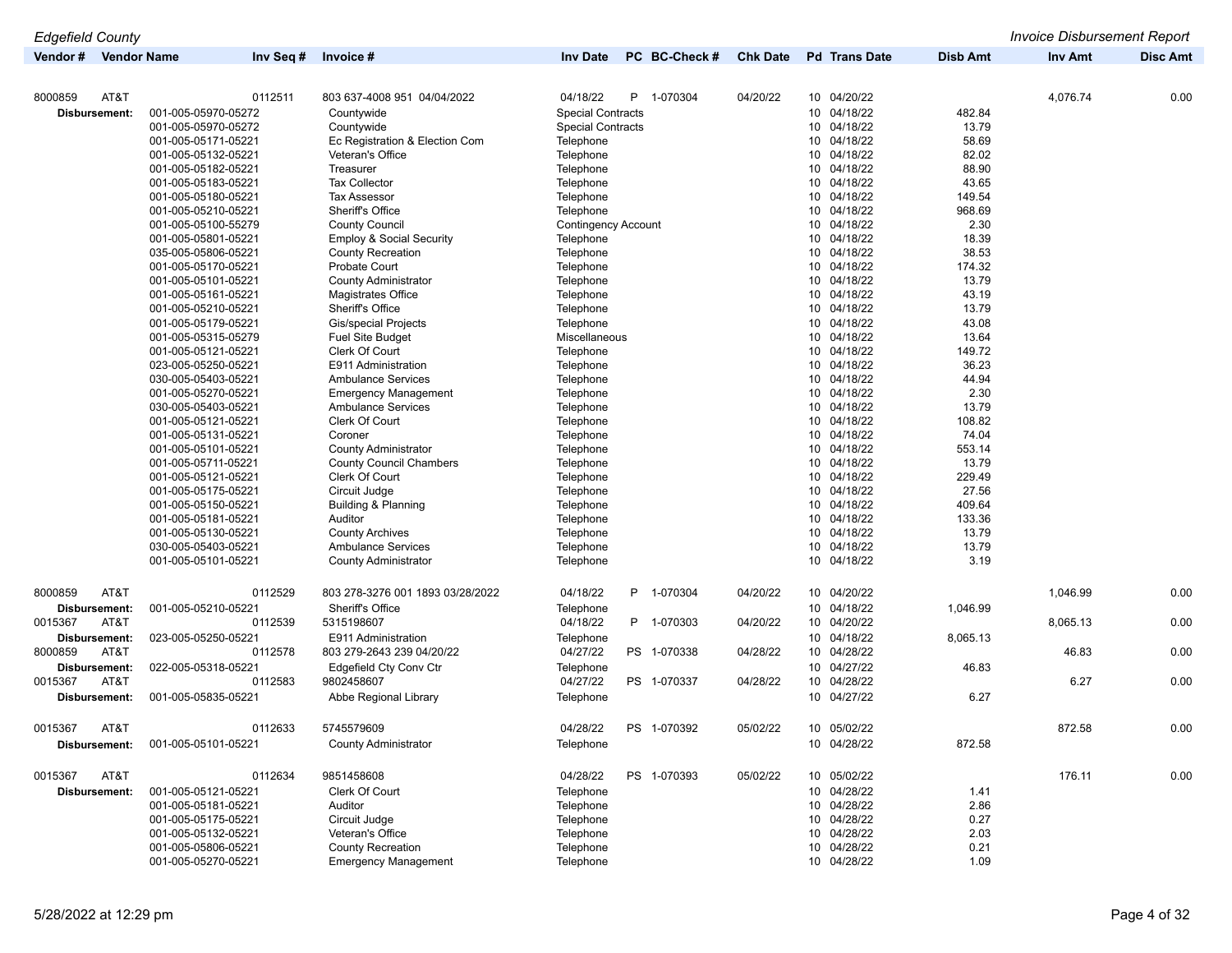| <b>Edgefield County</b>                        |                                                                 |                                                |                 |                            |                 | <b>Invoice Disbursement Report</b> |                 |
|------------------------------------------------|-----------------------------------------------------------------|------------------------------------------------|-----------------|----------------------------|-----------------|------------------------------------|-----------------|
| Vendor # Vendor Name<br>Inv Seq #              | Invoice #                                                       | PC BC-Check #<br><b>Inv Date</b>               | <b>Chk Date</b> | <b>Pd</b> Trans Date       | Disb Amt        | Inv Amt                            | <b>Disc Amt</b> |
| 001-005-05870-05221<br>001-005-05161-05221     | <b>Probation Officer</b><br><b>Magistrates Office</b>           | Telephone<br>Telephone                         |                 | 10 04/28/22<br>10 04/28/22 | 2.22<br>6.00    |                                    |                 |
| 001-005-05150-05221                            | Building & Planning                                             | Telephone                                      |                 | 10 04/28/22                | 5.12            |                                    |                 |
| 001-005-05210-05221                            | <b>Sheriff's Office</b>                                         | Telephone                                      |                 | 10 04/28/22                | 17.27           |                                    |                 |
| 001-005-05171-05221                            | Ec Registration & Election Com                                  | Telephone                                      |                 | 10 04/28/22                | 13.63           |                                    |                 |
| 001-005-05182-05221                            | Treasurer                                                       | Telephone                                      |                 | 10 04/28/22<br>10 04/28/22 | 1.31            |                                    |                 |
| 001-005-05180-05221<br>001-005-05121-05221     | <b>Tax Assessor</b><br>Clerk Of Court                           | Telephone<br>Telephone                         |                 | 10 04/28/22                | 13.08<br>8.91   |                                    |                 |
| 001-005-05170-05221                            | Probate Court                                                   | Telephone                                      |                 | 10 04/28/22                | 95.58           |                                    |                 |
| 022-005-05318-05221                            | Edgefield Cty Conv Ctr                                          | Telephone                                      |                 | 10 04/28/22                | 4.26            |                                    |                 |
| 001-005-05325-05221                            | <b>County Maintenance Dept</b>                                  | Telephone                                      |                 | 10 04/28/22                | 0.86            |                                    |                 |
| 0015367<br>AT&T<br>0112642                     | 9871458804                                                      | 04/29/22<br>PS 1-070394                        | 05/02/22        | 10 05/02/22                |                 | 5.21                               | 0.00            |
| 001-005-05715-05221<br>Disbursement:           | Dept Of Social Services                                         | Telephone                                      |                 | 10 04/29/22                | 5.21            |                                    |                 |
| Total Vendor NameAt&T                          |                                                                 |                                                |                 |                            | 21,176.47       | 21,176.47                          | 0.00            |
| <b>AT&amp;T MOBILITY</b><br>0112579<br>0016409 | 287254321761X04242022                                           | 04/27/22<br>PS 1-070339                        | 04/28/22        | 10 04/28/22                |                 | 1.25                               | 0.00            |
| 023-005-05250-05221<br>Disbursement:           | E911 Administration                                             | Telephone                                      |                 | 10 04/27/22                | 1.25            |                                    |                 |
| <b>Total Vendor NameAt&amp;T Mobility</b>      |                                                                 |                                                |                 |                            | 1.25            | 1.25                               | 0.00            |
|                                                |                                                                 |                                                |                 |                            |                 |                                    |                 |
| 0015649<br>AUGUSTA COMMUNICATIOI 0112608       | 41769                                                           | 04/27/22<br>P.<br>1-070340                     | 04/28/22        | 10 04/28/22                |                 | 3,880.32                           | 0.00            |
| 081-005-05000-05279<br>Disbursement:           | Miscellaneous Expense                                           | Miscellaneous                                  |                 | 10 04/27/22                | 3,880.32        |                                    |                 |
| Total Vendor NameAugusta Communications, Inc.  |                                                                 |                                                |                 |                            | 3,880.32        | 3,880.32                           | 0.00            |
| AXON ENTERPRISES INC<br>8000044<br>0112564     | <b>INUS067229</b>                                               | 04/21/22<br>P 1-070341                         | 04/28/22        | 10 04/28/22                |                 | 2,889.43                           | 0.00            |
| 001-005-05210-05264<br>Disbursement:           | Sheriff's Office                                                | <b>Employee Training</b>                       |                 | 10 04/21/22                | 2,889.43        |                                    |                 |
| AXON ENTERPRISES INC<br>8000044<br>0112625     | <b>INUS069157</b>                                               | 04/28/22<br>P<br>1-070397                      | 05/02/22        | 10 05/02/22                |                 | 2,439.68                           | 0.00            |
| 001-005-05210-05264<br>Disbursement:           | Sheriff's Office                                                | <b>Employee Training</b>                       |                 | 10 04/28/22                | 2,439.68        |                                    |                 |
| <b>Total Vendor NameAxon Enterprises Inc</b>   |                                                                 |                                                |                 |                            | 5,329.11        | 5,329.11                           | 0.00            |
| 0016100<br><b>BANK OF AMERICA</b><br>0112463   | <b>MARCH 2022</b>                                               | 04/11/22<br>P.<br>1-070278                     | 04/14/22        | 10 04/14/22                |                 | 59,384.18                          | 0.00            |
| 030-005-05403-05272<br>Disbursement:           | <b>Ambulance Services</b>                                       | <b>Special Contracts</b>                       |                 | 10 04/11/22                | 25.00           |                                    |                 |
| 001-005-05240-05242                            | County Jail                                                     | Boarding & Lodging                             |                 | 10 04/11/22                | 91.77           |                                    |                 |
| 001-005-05210-05210                            | Sheriff's Office                                                | <b>Printing And Office Supplies</b>            |                 | 10 04/11/22                | 48.58           |                                    |                 |
| 001-005-05161-05211                            | <b>Magistrates Office</b>                                       | Postage                                        |                 | 10 04/11/22                | 7.38            |                                    |                 |
| 022-005-05318-05227                            | Edgefield Cty Conv Ctr                                          | Machine & Equipment Repairs                    |                 | 10 04/11/22                | 92.34           |                                    |                 |
| 001-005-05325-05227                            | <b>County Maintenance Dept</b>                                  | Machine & Equipment Repairs                    |                 | 10 04/11/22                | 199.80          |                                    |                 |
| 001-005-05847-05209<br>001-005-05171-05211     | Recreation-Baseball-Edgefield<br>Ec Registration & Election Com | <b>Recreation Supplies</b><br>Postage          |                 | 10 04/11/22<br>10 04/11/22 | 153.00<br>54.35 |                                    |                 |
| 001-005-05847-05209                            | Recreation-Baseball-Edgefield                                   | <b>Recreation Supplies</b>                     |                 | 10 04/11/22                | 134.97          |                                    |                 |
| 001-005-05210-05271                            | Sheriff's Office                                                | <b>Specialized Departments</b>                 |                 | 10 04/11/22                | 604.95          |                                    |                 |
| 059-005-05214-05383                            | <b>Assistant Solicitor</b>                                      | Office Machines                                |                 | 10 04/11/22                | 1,242.25        |                                    |                 |
| 059-005-05214-05383                            | <b>Assistant Solicitor</b>                                      | Office Machines                                |                 | 10 04/11/22                | 255.72          |                                    |                 |
| 001-005-05278-05244                            | Edegefield Cty Park (bettis)                                    | <b>Cleaning &amp; Sanitation Supplies</b>      |                 | 10 04/11/22                | 9.67            |                                    |                 |
| 001-005-05270-05227                            | <b>Emergency Management</b>                                     | Machine & Equipment Repairs                    |                 | 10 04/11/22                | 26.03           |                                    |                 |
| 001-005-05161-05211                            | Magistrates Office                                              | Postage<br><b>Printing And Office Supplies</b> |                 | 10 04/11/22                | 116.00          |                                    |                 |
| 001-005-05101-05210<br>001-005-05210-05219     | <b>County Administrator</b><br>Sheriff's Office                 | R & M Automotive                               |                 | 10 04/11/22<br>10 04/11/22 | 445.61<br>10.00 |                                    |                 |
| 059-005-05214-05383                            | <b>Assistant Solicitor</b>                                      | Office Machines                                |                 | 10 04/11/22                | 304.94          |                                    |                 |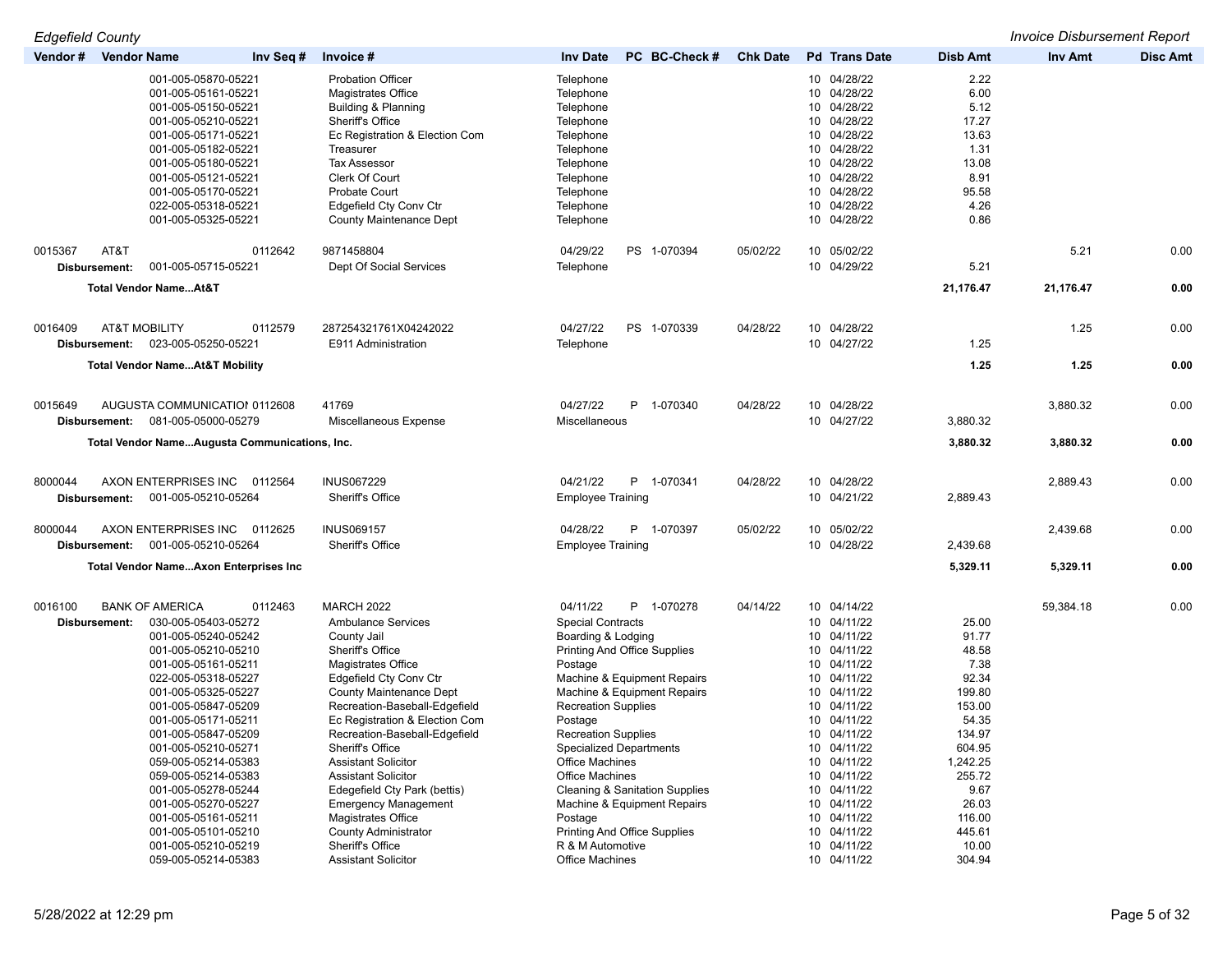| Vendor # | <b>Vendor Name</b>                         | Inv Seq # | Invoice#                                         | <b>Inv Date</b><br>PC BC-Check #                              | <b>Chk Date</b> | <b>Pd</b> Trans Date       | <b>Disb Amt</b> | <b>Inv Amt</b> | <b>Disc Amt</b> |
|----------|--------------------------------------------|-----------|--------------------------------------------------|---------------------------------------------------------------|-----------------|----------------------------|-----------------|----------------|-----------------|
|          | 022-005-05318-05227                        |           | Edgefield Cty Conv Ctr                           | Machine & Equipment Repairs                                   |                 | 10 04/11/22                | 23.14           |                |                 |
|          | 009-005-05218-55200                        |           | <b>Tri-County Solicitors</b>                     | <b>Operating Expense</b>                                      |                 | 10 04/11/22                | 953.34          |                |                 |
|          | 001-005-05278-05244                        |           | Edegefield Cty Park (bettis)                     | <b>Cleaning &amp; Sanitation Supplies</b>                     |                 | 10 04/11/22                | 204.12          |                |                 |
|          | 085-005-05000-55200                        |           | Miscellaneous Expense                            | <b>Operating Expense</b>                                      |                 | 10 04/11/22                | 1,151.80        |                |                 |
|          | 030-005-05403-05217                        |           | <b>Ambulance Services</b>                        | <b>Automotive Operating Expenses</b>                          |                 | 10 04/11/22                | 144.60          |                |                 |
|          | 022-005-05318-05244                        |           | Edgefield Cty Conv Ctr                           | <b>Cleaning &amp; Sanitation Supplies</b>                     |                 | 10 04/11/22                | 37.62           |                |                 |
|          | 001-005-05210-05210                        |           | Sheriff's Office                                 | <b>Printing And Office Supplies</b>                           |                 | 10 04/11/22                | 65.83           |                |                 |
|          | 001-005-05210-05242                        |           | <b>Sheriff's Office</b>                          | Boarding & Lodging                                            |                 | 10 04/11/22                | 509.01          |                |                 |
|          | 030-005-05403-05228                        |           | <b>Ambulance Services</b>                        | <b>Building Repairs</b>                                       |                 | 10 04/11/22                | 51.82           |                |                 |
|          | 009-005-05218-55200                        |           | <b>Tri-County Solicitors</b>                     | <b>Operating Expense</b>                                      |                 | 10 04/11/22                | 7,442.65        |                |                 |
|          | 001-005-05210-05219                        |           | Sheriff's Office                                 | R & M Automotive                                              |                 | 10 04/11/22                | 168.92          |                |                 |
|          | 001-005-05278-05227                        |           | Edegefield Cty Park (bettis)                     | Machine & Equipment Repairs                                   |                 | 10 04/11/22                | 9.71            |                |                 |
|          | 001-005-05210-05242                        |           | Sheriff's Office                                 | Boarding & Lodging                                            |                 | 10 04/11/22                | 580.52          |                |                 |
|          | 001-005-05325-05244                        |           | <b>County Maintenance Dept</b>                   | <b>Cleaning &amp; Sanitation Supplies</b>                     |                 | 10 04/11/22                | 56.11           |                |                 |
|          | 001-005-05210-05242                        |           | Sheriff's Office                                 | Boarding & Lodging                                            |                 | 10 04/11/22                | 145.13          |                |                 |
|          | 001-005-05161-05215                        |           | Magistrates Office                               | <b>Traveling Expenses</b>                                     |                 | 10 04/11/22                | 31.52           |                |                 |
|          | 001-005-05181-05210                        |           | Auditor                                          | <b>Printing And Office Supplies</b>                           |                 | 10 04/11/22                | 227.35          |                |                 |
|          | 001-005-05240-05210                        |           | County Jail                                      | <b>Printing And Office Supplies</b>                           |                 | 10 04/11/22                | 9.70            |                |                 |
|          | 016-005-05310-05227                        |           | Maint Of Roads & Bridges                         | Machine & Equipment Repairs                                   |                 | 10 04/11/22                | 190.92          |                |                 |
|          |                                            |           |                                                  |                                                               |                 | 10 04/11/22                |                 |                |                 |
|          | 001-005-05100-05264                        |           | <b>County Council</b><br><b>Sheriff's Office</b> | <b>Employee Training</b>                                      |                 | 10 04/11/22                | 675.00          |                |                 |
|          | 001-005-05210-05242<br>001-005-05210-05218 |           | Sheriff's Office                                 | Boarding & Lodging<br>Gasoline                                |                 | 10 04/11/22                | 145.13<br>74.91 |                |                 |
|          |                                            |           |                                                  |                                                               |                 | 10 04/11/22                |                 |                |                 |
|          | 001-005-05278-05227<br>001-005-05240-05226 |           | Edegefield Cty Park (bettis)<br>County Jail      | Machine & Equipment Repairs<br>Maintenance & Service Contract |                 | 10 04/11/22                | 23.34<br>176.50 |                |                 |
|          | 001-005-05210-05242                        |           | <b>Sheriff's Office</b>                          |                                                               |                 | 10 04/11/22                | 73.54           |                |                 |
|          |                                            |           |                                                  | Boarding & Lodging                                            |                 |                            | 74.68           |                |                 |
|          | 016-005-05310-05227                        |           | Maint Of Roads & Bridges                         | Machine & Equipment Repairs<br>Gasoline                       |                 | 10 04/11/22<br>10 04/11/22 | 84.52           |                |                 |
|          | 001-005-05210-05218                        |           | Sheriff's Office                                 |                                                               |                 | 10 04/11/22                |                 |                |                 |
|          | 001-005-05240-05383                        |           | County Jail                                      | Office Machines<br><b>Printing And Office Supplies</b>        |                 | 10 04/11/22                | 1,727.98        |                |                 |
|          | 001-005-05240-05210<br>001-005-05210-05227 |           | County Jail<br>Sheriff's Office                  | Machine & Equipment Repairs                                   |                 | 10 04/11/22                | 14.76<br>209.61 |                |                 |
|          | 001-005-05150-05211                        |           | Building & Planning                              | Postage                                                       |                 | 10 04/11/22                | 59.76           |                |                 |
|          | 001-005-05121-05272                        |           | Clerk Of Court                                   | <b>Special Contracts</b>                                      |                 | 10 04/11/22                | 14.99           |                |                 |
|          | 085-005-05000-55200                        |           | Miscellaneous Expense                            | <b>Operating Expense</b>                                      |                 | 10 04/11/22                | 119.60          |                |                 |
|          | 001-005-05325-05227                        |           | <b>County Maintenance Dept</b>                   | Machine & Equipment Repairs                                   |                 | 10 04/11/22                | 277.02          |                |                 |
|          | 001-005-05210-05210                        |           | Sheriff's Office                                 | <b>Printing And Office Supplies</b>                           |                 | 10 04/11/22                | 3.23            |                |                 |
|          | 001-005-05210-05242                        |           | <b>Sheriff's Office</b>                          | Boarding & Lodging                                            |                 | 10 04/11/22                | 43.57           |                |                 |
|          | 019-001-01000-00127                        |           | Cash Accounts                                    | Clerk Of Court - Discretionary                                |                 | 10 04/11/22                | 298.00          |                |                 |
|          | 001-005-05210-05242                        |           | Sheriff's Office                                 | Boarding & Lodging                                            |                 | 10 04/11/22                | 41.33           |                |                 |
|          | 016-005-05310-05227                        |           | Maint Of Roads & Bridges                         | Machine & Equipment Repairs                                   |                 | 10 04/11/22                | 27.00           |                |                 |
|          | 001-005-05240-05264                        |           | County Jail                                      | <b>Employee Training</b>                                      |                 | 10 04/11/22                | 144.36          |                |                 |
|          | 001-005-05210-05242                        |           | <b>Sheriff's Office</b>                          | Boarding & Lodging                                            |                 | 10 04/11/22                | 99.57           |                |                 |
|          | 016-005-05310-05227                        |           | Maint Of Roads & Bridges                         | Machine & Equipment Repairs                                   |                 | 10 04/11/22                | 56.33           |                |                 |
|          | 001-005-05240-05210                        |           | County Jail                                      | <b>Printing And Office Supplies</b>                           |                 | 10 04/11/22                | 94.91           |                |                 |
|          | 001-005-05806-05241                        |           | <b>County Recreation</b>                         | Uniforms & Clothing                                           |                 | 10 04/11/22                | 64.78           |                |                 |
|          | 001-005-05161-05210                        |           | Magistrates Office                               | <b>Printing And Office Supplies</b>                           |                 | 10 04/11/22                | 13.20           |                |                 |
|          | 001-005-05210-05210                        |           | Sheriff's Office                                 | <b>Printing And Office Supplies</b>                           |                 | 10 04/11/22                | 4.05            |                |                 |
|          | 001-005-05170-05210                        |           | <b>Probate Court</b>                             | <b>Printing And Office Supplies</b>                           |                 | 10 04/11/22                | 32.38           |                |                 |
|          | 001-005-05150-05215                        |           | Building & Planning                              | <b>Traveling Expenses</b>                                     |                 | 10 04/11/22                | 201.48          |                |                 |
|          | 001-005-05210-05242                        |           | Sheriff's Office                                 | Boarding & Lodging                                            |                 | 10 04/11/22                | 66.15           |                |                 |
|          | 001-005-05325-05231                        |           | <b>County Maintenance Dept</b>                   | Small Hand Tools                                              |                 | 10 04/11/22                | 129.55          |                |                 |
|          | 001-005-05270-05221                        |           | <b>Emergency Management</b>                      | Telephone                                                     |                 | 10 04/11/22                | 56.29           |                |                 |
|          | 016-005-05310-05227                        |           | Maint Of Roads & Bridges                         | Machine & Equipment Repairs                                   |                 | 10 04/11/22                | 21.28           |                |                 |
|          | 016-005-05310-05227                        |           | Maint Of Roads & Bridges                         | Machine & Equipment Repairs                                   |                 | 10 04/11/22                | 134.94          |                |                 |
|          | 001-005-05121-05272                        |           | Clerk Of Court                                   | <b>Special Contracts</b>                                      |                 | 10 04/11/22                | 162.00          |                |                 |
|          | 001-005-05161-05210                        |           | Magistrates Office                               | <b>Printing And Office Supplies</b>                           |                 | 10 04/11/22                | 13.20           |                |                 |
|          | 001-005-05210-05242                        |           | Sheriff's Office                                 | Boarding & Lodging                                            |                 | 10 04/11/22                | 76.20           |                |                 |
|          | 001-005-05856-05209                        |           | Recreation-Softball                              | <b>Recreation Supplies</b>                                    |                 | 10 04/11/22                | 123.02          |                |                 |
|          |                                            |           |                                                  |                                                               |                 |                            |                 |                |                 |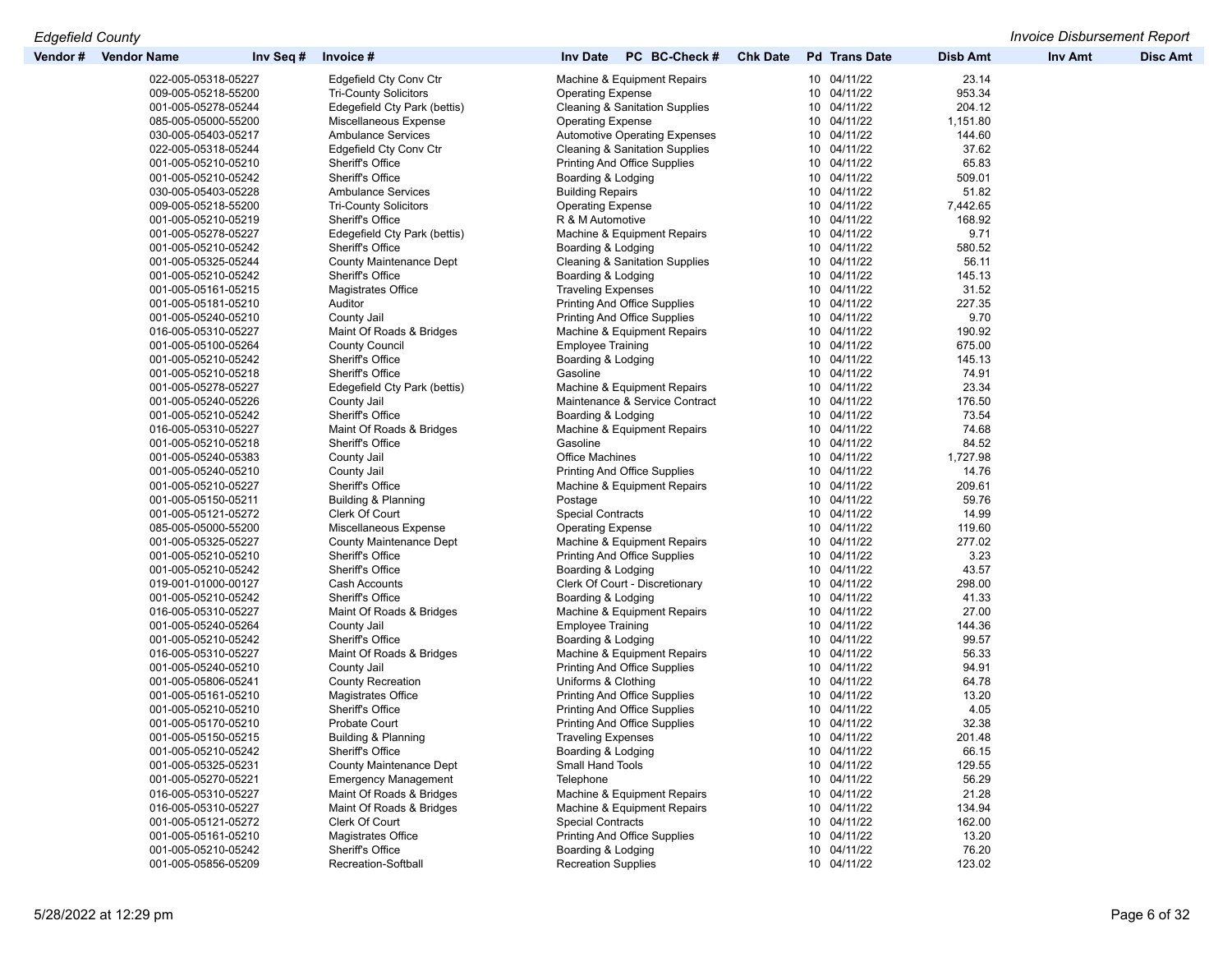| Vendor # | <b>Vendor Name</b>  | Inv Seq # | Invoice #                      | PC BC-Check #<br><b>Inv Date</b>     | <b>Chk Date</b> | <b>Pd</b> Trans Date | <b>Disb Amt</b> | <b>Inv Amt</b> | <b>Disc Amt</b> |
|----------|---------------------|-----------|--------------------------------|--------------------------------------|-----------------|----------------------|-----------------|----------------|-----------------|
|          | 001-005-05161-05211 |           | Magistrates Office             | Postage                              |                 | 10 04/11/22          | 83.40           |                |                 |
|          | 001-005-05182-05210 |           | Treasurer                      | Printing And Office Supplies         |                 | 10 04/11/22          | 72.53           |                |                 |
|          | 001-005-05278-05227 |           | Edegefield Cty Park (bettis)   | Machine & Equipment Repairs          |                 | 10 04/11/22          | 22.63           |                |                 |
|          | 006-005-05218-05210 |           | <b>Tri-County Solicitors</b>   | <b>Printing And Office Supplies</b>  |                 | 10 04/11/22          | 295.22          |                |                 |
|          | 001-005-05150-05210 |           | Building & Planning            | <b>Printing And Office Supplies</b>  |                 | 10 04/11/22          | 464.64          |                |                 |
|          | 001-005-05171-05210 |           | Ec Registration & Election Com | <b>Printing And Office Supplies</b>  |                 | 10 04/11/22          | 148.12          |                |                 |
|          | 001-005-05161-05242 |           | Magistrates Office             | Boarding & Lodging                   |                 | 10 04/11/22          | 670.72          |                |                 |
|          | 001-005-05210-05385 |           | Sheriff's Office               | Machines & Equipment                 |                 | 10 04/11/22          | 171.72          |                |                 |
|          | 001-005-05400-05279 |           | Edgefield Health Dept          | Miscellaneous                        |                 | 10 04/11/22          | 19.42           |                |                 |
|          | 001-005-05182-05226 |           | Treasurer                      | Maintenance & Service Contract       |                 | 10 04/11/22          | 31.30           |                |                 |
|          | 001-005-05278-05386 |           | Edegefield Cty Park (bettis)   | Landscaping                          |                 | 10 04/11/22          | 91.75           |                |                 |
|          | 001-005-05210-05242 |           | Sheriff's Office               | Boarding & Lodging                   |                 | 10 04/11/22          | 53.35           |                |                 |
|          | 001-005-05161-05215 |           | Magistrates Office             | <b>Traveling Expenses</b>            |                 | 10 04/11/22          | 53.56           |                |                 |
|          | 001-005-05400-05279 |           | Edgefield Health Dept          | Miscellaneous                        |                 | 10 04/11/22          | 64.78           |                |                 |
|          | 001-005-05171-05210 |           | Ec Registration & Election Com | <b>Printing And Office Supplies</b>  |                 | 10 04/11/22          | 323.99          |                |                 |
|          | 001-005-05171-05214 |           | Ec Registration & Election Com | Membership & Dues                    |                 | 10 04/11/22          | 14.03           |                |                 |
|          | 001-005-05150-05272 |           | Building & Planning            | <b>Special Contracts</b>             |                 | 10 04/11/22          | 111.81          |                |                 |
|          | 001-005-05240-05242 |           | County Jail                    | Boarding & Lodging                   |                 | 10 04/11/22          | 378.28          |                |                 |
|          | 001-005-05210-05227 |           | Sheriff's Office               | Machine & Equipment Repairs          |                 | 10 04/11/22          | 71.49           |                |                 |
|          | 001-005-05150-05272 |           | Building & Planning            | <b>Special Contracts</b>             |                 | 10 04/11/22          | 113.35          |                |                 |
|          | 001-005-05210-05385 |           | Sheriff's Office               | Machines & Equipment                 |                 | 10 04/11/22          | 140.17          |                |                 |
|          | 001-005-05400-05279 |           | Edgefield Health Dept          | Miscellaneous                        |                 | 10 04/11/22          | 26.82           |                |                 |
|          | 001-005-05182-05210 |           | Treasurer                      | <b>Printing And Office Supplies</b>  |                 | 10 04/11/22          | 480.58          |                |                 |
|          | 001-005-05171-05210 |           | Ec Registration & Election Com | <b>Printing And Office Supplies</b>  |                 | 10 04/11/22          | 8.63            |                |                 |
|          | 001-005-05240-05242 |           | County Jail                    | Boarding & Lodging                   |                 | 10 04/11/22          | 378.28          |                |                 |
|          | 001-005-05210-05241 |           | Sheriff's Office               | Uniforms & Clothing                  |                 | 10 04/11/22          | 9.42            |                |                 |
|          | 001-005-05170-05214 |           | <b>Probate Court</b>           | Membership & Dues                    |                 | 10 04/11/22          | 53.00           |                |                 |
|          | 001-005-05210-05219 |           | Sheriff's Office               | R & M Automotive                     |                 | 10 04/11/22          | 25.00           |                |                 |
|          | 001-005-05210-05211 |           | Sheriff's Office               | Postage                              |                 | 10 04/11/22          | 62.10           |                |                 |
|          | 001-005-05181-05211 |           | Auditor                        | Postage                              |                 | 10 04/11/22          | 116.00          |                |                 |
|          | 001-005-05240-05242 |           | County Jail                    | Boarding & Lodging                   |                 | 10 04/11/22          | 25.71           |                |                 |
|          | 001-005-05210-05210 |           | Sheriff's Office               | <b>Printing And Office Supplies</b>  |                 | 10 04/11/22          | 373.64          |                |                 |
|          | 001-005-05400-05279 |           | Edgefield Health Dept          | Miscellaneous                        |                 | 10 04/11/22          | 481.02          |                |                 |
|          | 016-005-05310-05279 |           | Maint Of Roads & Bridges       | Miscellaneous                        |                 | 10 04/11/22          | 49.76           |                |                 |
|          | 001-005-05270-05279 |           | <b>Emergency Management</b>    | Miscellaneous                        |                 | 10 04/11/22          | 3.24            |                |                 |
|          | 001-005-05182-05226 |           | Treasurer                      | Maintenance & Service Contract       |                 | 10 04/11/22          | 4.51            |                |                 |
|          | 001-005-05210-05219 |           | Sheriff's Office               | R & M Automotive                     |                 | 10 04/11/22          | 7.00            |                |                 |
|          | 016-005-05310-05217 |           | Maint Of Roads & Bridges       | <b>Automotive Operating Expenses</b> |                 | 10 04/11/22          | 258.51          |                |                 |
|          | 001-005-05171-05210 |           | Ec Registration & Election Com | <b>Printing And Office Supplies</b>  |                 | 10 04/11/22          | 111.23          |                |                 |
|          | 016-005-05310-05227 |           | Maint Of Roads & Bridges       | Machine & Equipment Repairs          |                 | 10 04/11/22          | 80.84           |                |                 |
|          | 016-005-05310-05217 |           | Maint Of Roads & Bridges       | <b>Automotive Operating Expenses</b> |                 | 10 04/11/22          | 159.67          |                |                 |
|          | 001-005-05161-05215 |           | Magistrates Office             | <b>Traveling Expenses</b>            |                 | 10 04/11/22          | 53.63           |                |                 |
|          | 006-005-05218-05211 |           | <b>Tri-County Solicitors</b>   | Postage                              |                 | 10 04/11/22          | 466.00          |                |                 |
|          | 016-005-05310-05227 |           | Maint Of Roads & Bridges       | Machine & Equipment Repairs          |                 | 10 04/11/22          | 10.76           |                |                 |
|          | 016-005-05310-05227 |           | Maint Of Roads & Bridges       | Machine & Equipment Repairs          |                 | 10 04/11/22          | 85.58           |                |                 |
|          | 001-005-05131-05211 |           | Coroner                        | Postage                              |                 | 10 04/11/22          | 58.00           |                |                 |
|          | 016-005-05310-05227 |           | Maint Of Roads & Bridges       | Machine & Equipment Repairs          |                 | 04/11/22<br>10       | 121.98          |                |                 |
|          | 016-005-05310-05227 |           | Maint Of Roads & Bridges       | Machine & Equipment Repairs          |                 | 10 04/11/22          | 41.96           |                |                 |
|          | 030-005-05403-05272 |           | <b>Ambulance Services</b>      | <b>Special Contracts</b>             |                 | 10 04/11/22          | 1.00            |                |                 |
|          | 001-005-05806-05385 |           | <b>County Recreation</b>       | Machines & Equipment                 |                 | 10 04/11/22          | 92.65           |                |                 |
|          | 001-005-05970-05272 |           | Countywide                     | <b>Special Contracts</b>             |                 | 10 04/11/22          | 130.47          |                |                 |
|          | 001-005-05161-05211 |           | Magistrates Office             | Postage                              |                 | 10 04/11/22          | 116.00          |                |                 |
|          | 028-005-05212-05210 |           | Victim's Bill Of Rights        | Printing And Office Supplies         |                 | 10 04/11/22          | 434.60          |                |                 |
|          | 001-005-05325-05241 |           | <b>County Maintenance Dept</b> | Uniforms & Clothing                  |                 | 10 04/11/22          | 27.48           |                |                 |
|          | 001-005-05240-05241 |           | County Jail                    | Uniforms & Clothing                  |                 | 10 04/11/22          | 135.12          |                |                 |
|          | 001-005-05161-05210 |           | <b>Magistrates Office</b>      | <b>Printing And Office Supplies</b>  |                 | 10 04/11/22          | 17.05           |                |                 |
|          | 001-005-05161-05210 |           | Magistrates Office             | <b>Printing And Office Supplies</b>  |                 | 10 04/11/22          | 17.27           |                |                 |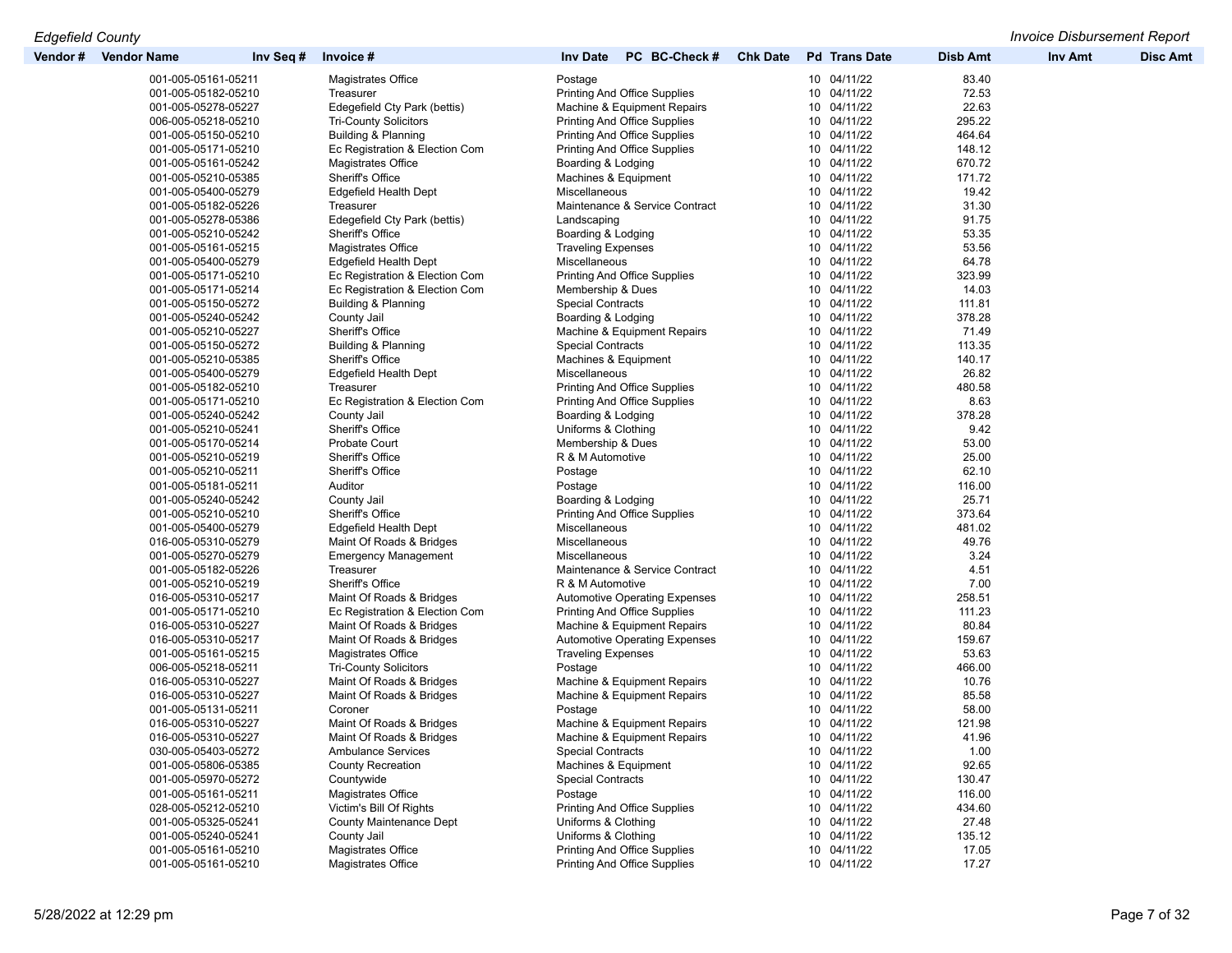| Vendor # | <b>Vendor Name</b>  | Invoice #<br>Inv Seq #             | PC BC-Check #<br><b>Inv Date</b>     | <b>Chk Date</b><br><b>Pd</b> Trans Date | <b>Disb Amt</b> | <b>Inv Amt</b> | <b>Disc Amt</b> |
|----------|---------------------|------------------------------------|--------------------------------------|-----------------------------------------|-----------------|----------------|-----------------|
|          | 001-005-05161-05211 | Magistrates Office                 | Postage                              | 10 04/11/22                             | 2.96            |                |                 |
|          | 001-005-05210-05241 | Sheriff's Office                   | Uniforms & Clothing                  | 10 04/11/22                             | 468.30          |                |                 |
|          | 030-005-05403-05231 | <b>Ambulance Services</b>          | <b>Small Hand Tools</b>              | 10 04/11/22                             | 57.22           |                |                 |
|          | 001-005-05210-05241 | Sheriff's Office                   | Uniforms & Clothing                  | 10 04/11/22                             | 485.40          |                |                 |
|          | 022-005-05318-05228 | Edgefield Cty Conv Ctr             | <b>Building Repairs</b>              | 10 04/11/22                             | 581.00          |                |                 |
|          | 001-005-05210-05241 | Sheriff's Office                   | Uniforms & Clothing                  | 10 04/11/22                             | 192.83          |                |                 |
|          | 016-005-05310-05217 | Maint Of Roads & Bridges           | <b>Automotive Operating Expenses</b> | 10 04/11/22                             | 31.06           |                |                 |
|          | 001-005-05210-05210 | Sheriff's Office                   | <b>Printing And Office Supplies</b>  | 10 04/11/22                             | 31.45           |                |                 |
|          | 001-005-05210-05264 | Sheriff's Office                   | <b>Employee Training</b>             | 10 04/11/22                             | 395.00          |                |                 |
|          | 001-005-05210-05211 | Sheriff's Office                   |                                      | 10 04/11/22                             | 51.75           |                |                 |
|          |                     |                                    | Postage                              |                                         |                 |                |                 |
|          | 001-005-05325-05231 | <b>County Maintenance Dept</b>     | <b>Small Hand Tools</b>              | 10 04/11/22                             | 91.77           |                |                 |
|          | 001-005-05171-05211 | Ec Registration & Election Com     | Postage                              | 10 04/11/22                             | 58.00           |                |                 |
|          | 001-005-05210-05242 | Sheriff's Office                   | Boarding & Lodging                   | 10 04/11/22                             | 24.33           |                |                 |
|          | 030-005-05403-05272 | <b>Ambulance Services</b>          | <b>Special Contracts</b>             | 10 04/11/22                             | 77.23           |                |                 |
|          | 030-005-05403-05242 | <b>Ambulance Services</b>          | Boarding & Lodging                   | 10 04/11/22                             | 419.82          |                |                 |
|          | 001-005-05210-05264 | Sheriff's Office                   | <b>Employee Training</b>             | 10 04/11/22                             | 395.00          |                |                 |
|          | 016-005-05310-05217 | Maint Of Roads & Bridges           | <b>Automotive Operating Expenses</b> | 10 04/11/22                             | 109.60          |                |                 |
|          | 001-005-05240-05210 | County Jail                        | <b>Printing And Office Supplies</b>  | 10 04/11/22                             | 60.25           |                |                 |
|          | 001-005-05210-05264 | Sheriff's Office                   | <b>Employee Training</b>             | 10 04/11/22                             | 395.00          |                |                 |
|          | 001-005-05210-05264 | Sheriff's Office                   | <b>Employee Training</b>             | 10 04/11/22                             | 395.00          |                |                 |
|          | 030-005-05403-05242 | <b>Ambulance Services</b>          | Boarding & Lodging                   | 10 04/11/22                             | 562.08          |                |                 |
|          | 001-005-05179-05210 | Gis/special Projects               | <b>Printing And Office Supplies</b>  | 10 04/11/22                             | 9.99            |                |                 |
|          | 001-005-05210-05219 | Sheriff's Office                   | R & M Automotive                     | 10 04/11/22                             | 7.00            |                |                 |
|          | 030-005-05403-05242 | <b>Ambulance Services</b>          | Boarding & Lodging                   | 10 04/11/22                             | 419.82          |                |                 |
|          | 001-005-05210-05264 | Sheriff's Office                   | <b>Employee Training</b>             | 10 04/11/22                             | 395.00          |                |                 |
|          | 030-005-05403-05242 | <b>Ambulance Services</b>          | Boarding & Lodging                   | 10 04/11/22                             | 419.82          |                |                 |
|          |                     | <b>Tax Assessor</b>                | <b>Printing And Office Supplies</b>  | 10 04/11/22                             |                 |                |                 |
|          | 001-005-05180-05210 |                                    |                                      |                                         | 208.48          |                |                 |
|          | 001-005-05210-05242 | Sheriff's Office                   | Boarding & Lodging                   | 10 04/11/22                             | 237.00          |                |                 |
|          | 001-005-05240-05210 | County Jail                        | <b>Printing And Office Supplies</b>  | 10 04/11/22                             | 59.35           |                |                 |
|          | 001-005-05325-05227 | <b>County Maintenance Dept</b>     | Machine & Equipment Repairs          | 10 04/11/22                             | 161.87          |                |                 |
|          | 081-005-05000-05279 | Miscellaneous Expense              | Miscellaneous                        | 10 04/11/22                             | 862.48          |                |                 |
|          | 001-005-05210-05242 | Sheriff's Office                   | Boarding & Lodging                   | 10 04/11/22                             | 7.74            |                |                 |
|          | 001-005-05325-05241 | County Maintenance Dept            | Uniforms & Clothing                  | 10 04/11/22                             | 138.08          |                |                 |
|          | 001-005-05835-05228 | Abbe Regional Library              | <b>Building Repairs</b>              | 10 04/11/22                             | 38.85           |                |                 |
|          | 001-005-05230-05210 | <b>Dispatch Operation</b>          | <b>Printing And Office Supplies</b>  | 10 04/11/22                             | 26.97           |                |                 |
|          | 016-005-05310-05241 | Maint Of Roads & Bridges           | Uniforms & Clothing                  | 10 04/11/22                             | 36.70           |                |                 |
|          | 001-005-05835-05228 | Abbe Regional Library              | <b>Building Repairs</b>              | 10 04/11/22                             | 19.42           |                |                 |
|          | 001-005-05180-05272 | <b>Tax Assessor</b>                | <b>Special Contracts</b>             | 10 04/11/22                             | 25.00           |                |                 |
|          | 001-005-05121-05385 | Clerk Of Court                     | Machines & Equipment                 | 10 04/11/22                             | 898.50          |                |                 |
|          | 016-005-05310-05227 | Maint Of Roads & Bridges           | Machine & Equipment Repairs          | 10 04/11/22                             | 264.84          |                |                 |
|          | 001-005-05180-05272 | <b>Tax Assessor</b>                | <b>Special Contracts</b>             | 10 04/11/22                             | 1.00            |                |                 |
|          | 001-005-05210-05242 | Sheriff's Office                   | Boarding & Lodging                   | 10 04/11/22                             | 170.00          |                |                 |
|          | 016-005-05310-05217 | Maint Of Roads & Bridges           | <b>Automotive Operating Expenses</b> | 10 04/11/22                             | 3.82            |                |                 |
|          | 016-005-05310-05217 | Maint Of Roads & Bridges           | <b>Automotive Operating Expenses</b> | 10 04/11/22                             | 333.29          |                |                 |
|          | 016-005-05310-05227 | Maint Of Roads & Bridges           | Machine & Equipment Repairs          | 10 04/11/22                             | 770.60          |                |                 |
|          | 001-005-05210-05242 | Sheriff's Office                   |                                      | 10 04/11/22                             | 40.55           |                |                 |
|          | 001-005-05210-05242 | Sheriff's Office                   | Boarding & Lodging                   | 10 04/11/22                             | 3.77            |                |                 |
|          |                     |                                    | Boarding & Lodging                   |                                         |                 |                |                 |
|          | 001-005-05306-05228 | <b>Sweetwater Community Center</b> | <b>Building Repairs</b>              | 10 04/11/22                             | 104.62          |                |                 |
|          | 001-005-05210-05242 | Sheriff's Office                   | Boarding & Lodging                   | 10 04/11/22                             | 2.16            |                |                 |
|          | 001-005-05161-05210 | Magistrates Office                 | <b>Printing And Office Supplies</b>  | 10 04/11/22                             | 114.46          |                |                 |
|          | 016-005-05310-05217 | Maint Of Roads & Bridges           | <b>Automotive Operating Expenses</b> | 10 04/11/22                             | 39.26           |                |                 |
|          | 001-005-05179-05272 | <b>Gis/special Projects</b>        | <b>Special Contracts</b>             | 10 04/11/22                             | 123.12          |                |                 |
|          | 022-005-05318-05279 | Edgefield Cty Conv Ctr             | Miscellaneous                        | 10 04/11/22                             | 31.26           |                |                 |
|          | 001-005-05210-05271 | Sheriff's Office                   | <b>Specialized Departments</b>       | 10 04/11/22                             | 754.91          |                |                 |
|          | 001-005-05240-05242 | County Jail                        | Boarding & Lodging                   | 10 04/11/22                             | 34.80           |                |                 |
|          | 016-005-05310-05227 | Maint Of Roads & Bridges           | Machine & Equipment Repairs          | 10 04/11/22                             | $-4.21$         |                |                 |
|          | 001-005-05210-05242 | Sheriff's Office                   | Boarding & Lodging                   | 10 04/11/22                             | 42.00           |                |                 |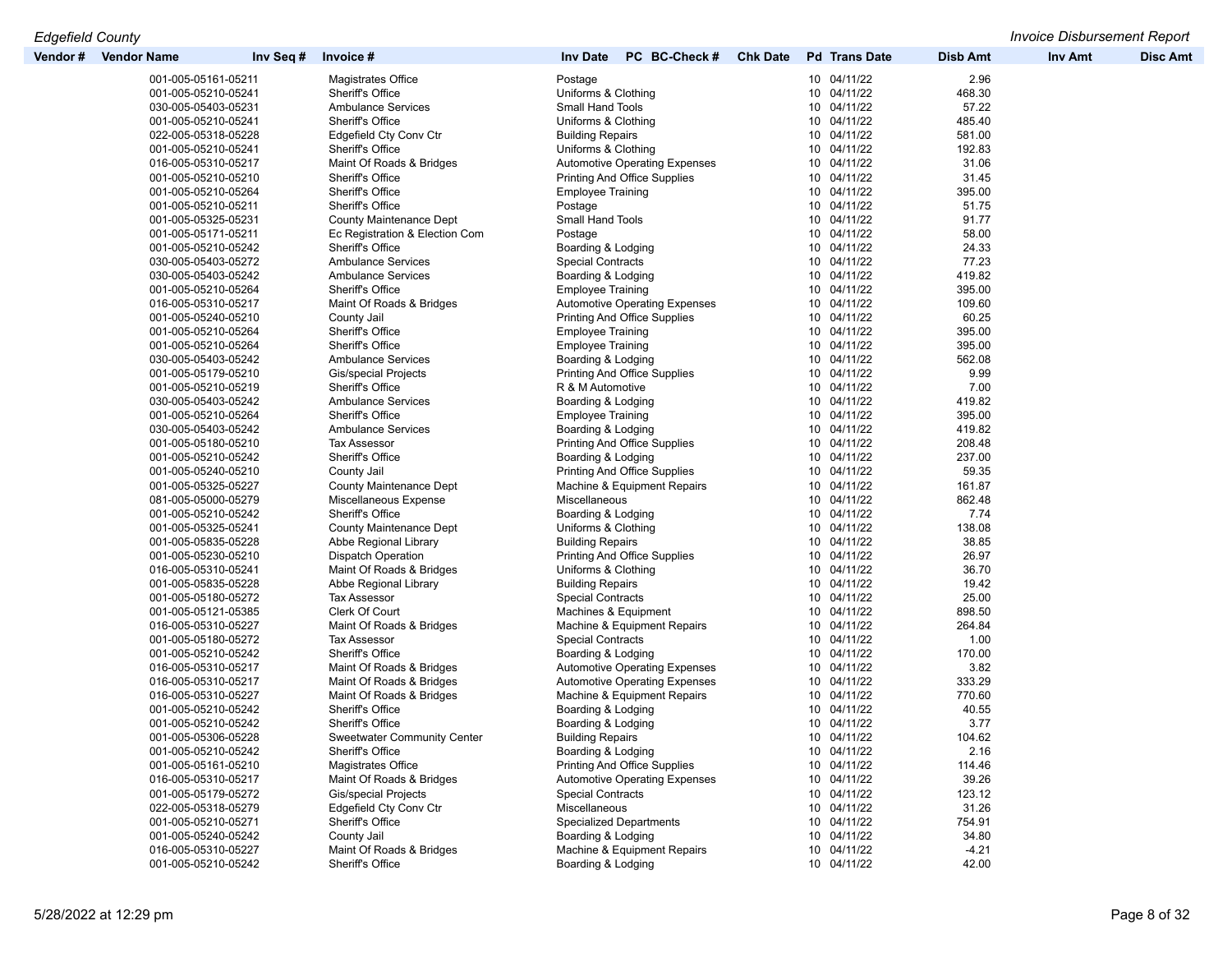| Vendor # | <b>Vendor Name</b>  | Inv Seq # | Invoice#                       | <b>Inv Date</b><br>PC BC-Check #          | <b>Chk Date</b> | <b>Pd</b> Trans Date       | <b>Disb Amt</b> | <b>Inv Amt</b> | <b>Disc Amt</b> |
|----------|---------------------|-----------|--------------------------------|-------------------------------------------|-----------------|----------------------------|-----------------|----------------|-----------------|
|          | 001-001-01000-00122 |           | Cash Accounts                  | <b>Sheriff Discretionary</b>              |                 | 10 04/11/22                | 220.60          |                |                 |
|          | 016-005-05310-05227 |           | Maint Of Roads & Bridges       | Machine & Equipment Repairs               |                 | 10 04/11/22                | 23.50           |                |                 |
|          | 001-001-01000-00122 |           | Cash Accounts                  | <b>Sheriff Discretionary</b>              |                 | 10 04/11/22                | 121.24          |                |                 |
|          | 001-005-05755-05244 |           | County Jail Bldg               | <b>Cleaning &amp; Sanitation Supplies</b> |                 | 10 04/11/22                | 15.10           |                |                 |
|          | 030-005-05403-05244 |           | <b>Ambulance Services</b>      | <b>Cleaning &amp; Sanitation Supplies</b> |                 | 10 04/11/22                | 66.55           |                |                 |
|          | 016-005-05310-05217 |           | Maint Of Roads & Bridges       | <b>Automotive Operating Expenses</b>      |                 | 10 04/11/22                | 36.72           |                |                 |
|          | 001-005-05210-05241 |           | Sheriff's Office               | Uniforms & Clothing                       |                 | 10 04/11/22                | 17.27           |                |                 |
|          | 001-005-05278-05227 |           | Edegefield Cty Park (bettis)   | Machine & Equipment Repairs               |                 | 10 04/11/22                | 53.96           |                |                 |
|          | 038-005-05226-05264 |           | Dv Fund                        | <b>Employee Training</b>                  |                 | 10 04/11/22                | 350.00          |                |                 |
|          | 016-005-05310-05217 |           | Maint Of Roads & Bridges       | <b>Automotive Operating Expenses</b>      |                 | 10 04/11/22                | 12.61           |                |                 |
|          | 001-005-05210-05242 |           | Sheriff's Office               | Boarding & Lodging                        |                 | 10 04/11/22                | 18.92           |                |                 |
|          | 001-005-05210-05219 |           | <b>Sheriff's Office</b>        | R & M Automotive                          |                 | 10 04/11/22                | 158.60          |                |                 |
|          | 030-005-05403-05381 |           | <b>Ambulance Services</b>      | <b>Bldg &amp; Fixed Equipment</b>         |                 | 10 04/11/22                | 40.47           |                |                 |
|          | 001-005-05181-05210 |           | Auditor                        |                                           |                 | 10 04/11/22                | 30.56           |                |                 |
|          |                     |           |                                | <b>Printing And Office Supplies</b>       |                 | 10 04/11/22                |                 |                |                 |
|          | 001-005-05121-05210 |           | Clerk Of Court                 | <b>Printing And Office Supplies</b>       |                 |                            | 228.30          |                |                 |
|          | 030-005-05403-05381 |           | <b>Ambulance Services</b>      | Bldg & Fixed Equipment                    |                 | 10 04/11/22                | 269.99          |                |                 |
|          | 001-005-05210-05210 |           | Sheriff's Office               | <b>Printing And Office Supplies</b>       |                 | 10 04/11/22                | 26.99           |                |                 |
|          | 001-005-05325-05227 |           | <b>County Maintenance Dept</b> | Machine & Equipment Repairs               |                 | 10 04/11/22                | 28.71           |                |                 |
|          | 001-005-05161-05211 |           | Magistrates Office             | Postage                                   |                 | 10 04/11/22                | 1.96            |                |                 |
|          | 016-005-05310-05217 |           | Maint Of Roads & Bridges       | <b>Automotive Operating Expenses</b>      |                 | 10 04/11/22                | 131.16          |                |                 |
|          | 001-005-05760-05272 |           | County Maintenance Garage      | <b>Special Contracts</b>                  |                 | 10 04/11/22                | 24.75           |                |                 |
|          | 001-005-05210-05211 |           | Sheriff's Office               | Postage                                   |                 | 10 04/11/22                | 15.06           |                |                 |
|          | 001-005-05121-05382 |           | Clerk Of Court                 | Furniture & Fixtures                      |                 | 10 04/11/22                | 95.01           |                |                 |
|          | 001-005-05210-05264 |           | Sheriff's Office               | <b>Employee Training</b>                  |                 | 10 04/11/22                | 395.00          |                |                 |
|          | 016-005-05310-05217 |           | Maint Of Roads & Bridges       | <b>Automotive Operating Expenses</b>      |                 | 10 04/11/22                | 114.21          |                |                 |
|          | 001-005-05132-05210 |           | Veteran's Office               | <b>Printing And Office Supplies</b>       |                 | 10 04/11/22                | 20.51           |                |                 |
|          | 081-005-05000-05279 |           | Miscellaneous Expense          | Miscellaneous                             |                 | 10 04/11/22                | 260.00          |                |                 |
|          | 001-005-05210-05271 |           | Sheriff's Office               | <b>Specialized Departments</b>            |                 | 10 04/11/22                | 36.35           |                |                 |
|          | 001-005-05325-05385 |           | <b>County Maintenance Dept</b> | Machines & Equipment                      |                 | 10 04/11/22                | 41.02           |                |                 |
|          | 001-005-05270-05242 |           | <b>Emergency Management</b>    | Boarding & Lodging                        |                 | 10 04/11/22                | 452.82          |                |                 |
|          | 001-005-05210-05264 |           | Sheriff's Office               | <b>Employee Training</b>                  |                 | 10 04/11/22                | 395.00          |                |                 |
|          | 016-005-05310-05227 |           | Maint Of Roads & Bridges       | Machine & Equipment Repairs               |                 | 10 04/11/22                | 93.79           |                |                 |
|          | 001-005-05278-05227 |           | Edegefield Cty Park (bettis)   | Machine & Equipment Repairs               |                 | 10 04/11/22                | 26.09           |                |                 |
|          | 001-005-05270-05215 |           | <b>Emergency Management</b>    | <b>Traveling Expenses</b>                 |                 | 10 04/11/22                | 89.10           |                |                 |
|          | 022-005-05318-05228 |           | Edgefield Cty Conv Ctr         | <b>Building Repairs</b>                   |                 | 10 04/11/22                | 7.00            |                |                 |
|          | 001-005-05970-05244 |           | Countywide                     | <b>Cleaning &amp; Sanitation Supplies</b> |                 | 10 04/11/22                | 143.63          |                |                 |
|          | 001-005-05210-05226 |           | <b>Sheriff's Office</b>        | Maintenance & Service Contract            |                 | 10 04/11/22                | 75.59           |                |                 |
|          | 001-005-05210-05219 |           | Sheriff's Office               | R & M Automotive                          |                 | 10 04/11/22                | 7.00            |                |                 |
|          | 006-005-05218-05221 |           | <b>Tri-County Solicitors</b>   | Telephone                                 |                 | 10 04/11/22                | 237.66          |                |                 |
|          | 001-005-05210-05217 |           | Sheriff's Office               | <b>Automotive Operating Expenses</b>      |                 | 10 04/11/22                | 87.29           |                |                 |
|          | 030-005-05403-05217 |           | <b>Ambulance Services</b>      | <b>Automotive Operating Expenses</b>      |                 | 10 04/11/22                | 526.79          |                |                 |
|          | 001-005-05210-05242 |           | Sheriff's Office               | Boarding & Lodging                        |                 | 10 04/11/22                | 364.17          |                |                 |
|          | 009-005-05218-55200 |           | <b>Tri-County Solicitors</b>   | <b>Operating Expense</b>                  |                 | 10 04/11/22                | 8,453.21        |                |                 |
|          |                     |           |                                |                                           |                 |                            |                 |                |                 |
|          | 001-005-05210-05242 |           | Sheriff's Office               | Boarding & Lodging                        |                 | 10 04/11/22<br>10 04/11/22 | 134.48          |                |                 |
|          | 001-005-05150-05210 |           | Building & Planning            | <b>Printing And Office Supplies</b>       |                 |                            | 96.09           |                |                 |
|          | 001-005-05121-05210 |           | Clerk Of Court                 | <b>Printing And Office Supplies</b>       |                 | 10 04/11/22                | 70.35           |                |                 |
|          | 001-005-05210-05210 |           | <b>Sheriff's Office</b>        | <b>Printing And Office Supplies</b>       |                 | 10 04/11/22                | 70.51           |                |                 |
|          | 030-005-05403-05264 |           | <b>Ambulance Services</b>      | <b>Employee Training</b>                  |                 | 10 04/11/22                | 32.00           |                |                 |
|          | 001-005-05210-05242 |           | Sheriff's Office               | Boarding & Lodging                        |                 | 10 04/11/22                | 8.24            |                |                 |
|          | 001-005-05210-05241 |           | Sheriff's Office               | Uniforms & Clothing                       |                 | 10 04/11/22                | 733.57          |                |                 |
|          | 001-005-05325-05227 |           | County Maintenance Dept        | Machine & Equipment Repairs               |                 | 10 04/11/22                | 16.57           |                |                 |
|          | 001-005-05847-05262 |           | Recreation-Baseball-Edgefield  | Property/liabulity Insurance              |                 | 10 04/11/22                | 687.30          |                |                 |
|          | 001-005-05970-05272 |           | Countywide                     | <b>Special Contracts</b>                  |                 | 10 04/11/22                | 25.00           |                |                 |
|          | 001-005-05210-05271 |           | Sheriff's Office               | <b>Specialized Departments</b>            |                 | 10 04/11/22                | 45.34           |                |                 |
|          | 001-005-05856-05262 |           | Recreation-Softball            | Property/liabulity Insurance              |                 | 10 04/11/22                | 372.36          |                |                 |
|          | 001-005-05970-05272 |           | Countywide                     | <b>Special Contracts</b>                  |                 | 10 04/11/22                | 1.00            |                |                 |
|          | 001-005-05856-05209 |           | Recreation-Softball            | <b>Recreation Supplies</b>                |                 | 10 04/11/22                | 9.40            |                |                 |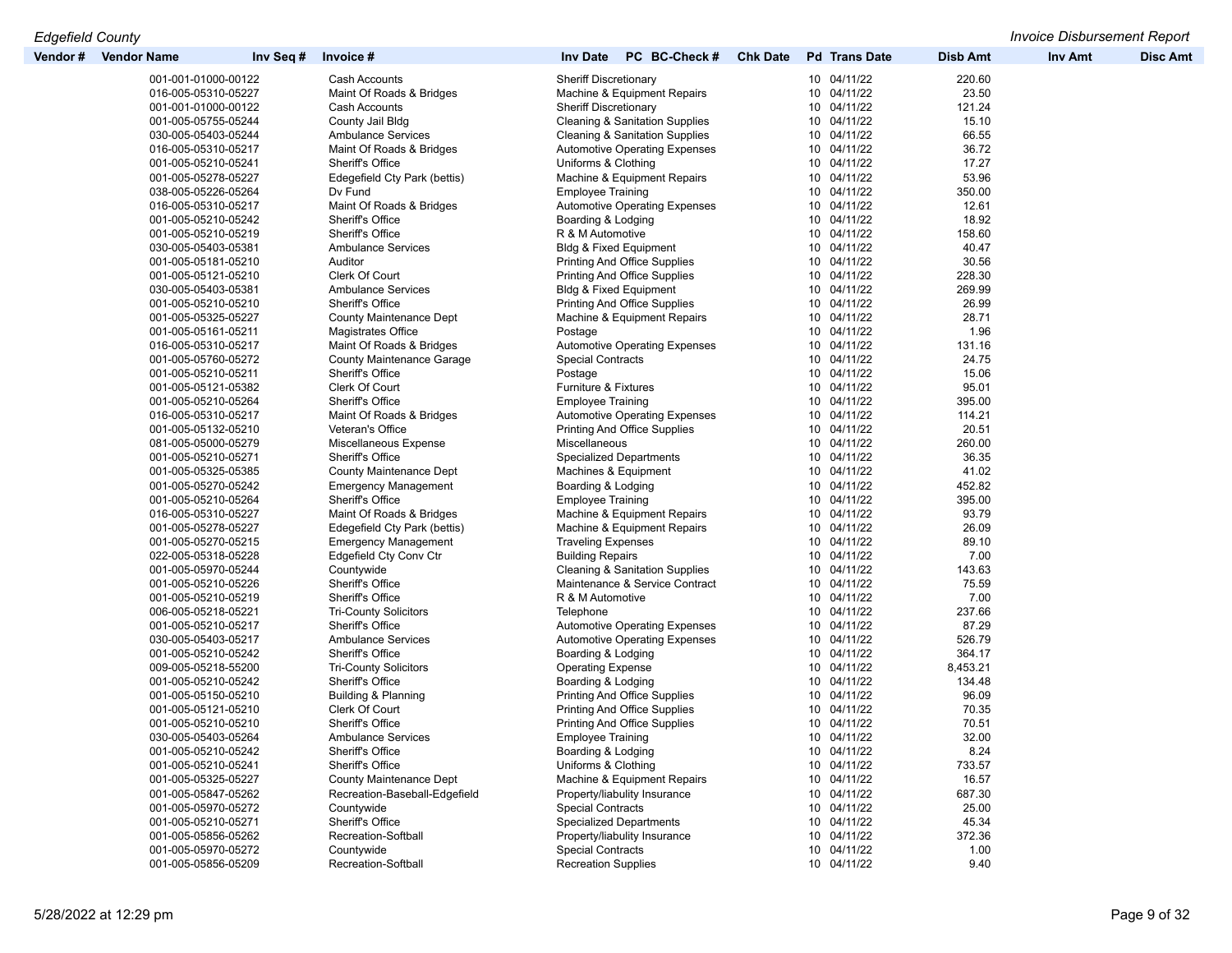| <b>Edgefield County</b> |               |                                                |           |                                          |                                                                  |                 |                            |                  | <b>Invoice Disbursement Report</b> |                 |
|-------------------------|---------------|------------------------------------------------|-----------|------------------------------------------|------------------------------------------------------------------|-----------------|----------------------------|------------------|------------------------------------|-----------------|
| Vendor # Vendor Name    |               |                                                | Inv Seq # | Invoice #                                | PC BC-Check #<br><b>Inv Date</b>                                 | <b>Chk Date</b> | <b>Pd</b> Trans Date       | <b>Disb Amt</b>  | Inv Amt                            | <b>Disc Amt</b> |
|                         |               | 030-005-05403-05217                            |           | <b>Ambulance Services</b>                | <b>Automotive Operating Expenses</b>                             |                 | 10 04/11/22                | 1,072.34         |                                    |                 |
|                         |               | 001-005-05847-05209                            |           | Recreation-Baseball-Edgefield            | <b>Recreation Supplies</b>                                       |                 | 10 04/11/22                | 237.54           |                                    |                 |
|                         |               | 001-005-05240-05226                            |           | County Jail                              | Maintenance & Service Contract                                   |                 | 10 04/11/22                | 100.15           |                                    |                 |
|                         |               | 001-005-05230-05226                            |           | <b>Dispatch Operation</b>                | Maintenance & Service Contract                                   |                 | 10 04/11/22                | 100.15           |                                    |                 |
|                         |               | 001-005-05210-05226                            |           | Sheriff's Office                         | Maintenance & Service Contract                                   |                 | 10 04/11/22<br>10 04/11/22 | 100.15           |                                    |                 |
|                         |               | 001-005-05230-05226<br>001-005-05240-05226     |           | <b>Dispatch Operation</b><br>County Jail | Maintenance & Service Contract<br>Maintenance & Service Contract |                 | 10 04/11/22                | 103.48<br>103.48 |                                    |                 |
|                         |               | 001-005-05210-05226                            |           | Sheriff's Office                         | Maintenance & Service Contract                                   |                 | 10 04/11/22                | 103.46           |                                    |                 |
|                         |               | 001-005-05230-05226                            |           | <b>Dispatch Operation</b>                | Maintenance & Service Contract                                   |                 | 10 04/11/22                | 60.00            |                                    |                 |
|                         |               | 001-005-05240-05226                            |           | County Jail                              | Maintenance & Service Contract                                   |                 | 10 04/11/22                | 60.00            |                                    |                 |
|                         |               | 001-005-05210-05226                            |           | Sheriff's Office                         | Maintenance & Service Contract                                   |                 | 10 04/11/22                | 60.00            |                                    |                 |
|                         |               | 001-005-05230-05226                            |           | Dispatch Operation                       | Maintenance & Service Contract                                   |                 | 10 04/11/22                | 24.83            |                                    |                 |
|                         |               | 001-005-05240-05226                            |           | County Jail                              | Maintenance & Service Contract                                   |                 | 10 04/11/22                | 24.83            |                                    |                 |
|                         |               | 001-005-05210-05226                            |           | Sheriff's Office                         | Maintenance & Service Contract                                   |                 | 10 04/11/22                | 24.83            |                                    |                 |
|                         |               | <b>Total Vendor NameBank Of America</b>        |           |                                          |                                                                  |                 |                            | 59,384.18        | 59,384.18                          | 0.00            |
| 0000141                 |               | BARNES OIL & PROPANE, IN 0112543               |           | 60316                                    | 04/18/22<br>P 1-070305                                           | 04/20/22        | 10 04/20/22                |                  | 113.68                             | 0.00            |
|                         | Disbursement: | 030-005-05403-05220                            |           | <b>Ambulance Services</b>                | <b>Electric And Gas</b>                                          |                 | 10 04/18/22                | 113.68           |                                    |                 |
|                         |               |                                                |           |                                          |                                                                  |                 |                            |                  |                                    |                 |
|                         |               | Total Vendor NameBarnes Oil & Propane, Inc.    |           |                                          |                                                                  |                 |                            | 113.68           | 113.68                             | 0.00            |
| 8000931                 |               | BIG SKY COMMUNICATION: 0112568                 |           | 84310                                    | 04/27/22<br>P 1-070342                                           | 04/28/22        | 10 04/28/22                |                  | 1,497.00                           | 0.00            |
|                         | Disbursement: | 023-005-05250-55279                            |           | E911 Administration                      | <b>Contingency Account</b>                                       |                 | 10 04/27/22                | 1,497.00         |                                    |                 |
|                         |               | Total Vendor Name Big Sky Communications, Inc. |           |                                          |                                                                  |                 |                            | 1,497.00         | 1,497.00                           | 0.00            |
|                         |               |                                                |           |                                          |                                                                  |                 |                            |                  |                                    |                 |
| 8000091                 |               | <b>CAROLINE WIMBERLY</b>                       | 0112375   | GAMES 03/07/2022 - 03/21/2022            | 04/04/22<br>P 1-070183                                           | 04/06/22        | 10 04/06/22                |                  | 30.00                              | 0.00            |
|                         | Disbursement: | 001-005-05826-05226                            |           | Recreation-Soccer                        | Maintenance & Service Contract                                   |                 | 10 04/04/22                | 30.00            |                                    |                 |
|                         |               | <b>Total Vendor NameCaroline Wimberly</b>      |           |                                          |                                                                  |                 |                            | 30.00            | 30.00                              | 0.00            |
| 8000932                 |               | CHARM-TEX, INC                                 | 0112573   | 0281399-IN                               | 04/27/22<br>P 1-070343                                           | 04/28/22        | 10 04/28/22                |                  | 338.82                             | 0.00            |
|                         | Disbursement: | 001-005-05240-05242                            |           | County Jail                              | Boarding & Lodging                                               |                 | 10 04/27/22                | 338.82           |                                    |                 |
| 8000932                 |               | CHARM-TEX, INC                                 | 0112574   | 0278808-IN                               | 04/27/22<br>P 1-070343                                           | 04/28/22        | 10 04/28/22                |                  | 219.80                             | 0.00            |
|                         | Disbursement: | 001-005-05240-05242                            |           | County Jail                              | Boarding & Lodging                                               |                 | 10 04/27/22                | 219.80           |                                    |                 |
|                         |               |                                                |           |                                          |                                                                  |                 |                            |                  |                                    |                 |
|                         |               | Total Vendor NameCharm-Tex, Inc                |           |                                          |                                                                  |                 |                            | 558.62           | 558.62                             | 0.00            |
| 0000500                 |               | CINTAS CORP #0219                              | 0112365   | 4115260922                               | 04/04/22<br>P 1-070184                                           | 04/06/22        | 10 04/06/22                |                  | 321.28                             | 0.00            |
|                         | Disbursement: | 016-005-05310-05241                            |           | Maint Of Roads & Bridges                 | Uniforms & Clothing                                              |                 | 10 04/04/22                | 300.93           |                                    |                 |
|                         |               | 001-005-05325-05241                            |           | <b>County Maintenance Dept</b>           | Uniforms & Clothing                                              |                 | 10 04/04/22                | 20.35            |                                    |                 |
| 0000500                 |               | CINTAS CORP #0219                              | 0112509   | 4115900252                               | 04/14/22<br>P 1-070279                                           | 04/14/22        | 10 04/14/22                |                  | 261.88                             | 0.00            |
|                         | Disbursement: | 016-005-05310-05241                            |           | Maint Of Roads & Bridges                 | Uniforms & Clothing                                              |                 | 10 04/14/22                | 241.53           |                                    |                 |
|                         |               | 001-005-05325-05241                            |           | <b>County Maintenance Dept</b>           | Uniforms & Clothing                                              |                 | 10 04/14/22                | 20.35            |                                    |                 |
| 0000500                 |               | CINTAS CORP #0219                              | 0112513   | 4116604728                               | P 1-070306<br>04/18/22                                           | 04/20/22        | 10 04/20/22                |                  | 294.27                             | 0.00            |
|                         | Disbursement: | 016-005-05310-05241                            |           | Maint Of Roads & Bridges                 | Uniforms & Clothing                                              |                 | 10 04/18/22                | 273.92           |                                    |                 |
|                         |               | 001-005-05325-05241                            |           | <b>County Maintenance Dept</b>           | Uniforms & Clothing                                              |                 | 10 04/18/22                | 20.35            |                                    |                 |
| 0000500                 |               | CINTAS CORP #0219                              | 0112581   | 4117286891                               | 04/27/22<br>P 1-070344                                           | 04/28/22        | 10 04/28/22                |                  | 261.88                             | 0.00            |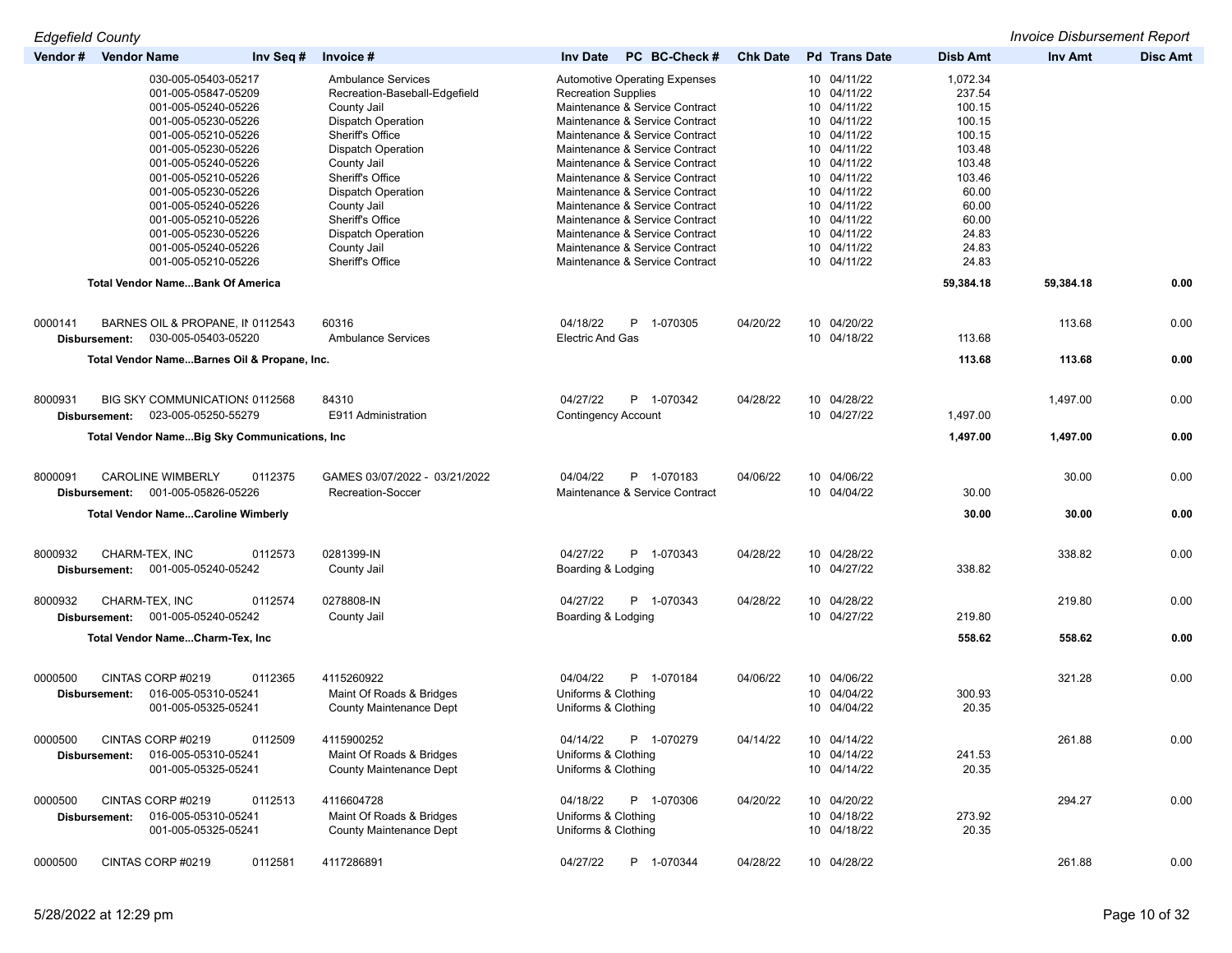*Edgefield County Invoice Disbursement Report*

| -agonoia ooaniy      |                |                                                  |           |                                                            |                                               |               |                 |                            |                 |           | ,,,,,,,,,,,     |
|----------------------|----------------|--------------------------------------------------|-----------|------------------------------------------------------------|-----------------------------------------------|---------------|-----------------|----------------------------|-----------------|-----------|-----------------|
| Vendor # Vendor Name |                |                                                  | Inv Seq # | Invoice #                                                  | <b>Inv Date</b>                               | PC BC-Check # | <b>Chk Date</b> | <b>Pd</b> Trans Date       | <b>Disb Amt</b> | Inv Amt   | <b>Disc Amt</b> |
|                      | Disbursement:  | 016-005-05310-05241<br>001-005-05325-05241       |           | Maint Of Roads & Bridges<br><b>County Maintenance Dept</b> | Uniforms & Clothing<br>Uniforms & Clothing    |               |                 | 10 04/27/22<br>10 04/27/22 | 241.53<br>20.35 |           |                 |
| 0000500              | Disbursement:  | CINTAS CORP #0219<br>016-005-05310-05241         | 0112620   | 4117773375<br>Maint Of Roads & Bridges                     | 04/28/22<br>P 1-070398<br>Uniforms & Clothing |               | 05/02/22        | 10 05/02/22<br>10 04/28/22 | 241.53          | 261.88    | 0.00            |
|                      |                | 001-005-05325-05241                              |           | <b>County Maintenance Dept</b>                             | Uniforms & Clothing                           |               |                 | 10 04/28/22                | 20.35           |           |                 |
|                      |                |                                                  |           |                                                            |                                               |               |                 |                            |                 |           |                 |
|                      |                | Total Vendor NameCintas Corp #0219               |           |                                                            |                                               |               |                 |                            | 1,401.19        | 1,401.19  | 0.00            |
| 0015251              |                | COAST TO COAST SOLUTIC 0112546                   |           | IVC0104371                                                 | 04/18/22<br>P 1-070307                        |               | 04/20/22        | 10 04/20/22                |                 | 531.69    | 0.00            |
|                      | Disbursement:  | 001-005-05270-05389                              |           | <b>Emergency Management</b>                                | <b>Emergency And Disaster Outreac</b>         |               |                 | 10 04/18/22                | 531.69          |           |                 |
|                      |                |                                                  |           |                                                            |                                               |               |                 |                            |                 |           |                 |
|                      |                | <b>Total Vendor NameCoast To Coast Solutions</b> |           |                                                            |                                               |               |                 |                            | 531.69          | 531.69    | 0.00            |
| 0000052              |                | COLONIAL LIFE INSURANCE 0112406                  |           | 88456870328377                                             | 04/06/22<br>P 1-070185                        |               | 04/06/22        | 10 04/06/22                |                 | 272.35    | 0.00            |
|                      | Disbursement:  | 001-002-02001-02208                              |           | <b>Payroll Deductions</b>                                  | Colonial Life Insurance                       |               |                 | 10 04/06/22                | 272.35          |           |                 |
|                      |                |                                                  |           |                                                            |                                               |               |                 |                            |                 |           |                 |
|                      |                | <b>Total Vendor NameColonial Life Insurance</b>  |           |                                                            |                                               |               |                 |                            | 272.35          | 272.35    | 0.00            |
| 8000712              | <b>COMCAST</b> |                                                  | 0112396   | 8396 20 005 0031468 03/23/2022                             | 04/04/22<br>P 1-070186                        |               | 04/06/22        | 10 04/06/22                |                 | 181.55    | 0.00            |
|                      |                |                                                  |           |                                                            |                                               |               |                 | 10 04/04/22                |                 |           |                 |
|                      |                | Disbursement: 015-005-05000-55279                |           | Miscellaneous Expense                                      | <b>Contingency Account</b>                    |               |                 |                            | 181.55          |           |                 |
|                      |                | <b>Total Vendor NameComcast</b>                  |           |                                                            |                                               |               |                 |                            | 181.55          | 181.55    | 0.00            |
| 0000022              |                | COMMISSION ON ALCOHOL 0112333                    |           | APRIL 1, 2022                                              | 04/01/22<br>P 1-070187                        |               | 04/06/22        | 10 04/06/22                |                 | 12,230.46 | 0.00            |
|                      |                | 001-005-05404-05272                              |           | Alcohol & Drug Abuse                                       | <b>Special Contracts</b>                      |               |                 | 10 04/01/22                | 12,230.46       |           |                 |
|                      | Disbursement:  |                                                  |           |                                                            |                                               |               |                 |                            |                 |           |                 |
| 0000022              |                | COMMISSION ON ALCOHOL 0112614                    |           | APRIL 27 2022                                              | 04/27/22<br>P 1-070345                        |               | 04/28/22        | 10 04/28/22                |                 | 8,805.93  | 0.00            |
|                      | Disbursement:  | 001-005-05404-05272                              |           | Alcohol & Drug Abuse                                       | <b>Special Contracts</b>                      |               |                 | 10 04/27/22                | 8,805.93        |           |                 |
|                      |                | <b>Total Vendor NameCommission On Alcohol</b>    |           |                                                            |                                               |               |                 |                            | 21,036.39       | 21,036.39 | 0.00            |
|                      |                |                                                  |           |                                                            |                                               |               |                 |                            |                 |           |                 |
| 0001337              |                | <b>COMMUNIGRAPHICS</b>                           | 0112477   | 31938                                                      | 04/13/22<br>P 1-070280                        |               | 04/14/22        | 10 04/14/22                |                 | 246.24    | 0.00            |
|                      | Disbursement:  | 001-005-05230-05241                              |           | <b>Dispatch Operation</b>                                  | Uniforms & Clothing                           |               |                 | 10 04/13/22                | 246.24          |           |                 |
|                      |                |                                                  |           |                                                            |                                               |               |                 |                            |                 |           |                 |
| 0001337              |                | <b>COMMUNIGRAPHICS</b>                           | 0112530   | 31538                                                      | 04/18/22<br>P 1-070308                        |               | 04/20/22        | 10 04/20/22                |                 | 702.00    | 0.00            |
|                      | Disbursement:  | 001-005-05210-05241                              |           | Sheriff's Office                                           | Uniforms & Clothing                           |               |                 | 10 04/18/22                | 702.00          |           |                 |
|                      |                |                                                  |           |                                                            |                                               |               |                 |                            |                 |           |                 |
| 0001337              |                | <b>COMMUNIGRAPHICS</b>                           | 0112531   | 31174                                                      | 04/18/22<br>P 1-070308                        |               | 04/20/22        | 10 04/20/22                |                 | 64.80     | 0.00            |
|                      | Disbursement:  | 001-005-05210-05241                              |           | Sheriff's Office                                           | Uniforms & Clothing                           |               |                 | 10 04/18/22                | 64.80           |           |                 |
|                      |                | <b>Total Vendor NameCommunigraphics</b>          |           |                                                            |                                               |               |                 |                            | 1,013.04        | 1,013.04  | 0.00            |
|                      |                |                                                  |           |                                                            |                                               |               |                 |                            |                 |           |                 |
| 8000566              |                | CORSICA TECHNOLOGIES 0112403                     |           | MM99303                                                    | 04/05/22<br>P 1-070188                        |               | 04/06/22        | 10 04/06/22                |                 | 8,327.16  | 0.00            |
|                      |                | Disbursement: 001-005-05101-05226                |           | County Administrator                                       | Maintenance & Service Contract                |               |                 | 10 04/05/22                | 8,327.16        |           |                 |
|                      |                |                                                  |           |                                                            |                                               |               |                 |                            |                 |           |                 |
| 8000566              |                | CORSICA TECHNOLOGIES 0112537                     |           | CORQ7169R                                                  | 04/18/22<br>P 1-070309                        |               | 04/20/22        | 10 04/20/22                |                 | 865.99    | 0.00            |
|                      |                | Disbursement: 001-005-05210-05265                |           | Sheriff's Office                                           | <b>Professional Services</b>                  |               |                 | 10 04/18/22                | 865.99          |           |                 |
|                      |                |                                                  |           |                                                            |                                               |               |                 |                            |                 |           |                 |
| 8000566              |                | CORSICA TECHNOLOGIES 0112557                     |           | MM98753                                                    | 04/20/22<br>P 1-070309                        |               | 04/20/22        | 10 04/20/22                |                 | 8,336.48  | 0.00            |
|                      |                | Disbursement: 001-005-05101-05226                |           | <b>County Administrator</b>                                | Maintenance & Service Contract                |               |                 | 10 04/20/22                | 8,336.48        |           |                 |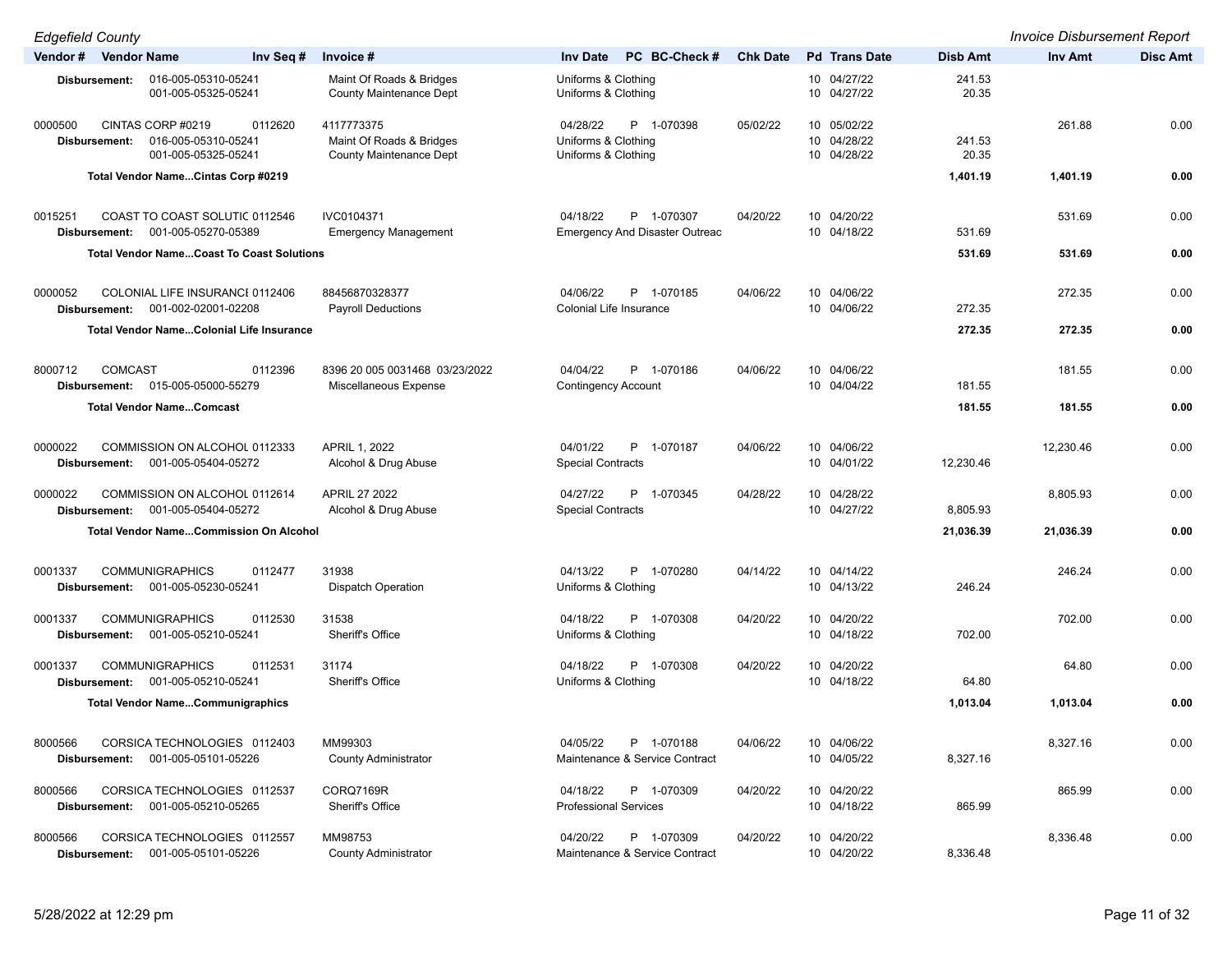*Edgefield County Invoice Disbursement Report*

| Vendor# | <b>Vendor Name</b>                                                                                                                          | Inv Seq # | Invoice #                                                                                                                    | PC BC-Check #<br><b>Inv Date</b>                                                                                             | <b>Chk Date</b> | <b>Pd</b> Trans Date                                                    | <b>Disb Amt</b>                    | <b>Inv Amt</b> | <b>Disc Amt</b> |
|---------|---------------------------------------------------------------------------------------------------------------------------------------------|-----------|------------------------------------------------------------------------------------------------------------------------------|------------------------------------------------------------------------------------------------------------------------------|-----------------|-------------------------------------------------------------------------|------------------------------------|----------------|-----------------|
| 8000566 | CORSICA TECHNOLOGIES 0112558<br>001-005-05230-05226<br>Disbursement:<br>001-005-05240-05226<br>001-005-05210-05226                          |           | MM99382<br><b>Dispatch Operation</b><br>County Jail<br>Sheriff's Office                                                      | 04/20/22<br>P 1-070346<br>Maintenance & Service Contract<br>Maintenance & Service Contract<br>Maintenance & Service Contract | 04/28/22        | 10 04/28/22<br>10 04/20/22<br>10 04/20/22<br>10 04/20/22                | 1,181.24<br>1,181.25<br>1,181.25   | 3,543.74       | 0.00            |
|         | <b>Total Vendor NameCorsica Technologies</b>                                                                                                |           |                                                                                                                              |                                                                                                                              |                 |                                                                         | 21,073.37                          | 21,073.37      | 0.00            |
| 8000864 | CRAIG'S FIREARM SUPPLY, 0112452<br>Disbursement: 081-005-05000-05279                                                                        |           | 33871<br>Miscellaneous Expense                                                                                               | 04/08/22<br>P 1-070236<br>Miscellaneous                                                                                      | 04/11/22        | 10 04/11/22<br>10 04/08/22                                              | 1,621.62                           | 1,621.62       | 0.00            |
|         | Total Vendor NameCraig'S Firearm Supply, Inc.                                                                                               |           |                                                                                                                              |                                                                                                                              |                 |                                                                         | 1,621.62                           | 1,621.62       | 0.00            |
| 0015743 | <b>CREATIVE PRODUCT SOUR 0112545</b><br>001-005-05270-05389<br>Disbursement:                                                                |           | CPI093805<br><b>Emergency Management</b>                                                                                     | P 1-070310<br>04/18/22<br><b>Emergency And Disaster Outreac</b>                                                              | 04/20/22        | 10 04/20/22<br>10 04/18/22                                              | 312.43                             | 312.43         | 0.00            |
|         | <b>Total Vendor NameCreative Product Source</b>                                                                                             |           |                                                                                                                              |                                                                                                                              |                 |                                                                         | 312.43                             | 312.43         | 0.00            |
| 8000025 | CULLUM SERVICES, INC<br>030-005-05403-05226<br>Disbursement:                                                                                | 0112334   | 62370<br><b>Ambulance Services</b>                                                                                           | 04/01/22<br>P 1-070189<br>Maintenance & Service Contract                                                                     | 04/06/22        | 10 04/06/22<br>10 04/01/22                                              | 290.13                             | 290.13         | 0.00            |
| 8000025 | CULLUM SERVICES, INC<br>Disbursement: 001-005-05210-05265                                                                                   | 0112472   | 62526<br>Sheriff's Office                                                                                                    | 04/11/22<br>P 1-070281<br><b>Professional Services</b>                                                                       | 04/14/22        | 10 04/14/22<br>10 04/11/22                                              | 696.28                             | 696.28         | 0.00            |
| 8000025 | CULLUM SERVICES, INC<br>Disbursement: 001-005-05121-05265                                                                                   | 0112473   | 62518<br>Clerk Of Court                                                                                                      | 04/11/22<br>P 1-070281<br><b>Professional Services</b>                                                                       | 04/14/22        | 10 04/14/22<br>10 04/11/22                                              | 782.00                             | 782.00         | 0.00            |
|         | Total Vendor NameCullum Services, Inc.                                                                                                      |           |                                                                                                                              |                                                                                                                              |                 |                                                                         | 1,768.41                           | 1,768.41       | 0.00            |
| 0015342 | DANA SAFETY SUPPLY, INC 0112411<br>Disbursement: 001-005-05210-05264                                                                        |           | 782650<br><b>Sheriff's Office</b>                                                                                            | 04/06/22<br>P 1-070190<br><b>Employee Training</b>                                                                           | 04/06/22        | 10 04/06/22<br>10 04/06/22                                              | 144.99                             | 144.99         | 0.00            |
|         | Total Vendor NameDana Safety Supply, Inc.                                                                                                   |           |                                                                                                                              |                                                                                                                              |                 |                                                                         | 144.99                             | 144.99         | 0.00            |
| 0000309 | DAVID M. PARKER EXTERM 0112420<br>030-005-05403-05272<br>Disbursement:<br>001-005-05306-05279<br>022-005-05318-05272<br>001-005-05970-05272 |           | 203267 MARCH 2022<br><b>Ambulance Services</b><br><b>Sweetwater Community Center</b><br>Edgefield Cty Conv Ctr<br>Countywide | 04/07/22<br>P 1-070237<br><b>Special Contracts</b><br>Miscellaneous<br><b>Special Contracts</b><br><b>Special Contracts</b>  | 04/11/22        | 10 04/11/22<br>10 04/07/22<br>10 04/07/22<br>10 04/07/22<br>10 04/07/22 | 25.00<br>25.00<br>120.00<br>600.00 | 770.00         | 0.00            |
|         | <b>Total Vendor NameDavid M. Parker Exterminating</b>                                                                                       |           |                                                                                                                              |                                                                                                                              |                 |                                                                         | 770.00                             | 770.00         | 0.00            |
| 0016050 | <b>DAVID RODGERS</b><br>Disbursement: 001-005-05847-05226                                                                                   | 0112519   | APRIL 12, 2022<br>Recreation-Baseball-Edgefield                                                                              | 04/18/22<br>P 1-070311<br>Maintenance & Service Contract                                                                     | 04/20/22        | 10 04/20/22<br>10 04/18/22                                              | 35.00                              | 35.00          | 0.00            |
|         | <b>Total Vendor NameDavid Rodgers</b>                                                                                                       |           |                                                                                                                              |                                                                                                                              |                 |                                                                         | 35.00                              | 35.00          | 0.00            |
| 8000641 | DEESE'S SERVICE CENTER 0112360<br>Disbursement: 030-005-05403-05217                                                                         |           | 10568<br><b>Ambulance Services</b>                                                                                           | 04/01/22<br>P 1-070191<br><b>Automotive Operating Expenses</b>                                                               | 04/06/22        | 10 04/06/22<br>10 04/01/22                                              | 1,612.56                           | 1,612.56       | 0.00            |
|         | Total Vendor NameDeese'S Service Center, LIc                                                                                                |           |                                                                                                                              |                                                                                                                              |                 |                                                                         | 1,612.56                           | 1,612.56       | 0.00            |
| 8000853 | DIGI MAC SOLUTIONS, INC 0112534                                                                                                             |           | 18526                                                                                                                        | 04/18/22<br>P 1-070312                                                                                                       | 04/20/22        | 10 04/20/22                                                             |                                    | 1,840.25       | 0.00            |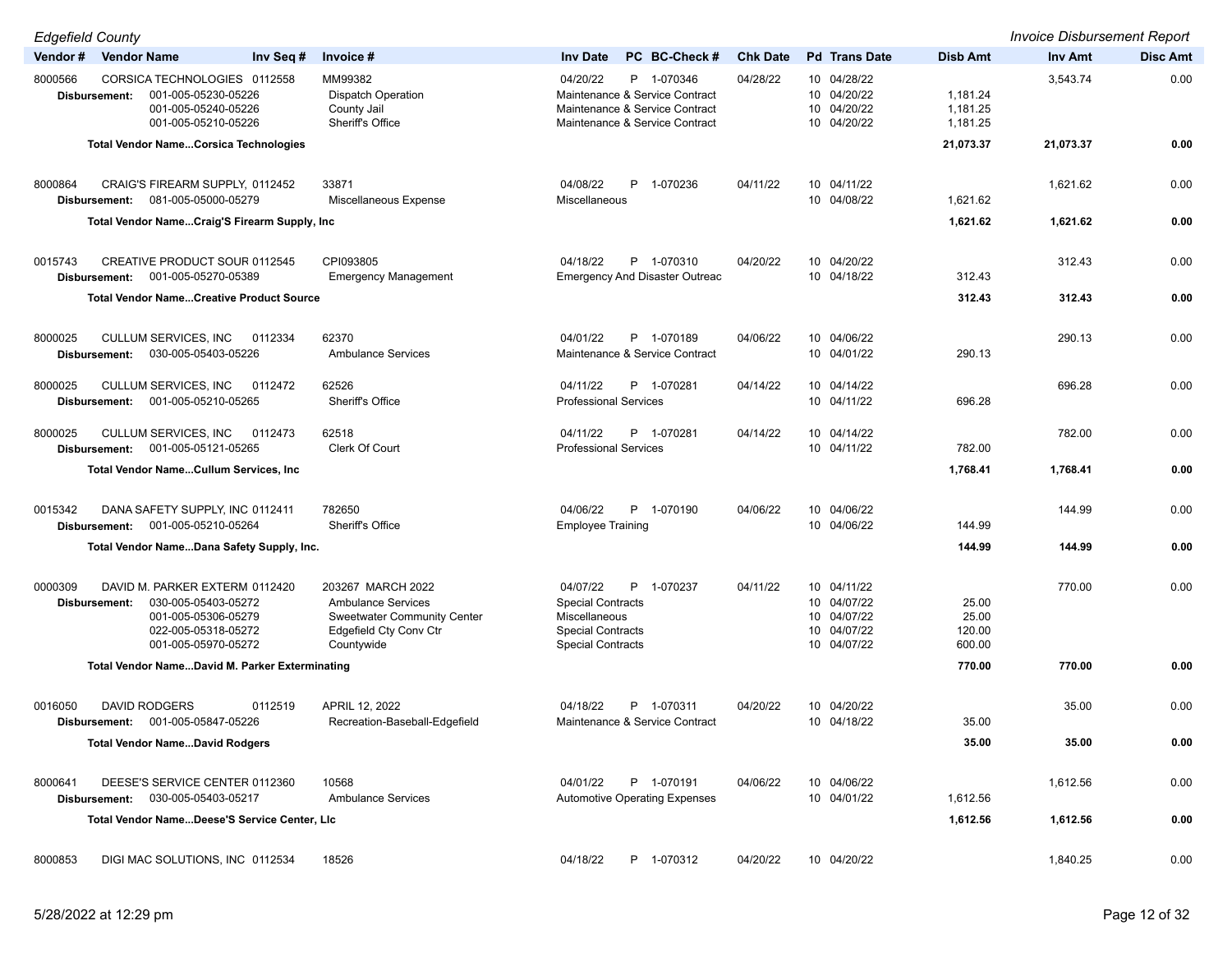| <b>Edgefield County</b>                    |                                               |                                                    |                 |                            |                  | <b>Invoice Disbursement Report</b> |                 |
|--------------------------------------------|-----------------------------------------------|----------------------------------------------------|-----------------|----------------------------|------------------|------------------------------------|-----------------|
| Vendor # Vendor Name                       | Invoice #<br>Inv Seq #                        | PC BC-Check #<br><b>Inv Date</b>                   | <b>Chk Date</b> | <b>Pd</b> Trans Date       | <b>Disb Amt</b>  | Inv Amt                            | <b>Disc Amt</b> |
| 001-005-05180-05210<br>Disbursement:       | <b>Tax Assessor</b>                           | <b>Printing And Office Supplies</b>                |                 | 10 04/18/22                | 1,840.25         |                                    |                 |
| Total Vendor NameDigi Mac Solutions, Inc.  |                                               |                                                    |                 |                            | 1,840.25         | 1,840.25                           | 0.00            |
| 0000127<br><b>DOMINION ENERGY</b>          | 4-2100-8988-8359 04/5/2022<br>0112493         | 04/14/22<br>P 1-070282                             | 04/14/22        | 10 04/14/22                |                  | 13,038.77                          | 0.00            |
| 001-005-05755-05220                        | County Jail Bldg                              | <b>Electric And Gas</b>                            |                 | 10 04/14/22                | 23.46            |                                    |                 |
| Disbursement:<br>001-005-05711-05220       | <b>County Council Chambers</b>                | <b>Electric And Gas</b>                            |                 | 10 04/14/22                | 335.27           |                                    |                 |
| 001-005-05725-05220                        | Agriculture Building                          | <b>Electric And Gas</b>                            |                 | 10 04/14/22                | 395.02           |                                    |                 |
| 001-005-05735-05220                        | Magistrate Building                           | <b>Electric And Gas</b>                            |                 | 10 04/14/22                | 354.77           |                                    |                 |
| 022-005-05318-05220                        | <b>Edgefield Cty Conv Ctr</b>                 | <b>Electric And Gas</b>                            |                 | 10 04/14/22                | 171.62           |                                    |                 |
| 001-005-05715-05220                        | Dept Of Social Services                       | <b>Electric And Gas</b>                            |                 | 10 04/14/22                | 924.92           |                                    |                 |
| 001-005-05710-05220                        | Courthouse Bldg Maintenance                   | <b>Electric And Gas</b>                            |                 | 10 04/14/22                | 15.96            |                                    |                 |
| 001-005-05710-05220                        | Courthouse Bldg Maintenance                   | <b>Electric And Gas</b>                            |                 | 10 04/14/22                | 1,830.24         |                                    |                 |
| 001-005-05755-05220                        | County Jail Bldg                              | <b>Electric And Gas</b>                            |                 | 10 04/14/22                | 345.63           |                                    |                 |
| 001-005-05770-05220                        | Kneece Building                               | <b>Electric And Gas</b>                            |                 | 10 04/14/22                | 732.00           |                                    |                 |
| 001-005-05230-05220                        | <b>Dispatch Operation</b>                     | <b>Electric And Gas</b>                            |                 | 10 04/14/22                | 68.70            |                                    |                 |
| 035-005-05306-05220                        | <b>Sweetwater Community Center</b>            | <b>Electric And Gas</b>                            |                 | 10 04/14/22                | 123.14           |                                    |                 |
| 001-005-05270-05220                        | <b>Emergency Management</b>                   | <b>Electric And Gas</b>                            |                 | 10 04/14/22                | 90.07            |                                    |                 |
| 001-005-05770-05220                        | Kneece Building                               | <b>Electric And Gas</b>                            |                 | 10 04/14/22                | 299.73           |                                    |                 |
| 035-005-05278-05220                        | Edegefield Cty Park (bettis)                  | <b>Electric And Gas</b>                            |                 | 10 04/14/22                | 42.72            |                                    |                 |
| 035-005-05278-05220                        | Edegefield Cty Park (bettis)                  | <b>Electric And Gas</b>                            |                 | 10 04/14/22                | 84.60            |                                    |                 |
| 035-005-05278-05220                        | Edegefield Cty Park (bettis)                  | <b>Electric And Gas</b>                            |                 | 10 04/14/22                | 30.40            |                                    |                 |
| 035-005-05278-05220                        | Edegefield Cty Park (bettis)                  | <b>Electric And Gas</b>                            |                 | 10 04/14/22                | 198.63           |                                    |                 |
| 035-005-05278-05220                        | Edegefield Cty Park (bettis)                  | <b>Electric And Gas</b>                            |                 | 10 04/14/22                | 89.01            |                                    |                 |
| 022-005-05318-05220                        | Edgefield Cty Conv Ctr                        | <b>Electric And Gas</b>                            |                 | 10 04/14/22                | 200.07           |                                    |                 |
| 015-005-05000-55272                        | Miscellaneous Expense                         | Upkeep Of Industrial Park                          |                 | 10 04/14/22                | 1,185.11         |                                    |                 |
| 001-005-05750-05220                        | Sheriff's Department Bldg                     | <b>Electric And Gas</b>                            |                 | 10 04/14/22                | 41.12            |                                    |                 |
| 001-005-05710-05220                        | Courthouse Bldg Maintenance                   | <b>Electric And Gas</b>                            |                 | 10 04/14/22                | 10.07            |                                    |                 |
| 001-005-05720-05220                        | <b>County Governmental Bldg</b>               | <b>Electric And Gas</b>                            |                 | 10 04/14/22                | 453.55           |                                    |                 |
| 001-005-05760-05220                        | <b>County Maintenance Garage</b>              | <b>Electric And Gas</b>                            |                 | 10 04/14/22<br>10 04/14/22 | 123.81           |                                    |                 |
| 001-005-05746-05220<br>022-005-05318-05220 | Neighborhood Center<br>Edgefield Cty Conv Ctr | <b>Electric And Gas</b><br><b>Electric And Gas</b> |                 | 10 04/14/22                | 397.90<br>198.75 |                                    |                 |
| 001-005-05725-05220                        | <b>Agriculture Building</b>                   | <b>Electric And Gas</b>                            |                 | 10 04/14/22                | 444.23           |                                    |                 |
| 001-005-05755-05220                        | County Jail Bldg                              | <b>Electric And Gas</b>                            |                 | 10 04/14/22                | 1,648.49         |                                    |                 |
| 001-005-05750-05220                        | Sheriff's Department Bldg                     | <b>Electric And Gas</b>                            |                 | 10 04/14/22                | 1,648.50         |                                    |                 |
| 022-005-05318-05220                        | Edgefield Cty Conv Ctr                        | <b>Electric And Gas</b>                            |                 | 10 04/14/22                | 209.35           |                                    |                 |
| 001-005-05714-05220                        | County Auditor's Building                     | <b>Electric And Gas</b>                            |                 | 10 04/14/22                | 110.34           |                                    |                 |
| 001-005-05725-05220                        | <b>Agriculture Building</b>                   | <b>Electric And Gas</b>                            |                 | 10 04/14/22                | 31.92            |                                    |                 |
| 022-005-05318-05220                        | <b>Edgefield Cty Conv Ctr</b>                 | <b>Electric And Gas</b>                            |                 | 10 04/14/22                | 179.67           |                                    |                 |
| <b>Total Vendor NameDominion Energy</b>    |                                               |                                                    |                 |                            | 13,038.77        | 13,038.77                          | 0.00            |
|                                            |                                               |                                                    |                 |                            |                  |                                    |                 |
| 9998990<br>DOUGLAS JONES                   | 0112516<br>APRIL 12, 2022                     | 04/18/22<br>P 1-070313                             | 04/20/22        | 10 04/20/22                |                  | 95.00                              | 0.00            |
| 001-005-05847-05226<br>Disbursement:       | Recreation-Baseball-Edgefield                 | Maintenance & Service Contract                     |                 | 10 04/18/22                | 95.00            |                                    |                 |
| 9998990<br>DOUGLAS JONES                   | 0112523<br>APRIL 14, 2022                     | 04/18/22<br>P 1-070313                             | 04/20/22        | 10 04/20/22                |                  | 30.00                              | 0.00            |
| Disbursement: 001-005-05856-05226          | Recreation-Softball                           | Maintenance & Service Contract                     |                 | 10 04/18/22                | 30.00            |                                    |                 |
| 9998990<br>DOUGLAS JONES                   | APRIL 26 2022<br>0112600                      | 04/27/22<br>P 1-070347                             | 04/28/22        | 10 04/28/22                |                  | 60.00                              | 0.00            |
| Disbursement: 001-005-05856-05226          | Recreation-Softball                           | Maintenance & Service Contract                     |                 | 10 04/27/22                | 60.00            |                                    |                 |
| <b>Total Vendor NameDouglas Jones</b>      |                                               |                                                    |                 |                            | 185.00           | 185.00                             | 0.00            |
| ECONOMIC DEV. PARTNER: 0112402<br>0000054  | 732-B                                         | 04/05/22<br>P 1-070192                             | 04/06/22        | 10 04/06/22                |                  | 18,750.00                          | 0.00            |
| Disbursement: 015-005-05800-05279          | Economic Dev Partnership                      | <b>Miscellaneous</b>                               |                 | 10 04/05/22                | 18,750.00        |                                    |                 |
|                                            |                                               |                                                    |                 |                            |                  |                                    |                 |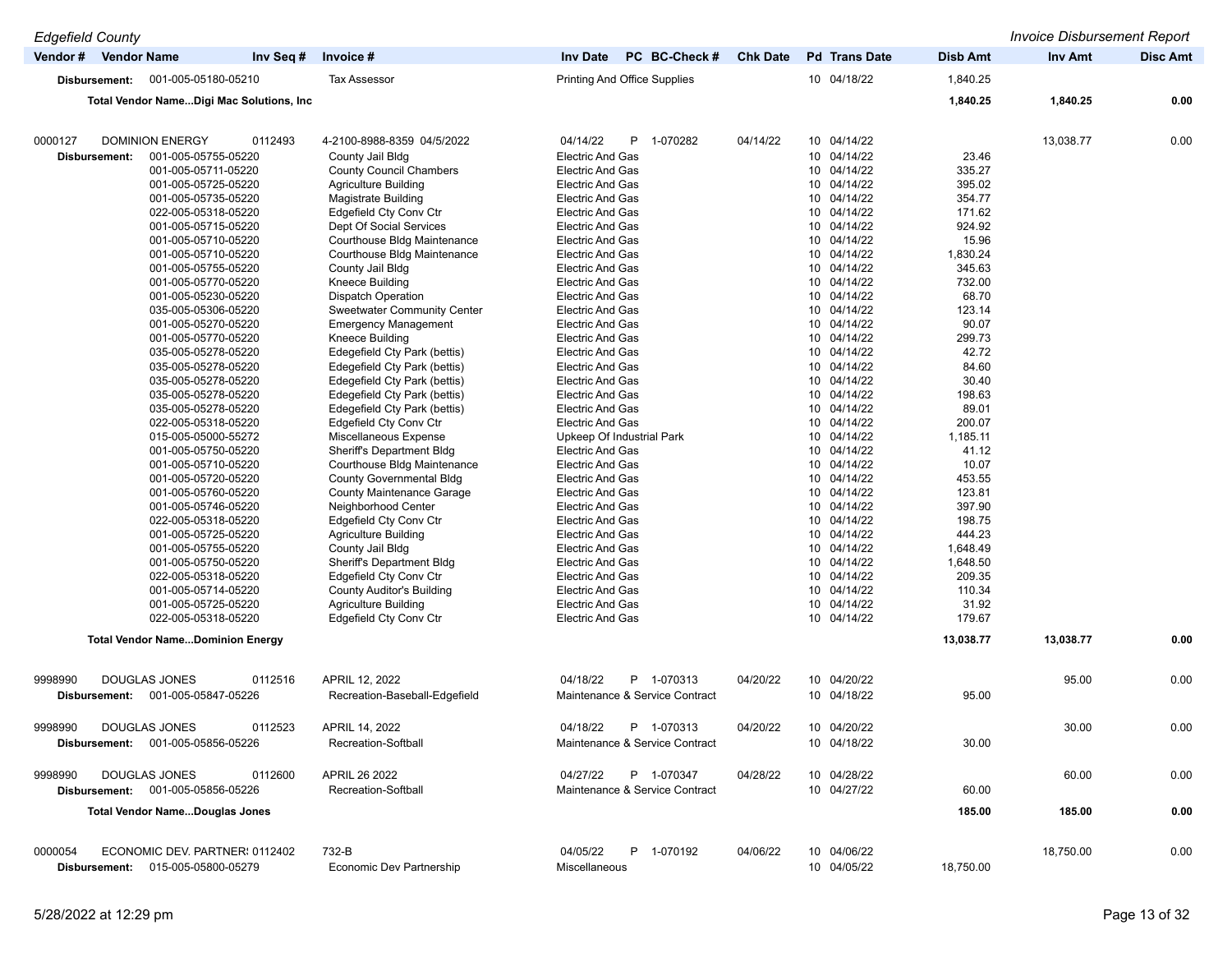| <b>Edgefield County</b>  |                                                                              |                                                                                    |                                       |               |                 |                                           |                  | <b>Invoice Disbursement Report</b> |                 |
|--------------------------|------------------------------------------------------------------------------|------------------------------------------------------------------------------------|---------------------------------------|---------------|-----------------|-------------------------------------------|------------------|------------------------------------|-----------------|
| Vendor # Vendor Name     | Inv Seq #                                                                    | Invoice #                                                                          | <b>Inv Date</b>                       | PC BC-Check # | <b>Chk Date</b> | <b>Pd</b> Trans Date                      | <b>Disb Amt</b>  | Inv Amt                            | <b>Disc Amt</b> |
|                          | <b>Total Vendor NameEconomic Dev. Partnership</b>                            |                                                                                    |                                       |               |                 |                                           | 18,750.00        | 18,750.00                          | 0.00            |
|                          |                                                                              |                                                                                    |                                       |               |                 |                                           |                  |                                    |                 |
| 0000149<br>Disbursement: | EDGEFIELD CO WATER/SE\ 0112336<br>001-005-05735-05222                        | 215 JETER ST 03/30/2022<br>Magistrate Building                                     | 04/01/22<br>Water                     | P 1-070193    | 04/06/22        | 10 04/06/22<br>10 04/01/22                | 44.57            | 44.57                              | 0.00            |
| 0000149<br>Disbursement: | EDGEFIELD CO WATER/SE\ 0112337<br>022-005-05318-05222                        | S-19-29 03/16/2022<br>Edgefield Cty Conv Ctr                                       | 04/01/22<br>Water                     | P 1-070193    | 04/06/22        | 10 04/06/22<br>10 04/01/22                | 23.23            | 23.23                              | 0.00            |
| 0000149<br>Disbursement: | EDGEFIELD CO WATER/SE\ 0112338<br>001-005-05755-05222<br>001-005-05750-05222 | 200 RAILROAD ST/SHER DEP 03/30/22<br>County Jail Bldg<br>Sheriff's Department Bldg | 04/01/22<br>Water<br>Water            | P 1-070193    | 04/06/22        | 10 04/06/22<br>10 04/01/22<br>10 04/01/22 | 378.63<br>378.64 | 757.27                             | 0.00            |
| 0000149<br>Disbursement: | EDGEFIELD CO WATER/SE\ 0112339<br>001-005-05746-05222                        | 400 CHURCH STREET 03/18/20222<br>Neighborhood Center                               | 04/01/22<br>Water                     | P 1-070193    | 04/06/22        | 10 04/06/22<br>10 04/01/22                | 30.35            | 30.35                              | 0.00            |
| 0000149<br>Disbursement: | EDGEFIELD CO WATER/SE\ 0112340<br>022-005-05318-05222                        | 120 SWEETWATER RD/CONV CTR 03/29/22 04/01/22<br><b>Edgefield Cty Conv Ctr</b>      | Water                                 | P 1-070193    | 04/06/22        | 10 04/06/22<br>10 04/01/22                | 17.85            | 17.85                              | 0.00            |
| 0000149<br>Disbursement: | EDGEFIELD CO WATER/SE\ 0112341<br>001-005-05715-05222                        | 120 W.A REEL DR 03/29/2022<br>Dept Of Social Services                              | 04/01/22<br>Water                     | P 1-070193    | 04/06/22        | 10 04/06/22<br>10 04/01/22                | 93.13            | 93.13                              | 0.00            |
| 0000149<br>Disbursement: | EDGEFIELD CO WATER/SE\ 0112342<br>001-005-05725-05222                        | 304 GRAY ST AGRI BLD 03/30/2022<br><b>Agriculture Building</b>                     | 04/01/22<br>Water                     | P 1-070193    | 04/06/22        | 10 04/06/22<br>10 04/01/22                | 44.57            | 44.57                              | 0.00            |
| 0000149<br>Disbursement: | EDGEFIELD CO WATER/SE\ 0112343<br>001-005-05720-05222                        | 124 COURT HOUS SQUARE 03/30/2022<br><b>County Governmental Bldg</b>                | 04/01/22<br>Water                     | P 1-070193    | 04/06/22        | 10 04/06/22<br>10 04/01/22                | 44.57            | 44.57                              | 0.00            |
| 0000149<br>Disbursement: | EDGEFIELD CO WATER/SE\ 0112344<br>022-005-05318-05222                        | 1225 COLUMBIA RD/HWY 23 CONV 03/17/22 04/01/22<br>Edgefield Cty Conv Ctr           | Water                                 | P 1-070193    | 04/06/22        | 10 04/06/22<br>10 04/01/22                | 20.54            | 20.54                              | 0.00            |
| 0000149<br>Disbursement: | EDGEFIELD CO WATER/SE\ 0112345<br>015-005-05000-55272                        | 30 INDUSTRIAL DR/IRRIG 03/18/2022<br>Miscellaneous Expense                         | 04/01/22<br>Upkeep Of Industrial Park | P 1-070193    | 04/06/22        | 10 04/06/22<br>10 04/01/22                | 94.52            | 94.52                              | 0.00            |
| 0000149<br>Disbursement: | EDGEFIELD CO WATER/SE\ 0112346<br>001-005-05760-05222                        | 1 SHOP RD/CO MAINT/SHOP OFF 03/17/22 04/01/22<br><b>County Maintenance Garage</b>  | Water                                 | P 1-070193    | 04/06/22        | 10 04/06/22<br>10 04/01/22                | 37.68            | 37.68                              | 0.00            |
| 0000149<br>Disbursement: | EDGEFIELD CO WATER/SE\ 0112347<br>022-005-05318-05222                        | 2111 EDGEFIELD RD 03/21/2022<br>Edgefield Cty Conv Ctr                             | 04/01/22<br>Water                     | P 1-070193    | 04/06/22        | 10 04/06/22<br>10 04/01/22                | 20.54            | 20.54                              | 0.00            |
| 0000149                  | EDGEFIELD CO WATER/SE\ 0112348<br>Disbursement: 001-005-05710-05222          | JETER ST/COURTHOUSE 03/18/2022<br>Courthouse Bldg Maintenance                      | 04/01/22<br>Water                     | P 1-070193    | 04/06/22        | 10 04/06/22<br>10 04/01/22                | 210.87           | 210.87                             | 0.00            |
| 0000149                  | EDGEFIELD CO WATER/SE\ 0112349<br>Disbursement: 001-005-05770-05222          | 210 PENN ST 03/30/2022<br>Kneece Building                                          | 04/01/22<br>Water                     | P 1-070194    | 04/06/22        | 10 04/06/22<br>10 04/01/22                | 37.46            | 37.46                              | 0.00            |
| 0000149<br>Disbursement: | EDGEFIELD CO WATER/SE\ 0112350<br>001-005-05750-05222                        | 1 SHOP RD/WEAVER RD/KENNELS 03/17/22 04/01/22<br>Sheriff's Department Bldg         | Water                                 | P 1-070194    | 04/06/22        | 10 04/06/22<br>10 04/01/22                | 17.85            | 17.85                              | 0.00            |
| 0000149<br>Disbursement: | EDGEFIELD CO WATER/SE\ 0112351<br>001-005-05770-05222                        | 206 PENN ST 03/30/2022<br>Kneece Building                                          | 04/01/22<br>Water                     | P 1-070194    | 04/06/22        | 10 04/06/22<br>10 04/01/22                | 51.68            | 51.68                              | 0.00            |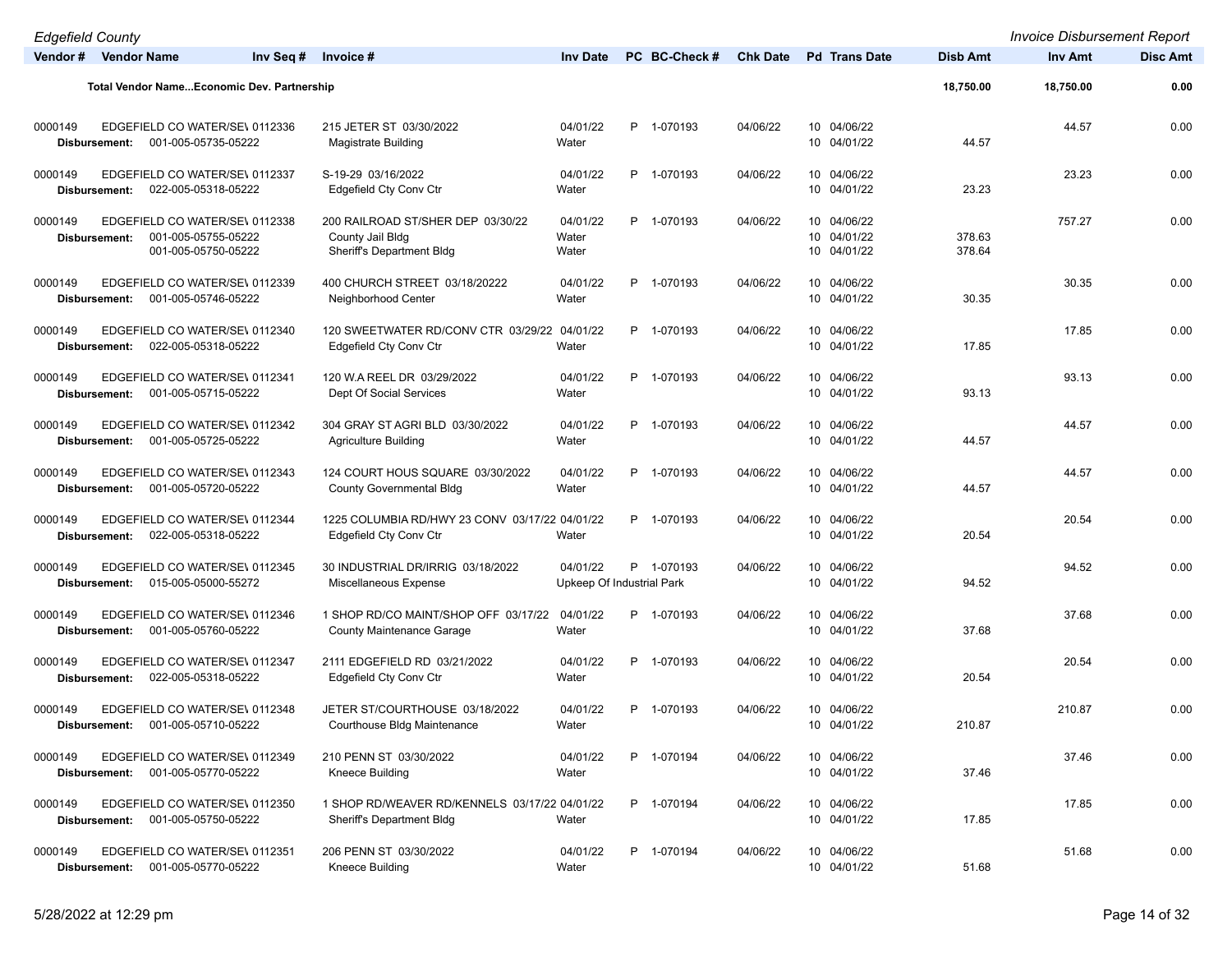| <b>Edgefield County</b>                                                           |                                                                                |                                                          |                 |                            |                 | <b>Invoice Disbursement Report</b> |                 |
|-----------------------------------------------------------------------------------|--------------------------------------------------------------------------------|----------------------------------------------------------|-----------------|----------------------------|-----------------|------------------------------------|-----------------|
| Vendor # Vendor Name<br>Inv Sea #                                                 | Invoice #                                                                      | PC BC-Check #<br><b>Inv Date</b>                         | <b>Chk Date</b> | <b>Pd</b> Trans Date       | <b>Disb Amt</b> | Inv Amt                            | <b>Disc Amt</b> |
|                                                                                   |                                                                                |                                                          |                 |                            |                 |                                    |                 |
| 0000149<br>EDGEFIELD CO WATER/SE\ 0112352                                         | 74 NICHOLSON RD/EDGEFIELD CNTY 03/21/04/01/22                                  | P 1-070194                                               | 04/06/22        | 10 04/06/22                |                 | 94.52                              | 0.00            |
| 035-005-05278-05222<br>Disbursement:                                              | Edegefield Cty Park (bettis)                                                   | Water                                                    |                 | 10 04/01/22                | 94.52           |                                    |                 |
|                                                                                   |                                                                                |                                                          |                 |                            |                 |                                    |                 |
| EDGEFIELD CO WATER/SE\ 0112353<br>0000149                                         | NICHOLSON AT/BETTIS ACAD 03/15/2022                                            | 04/01/22<br>P 1-070194                                   | 04/06/22        | 10 04/06/22                |                 | 47.44                              | 0.00            |
| 035-005-05278-05222<br>Disbursement:                                              | Edegefield Cty Park (bettis)                                                   | Water                                                    |                 | 10 04/01/22                | 47.44           |                                    |                 |
|                                                                                   |                                                                                |                                                          |                 |                            |                 |                                    |                 |
| EDGEFIELD CO WATER/SE\ 0112354<br>0000149                                         | 296 SWEETWATER RD 03/29/2022                                                   | 04/01/22<br>P 1-070194                                   | 04/06/22        | 10 04/06/22                |                 | 17.85                              | 0.00            |
| 035-005-05306-05222<br>Disbursement:                                              | <b>Sweetwater Community Center</b>                                             | Water                                                    |                 | 10 04/01/22                | 17.85           |                                    |                 |
|                                                                                   |                                                                                |                                                          |                 |                            |                 |                                    |                 |
| 0000149<br>EDGEFIELD CO WATER/SE\ 0112355                                         | 35 STAR RD (EMS) 03/29/2022                                                    | 04/01/22<br>P 1-070194                                   | 04/06/22        | 10 04/06/22                |                 | 80.12                              | 0.00            |
| 030-005-05403-05222<br>Disbursement:                                              | <b>Ambulance Services</b>                                                      | Water                                                    |                 | 10 04/01/22                | 80.12           |                                    |                 |
|                                                                                   |                                                                                |                                                          |                 |                            |                 |                                    |                 |
| EDGEFIELD CO WATER/SE\ 0112405<br>0000149<br>001-005-05150-05313<br>Disbursement: | QUARTER ENDING: JANUARY - MARCH 202204/06/22<br><b>Building &amp; Planning</b> | PS 1-070195<br>Sewer Line Payments                       | 04/06/22        | 10 04/06/22<br>10 04/06/22 | 9,209.40        | 9,209.40                           | 0.00            |
|                                                                                   |                                                                                |                                                          |                 |                            |                 |                                    |                 |
| Total Vendor NameEdgefield Co Water/Sewer Auth                                    |                                                                                |                                                          |                 |                            | 10,996.01       | 10,996.01                          | 0.00            |
|                                                                                   |                                                                                |                                                          |                 |                            |                 |                                    |                 |
| EDGEFIELD COUNTY HEAL 0112624<br>0000074                                          | ROBERT J. MARTIN ACCT# 436055                                                  | P 1-070401<br>04/28/22                                   | 05/02/22        | 10 05/02/22                |                 | 292.00                             | 0.00            |
| 001-005-05240-05249<br>Disbursement:                                              | County Jail                                                                    | <b>Medical &amp; Laboratory Supplies</b>                 |                 | 10 04/28/22                | 292.00          |                                    |                 |
| <b>Total Vendor NameEdgefield County Healthcare</b>                               |                                                                                |                                                          |                 |                            | 292.00          | 292.00                             | 0.00            |
|                                                                                   |                                                                                |                                                          |                 |                            |                 |                                    |                 |
|                                                                                   |                                                                                |                                                          |                 |                            |                 |                                    |                 |
| EDGEFIELD COUNTY SENI( 0112508<br>0000055                                         | 157                                                                            | 04/14/22<br>P 1-070283                                   | 04/14/22        | 10 04/14/22                |                 | 25,507.19                          | 0.00            |
| 022-005-05318-05272<br>Disbursement:                                              | Edgefield Cty Conv Ctr                                                         | <b>Special Contracts</b>                                 |                 | 10 04/14/22                | 25,507.19       |                                    |                 |
| <b>Total Vendor NameEdgefield County Senior -Ecscc</b>                            |                                                                                |                                                          |                 |                            | 25,507.19       | 25,507.19                          | 0.00            |
|                                                                                   |                                                                                |                                                          |                 |                            |                 |                                    |                 |
| 8000697<br><b>EDGEFIELD PC</b><br>0112538                                         | 3749                                                                           | P 1-070314<br>04/18/22                                   | 04/20/22        | 10 04/20/22                |                 | 964.99                             | 0.00            |
| 001-005-05230-05226<br>Disbursement:                                              | <b>Dispatch Operation</b>                                                      | Maintenance & Service Contract                           |                 | 10 04/18/22                | 150.00          |                                    |                 |
| 001-005-05240-05265                                                               | County Jail                                                                    | <b>Professional Services</b>                             |                 | 10 04/18/22                | 240.00          |                                    |                 |
| 001-005-05210-05265                                                               | Sheriff's Office                                                               | <b>Professional Services</b>                             |                 | 10 04/18/22                | 574.99          |                                    |                 |
| 8000697<br><b>EDGEFIELD PC</b><br>0112576                                         | 3761                                                                           | 04/27/22<br>P 1-070348                                   | 04/28/22        | 10 04/28/22                |                 | 323.99                             | 0.00            |
| 001-005-05210-05265<br>Disbursement:                                              | Sheriff's Office                                                               | <b>Professional Services</b>                             |                 | 10 04/27/22                | 263.99          |                                    |                 |
| 001-005-05230-05226                                                               | <b>Dispatch Operation</b>                                                      | Maintenance & Service Contract                           |                 | 10 04/27/22                | 60.00           |                                    |                 |
| <b>Total Vendor NameEdgefield Pc</b>                                              |                                                                                |                                                          |                 |                            | 1,288.98        | 1,288.98                           | 0.00            |
|                                                                                   |                                                                                |                                                          |                 |                            |                 |                                    |                 |
|                                                                                   |                                                                                |                                                          |                 |                            |                 |                                    |                 |
| 0000834<br>EDGEFIELD VETERINARY C 0112407                                         | <b>MARCH 2022</b>                                                              | 04/06/22<br>P 1-070196                                   | 04/06/22        | 10 04/06/22                |                 | 730.00                             | 0.00            |
| 001-005-05350-05272<br>Disbursement:                                              | Animal Contr Shelter                                                           | <b>Special Contracts</b>                                 |                 | 10 04/06/22                | 730.00          |                                    |                 |
| Total Vendor NameEdgefield Veterinary Clinic                                      |                                                                                |                                                          |                 |                            | 730.00          | 730.00                             | 0.00            |
|                                                                                   |                                                                                |                                                          |                 |                            |                 |                                    |                 |
| 8000743<br><b>EMANUEL FELTON</b><br>0112515                                       | APRIL 12, 2022                                                                 | P 1-070315<br>04/18/22                                   | 04/20/22        | 10 04/20/22                |                 | 130.00                             | 0.00            |
| Disbursement: 001-005-05847-05226                                                 | Recreation-Baseball-Edgefield                                                  | Maintenance & Service Contract                           |                 | 10 04/18/22                | 130.00          |                                    |                 |
|                                                                                   |                                                                                |                                                          |                 |                            |                 |                                    |                 |
| 8000743<br><b>EMANUEL FELTON</b><br>0112522                                       | APRIL 14, 2022                                                                 | 04/18/22<br>P 1-070315                                   | 04/20/22        | 10 04/20/22                |                 | 60.00                              | 0.00            |
| 001-005-05856-05226<br>Disbursement:                                              | Recreation-Softball                                                            | Maintenance & Service Contract                           |                 | 10 04/18/22                | 60.00           |                                    |                 |
|                                                                                   |                                                                                |                                                          |                 |                            |                 |                                    |                 |
| 8000743<br><b>EMANUEL FELTON</b><br>0112590                                       | APRIL 26 2022<br>Recreation-Baseball-Edgefield                                 | 04/27/22<br>P 1-070349<br>Maintenance & Service Contract | 04/28/22        | 10 04/28/22<br>10 04/27/22 | 70.00           | 70.00                              | 0.00            |
| 001-005-05847-05226<br>Disbursement:                                              |                                                                                |                                                          |                 |                            |                 |                                    |                 |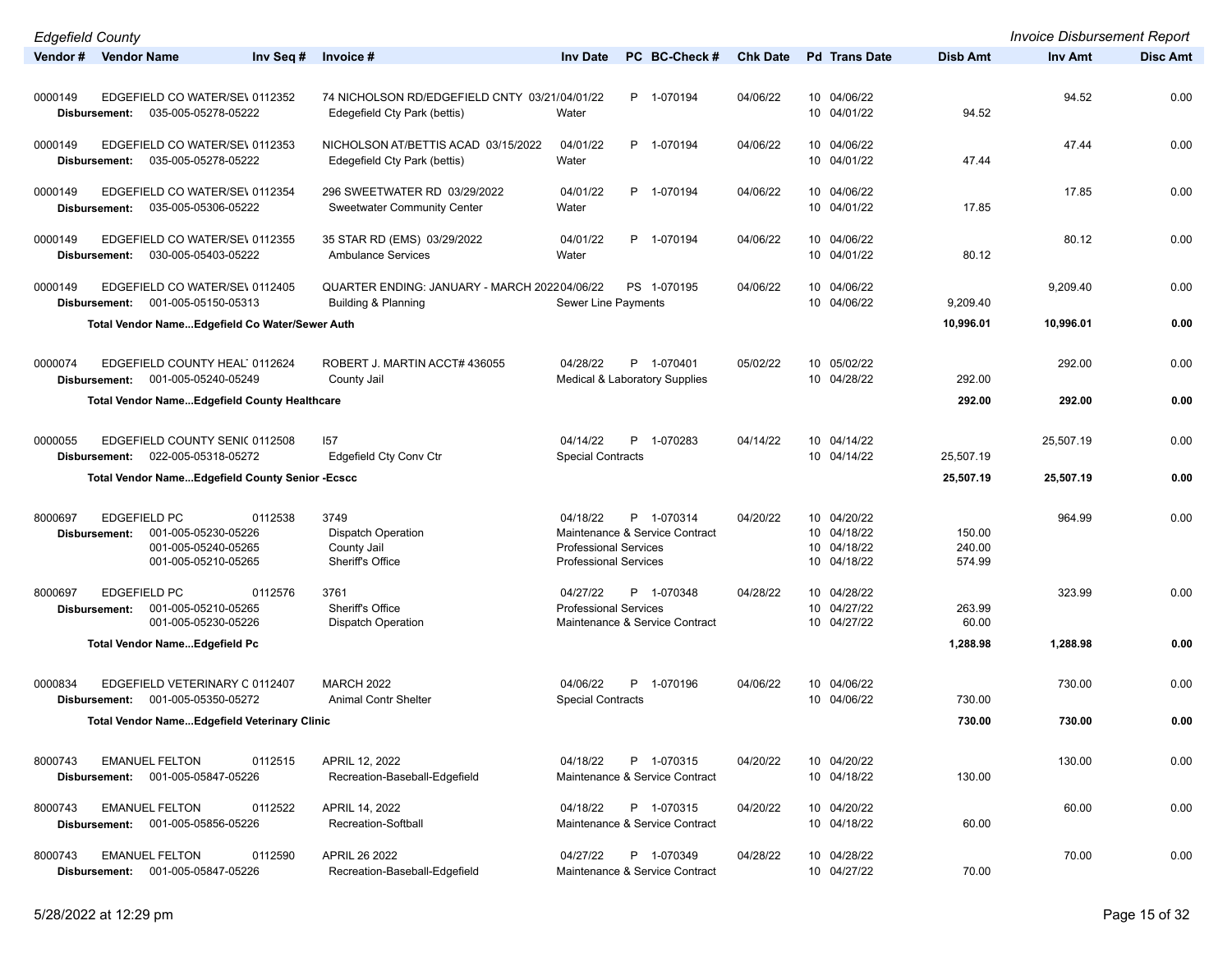| <b>Edgefield County</b>  |                                                                              |                                                                 |                                                                                    |                 |                                           |                  | <b>Invoice Disbursement Report</b> |                 |
|--------------------------|------------------------------------------------------------------------------|-----------------------------------------------------------------|------------------------------------------------------------------------------------|-----------------|-------------------------------------------|------------------|------------------------------------|-----------------|
| Vendor # Vendor Name     | Inv Seg #                                                                    | Invoice #                                                       | PC BC-Check #<br><b>Inv Date</b>                                                   | <b>Chk Date</b> | <b>Pd</b> Trans Date                      | <b>Disb Amt</b>  | <b>Inv Amt</b>                     | <b>Disc Amt</b> |
| 8000743<br>Disbursement: | <b>EMANUEL FELTON</b><br>0112599<br>001-005-05856-05226                      | APRIL 14TH - APRIL 25TH<br>Recreation-Softball                  | 04/27/22<br>P 1-070349<br>Maintenance & Service Contract                           | 04/28/22        | 10 04/28/22<br>10 04/27/22                | 90.00            | 90.00                              | 0.00            |
|                          | <b>Total Vendor NameEmanuel Felton</b>                                       |                                                                 |                                                                                    |                 |                                           | 350.00           | 350.00                             | 0.00            |
| 8000819<br>Disbursement: | <b>ENTERPRISE FM TRUST</b><br>0112491<br>001-005-05210-05384                 | FBN4440233<br>Sheriff's Office                                  | 04/13/22<br>P 1-070284<br>Automotive Equipment                                     | 04/14/22        | 10 04/14/22<br>10 04/13/22                | 40,830.86        | 40,830.86                          | 0.00            |
|                          | <b>Total Vendor NameEnterprise Fm Trust</b>                                  |                                                                 |                                                                                    |                 |                                           | 40,830.86        | 40,830.86                          | 0.00            |
|                          |                                                                              |                                                                 |                                                                                    |                 |                                           |                  |                                    |                 |
| 8000917<br>Disbursement: | ENVIRONMENTAL PETROLE 0112398<br>001-005-05315-05279                         | 453<br><b>Fuel Site Budget</b>                                  | 04/04/22<br>P<br>1-070197<br>Miscellaneous                                         | 04/06/22        | 10 04/06/22<br>10 04/04/22                | 430.50           | 430.50                             | 0.00            |
|                          | Total Vendor NameEnvironmental Petroleum Services Inc                        |                                                                 |                                                                                    |                 |                                           | 430.50           | 430.50                             | 0.00            |
| 8000901<br>Disbursement: | EQUIFAX INFORMATION SV 0112587<br>001-005-05240-05272                        | 6753030<br>County Jail                                          | 04/27/22<br>P<br>1-070350<br><b>Special Contracts</b>                              | 04/28/22        | 10 04/28/22<br>10 04/27/22                | 10.00            | 10.00                              | 0.00            |
|                          | Total Vendor NameEquifax Information Svcs LIc                                |                                                                 |                                                                                    |                 |                                           | 10.00            | 10.00                              | 0.00            |
|                          |                                                                              |                                                                 |                                                                                    |                 |                                           |                  |                                    |                 |
| 8000877<br>Disbursement: | FIRST TEAM SPORTS CENT 0112570<br>001-005-05847-05209<br>001-005-05826-05209 | 304272-00<br>Recreation-Baseball-Edgefield<br>Recreation-Soccer | 04/27/22<br>P 1-070351<br><b>Recreation Supplies</b><br><b>Recreation Supplies</b> | 04/28/22        | 10 04/28/22<br>10 04/27/22<br>10 04/27/22 | 377.95<br>377.94 | 755.89                             | 0.00            |
|                          | <b>Total Vendor NameFirst Team Sports Center</b>                             |                                                                 |                                                                                    |                 |                                           | 755.89           | 755.89                             | 0.00            |
|                          |                                                                              |                                                                 |                                                                                    |                 |                                           |                  |                                    |                 |
| 0000066<br>Disbursement: | FORREST'S TIRE SERVICE, 0112526<br>001-005-05210-05217                       | 25684, 25757, 25678, 25721, 25805<br>Sheriff's Office           | 04/18/22<br>P 1-070316<br><b>Automotive Operating Expenses</b>                     | 04/20/22        | 10 04/20/22<br>10 04/18/22                | 1,423.61         | 1,423.61                           | 0.00            |
| 0000066                  | FORREST'S TIRE SERVICE, 0112527                                              | 25908                                                           | 04/18/22<br>P 1-070316                                                             | 04/20/22        | 10 04/20/22                               |                  | 641.08                             | 0.00            |
|                          | Disbursement: 001-005-05760-05272                                            | <b>County Maintenance Garage</b>                                | <b>Special Contracts</b>                                                           |                 | 10 04/18/22                               | 641.08           |                                    |                 |
| 0000066                  | FORREST'S TIRE SERVICE, 0112528<br>Disbursement: 016-005-05310-05217         | 25882, 25620<br>Maint Of Roads & Bridges                        | 04/18/22<br>P 1-070316<br><b>Automotive Operating Expenses</b>                     | 04/20/22        | 10 04/20/22<br>10 04/18/22                | 1,396.74         | 1,396.74                           | 0.00            |
| 0000066                  | FORREST'S TIRE SERVICE, 0112607<br>Disbursement: 001-005-05150-05217         | 25918<br>Building & Planning                                    | 04/27/22<br>P 1-070352<br><b>Automotive Operating Expenses</b>                     | 04/28/22        | 10 04/28/22<br>10 04/27/22                | 173.92           | 173.92                             | 0.00            |
| 0000066<br>Disbursement: | FORREST'S TIRE SERVICE, 0112637<br>001-005-05210-05217                       | 25947<br>Sheriff's Office                                       | 04/28/22<br>P 1-070403<br><b>Automotive Operating Expenses</b>                     | 05/02/22        | 10 05/02/22<br>10 04/28/22                | 521.47           | 521.47                             | 0.00            |
| 0000066<br>Disbursement: | FORREST'S TIRE SERVICE, 0112639<br>006-005-05218-05217                       | 25705<br><b>Tri-County Solicitors</b>                           | P 1-070403<br>04/28/22<br><b>Automotive Operating Expenses</b>                     | 05/02/22        | 10 05/02/22<br>10 04/28/22                | 663.29           | 663.29                             | 0.00            |
|                          | Total Vendor NameForrest'S Tire Service, Inc.                                |                                                                 |                                                                                    |                 |                                           | 4,820.11         | 4,820.11                           | 0.00            |
|                          |                                                                              |                                                                 |                                                                                    |                 |                                           |                  |                                    |                 |
| 0017133                  | GALCO INDUSTRIAL SAFET 0112394<br>Disbursement: 022-005-05318-05227          | SGALCO 1957<br>Edgefield Cty Conv Ctr                           | 04/04/22<br>P 1-070198<br>Machine & Equipment Repairs                              | 04/06/22        | 10 04/06/22<br>10 04/04/22                | 118.24           | 118.24                             | 0.00            |
| 0017133                  | GALCO INDUSTRIAL SAFET 0112395                                               | SGALCO 1959                                                     | P 1-070198<br>04/04/22                                                             | 04/06/22        | 10 04/06/22                               |                  | 107.00                             | 0.00            |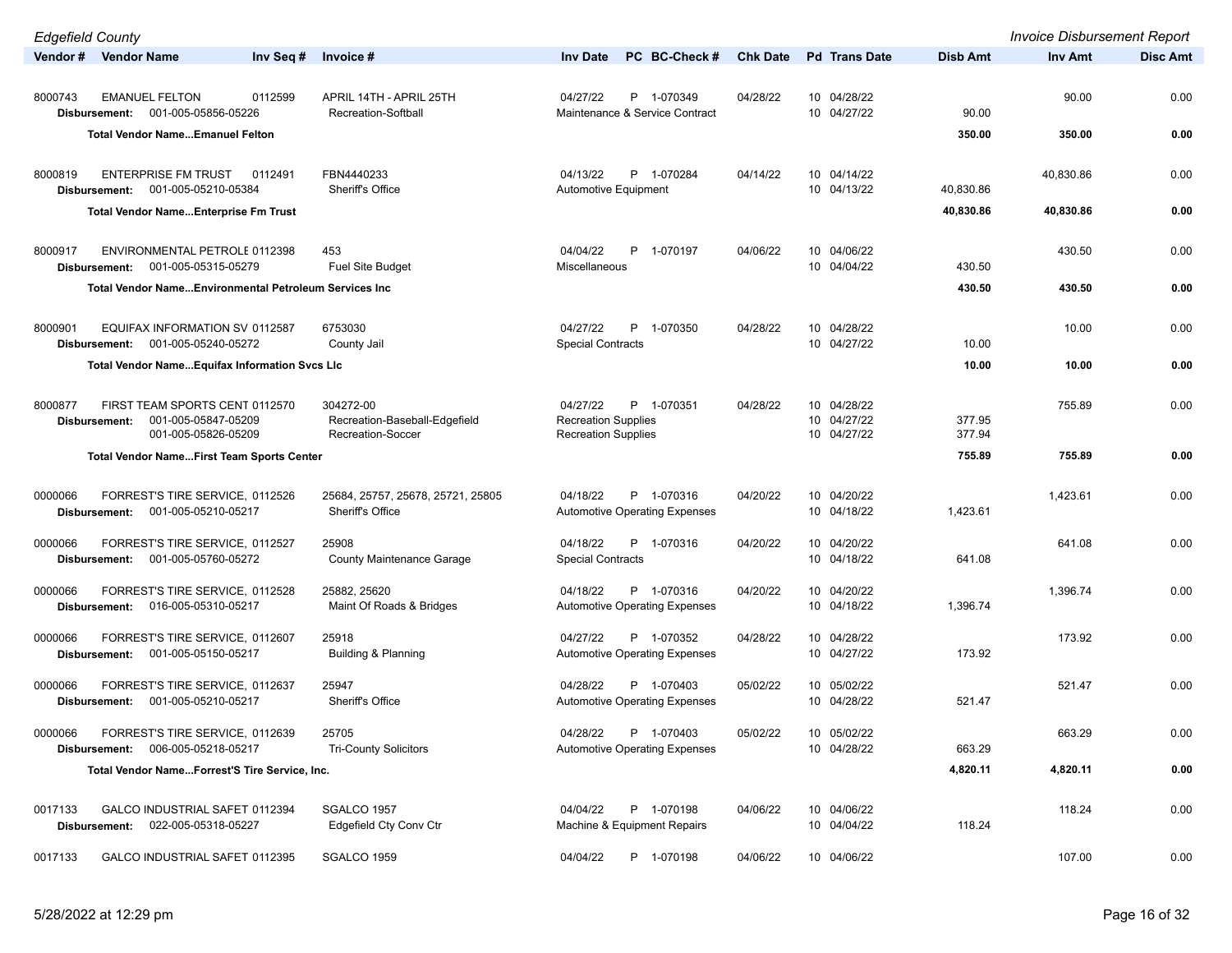| <b>Edgefield County</b> |                                     |                                                       |           |                                                    |                                                                     |                 |                            |                 | <b>Invoice Disbursement Report</b> |                 |
|-------------------------|-------------------------------------|-------------------------------------------------------|-----------|----------------------------------------------------|---------------------------------------------------------------------|-----------------|----------------------------|-----------------|------------------------------------|-----------------|
| Vendor # Vendor Name    |                                     |                                                       | Inv Seq # | Invoice #                                          | PC BC-Check #<br><b>Inv Date</b>                                    | <b>Chk Date</b> | <b>Pd Trans Date</b>       | <b>Disb Amt</b> | <b>Inv Amt</b>                     | <b>Disc Amt</b> |
|                         | Disbursement:                       | 001-005-05770-05226                                   |           | Kneece Building                                    | Maintenance & Service Contract                                      |                 | 10 04/04/22                | 107.00          |                                    |                 |
| 0017133                 | Disbursement:                       | GALCO INDUSTRIAL SAFET 0112635<br>001-005-05755-05244 |           | 243<br>County Jail Bldg                            | 04/28/22<br>P 1-070404<br><b>Cleaning &amp; Sanitation Supplies</b> | 05/02/22        | 10 05/02/22<br>10 04/28/22 | 720.50          | 720.50                             | 0.00            |
| 0017133                 | Disbursement:                       | GALCO INDUSTRIAL SAFET 0112636<br>001-005-05400-05279 |           | 271<br><b>Edgefield Health Dept</b>                | P 1-070404<br>04/28/22<br>Miscellaneous                             | 05/02/22        | 10 05/02/22<br>10 04/28/22 | 98.85           | 98.85                              | 0.00            |
|                         |                                     | Total Vendor NameGalco Industrial Safety & Supp       |           |                                                    |                                                                     |                 |                            | 1,044.59        | 1,044.59                           | 0.00            |
| 8000916                 | Disbursement:                       | <b>GARRETT PEARSON</b><br>001-005-05826-05226         | 0112374   | GAME: 03/07/2022 - 03/21/2022<br>Recreation-Soccer | P 1-070199<br>04/04/22<br>Maintenance & Service Contract            | 04/06/22        | 10 04/06/22<br>10 04/04/22 | 90.00           | 90.00                              | 0.00            |
| 8000916                 | Disbursement:                       | <b>GARRETT PEARSON</b><br>001-005-05826-05226         | 0112604   | APRIL 26 2022<br>Recreation-Soccer                 | 04/27/22<br>P 1-070353<br>Maintenance & Service Contract            | 04/28/22        | 10 04/28/22<br>10 04/27/22 | 180.00          | 180.00                             | 0.00            |
|                         |                                     | <b>Total Vendor NameGarrett Pearson</b>               |           |                                                    |                                                                     |                 |                            | 270.00          | 270.00                             | 0.00            |
| 8000756                 | <b>GARY GILLEY</b><br>Disbursement: | 001-005-05847-05226                                   | 0112593   | APRIL 26 2022<br>Recreation-Baseball-Edgefield     | P 1-070354<br>04/27/22<br>Maintenance & Service Contract            | 04/28/22        | 10 04/28/22<br>10 04/27/22 | 60.00           | 60.00                              | 0.00            |
|                         |                                     | <b>Total Vendor NameGary Gilley</b>                   |           |                                                    |                                                                     |                 |                            | 60.00           | 60.00                              | 0.00            |
| 8000924                 | Disbursement:                       | GLEAM TEAM JANITORIAL 0112464<br>001-005-05750-05228  |           | 880741 02262022<br>Sheriff's Department Bldg       | 04/11/22<br>P<br>1-070285<br><b>Building Repairs</b>                | 04/14/22        | 10 04/14/22<br>10 04/11/22 | 695.50          | 695.50                             | 0.00            |
|                         |                                     | <b>Total Vendor NameGleam Team Janitorial</b>         |           |                                                    |                                                                     |                 |                            | 695.50          | 695.50                             | 0.00            |
| 8000699                 | Disbursement:                       | GO GREEN SOLUTIONS, LL 0112362<br>030-005-05403-05272 |           | 63855<br><b>Ambulance Services</b>                 | 04/01/22<br>P 1-070200<br><b>Special Contracts</b>                  | 04/06/22        | 10 04/06/22<br>10 04/01/22 | 10.00           | 10.00                              | 0.00            |
|                         |                                     | Total Vendor NameGo Green Solutions, LIc              |           |                                                    |                                                                     |                 |                            | 10.00           | 10.00                              | 0.00            |
| 0015556                 | Disbursement:                       | GREAT LAKES PETROLEUN 0112478<br>001-005-05000-05217  |           | 1875426-IN<br>Miscellaneous Expense                | P 1-070286<br>04/13/22<br><b>Automotive Operating Expenses</b>      | 04/14/22        | 10 04/14/22<br>10 04/13/22 | 19,111.63       | 19,111.63                          | 0.00            |
|                         |                                     | <b>Total Vendor NameGreat Lakes Petroleum</b>         |           |                                                    |                                                                     |                 |                            | 19,111.63       | 19,111.63                          | 0.00            |
| 0000557                 | Disbursement:                       | <b>GWENDOLYN STEVENS</b><br>001-005-05180-05264       | 0112399   | 04042022<br><b>Tax Assessor</b>                    | 04/04/22<br>P 1-070201<br><b>Employee Training</b>                  | 04/06/22        | 10 04/06/22<br>10 04/04/22 | 198.00          | 198.00                             | 0.00            |
| 0000557                 | Disbursement:                       | <b>GWENDOLYN STEVENS</b><br>001-005-05180-05215       | 0112460   | 04142022<br>Tax Assessor                           | P 1-070239<br>04/11/22<br>Traveling Expenses                        | 04/11/22        | 10 04/11/22<br>10 04/11/22 | 113.00          | 113.00                             | 0.00            |
|                         |                                     | <b>Total Vendor NameGwendolyn Stevens</b>             |           |                                                    |                                                                     |                 |                            | 311.00          | 311.00                             | 0.00            |
| 0000071                 | Disbursement:                       | HATCHER PLUMBING COMI 0112571<br>001-005-05847-05209  |           | 4168<br>Recreation-Baseball-Edgefield              | P 1-070355<br>04/27/22<br><b>Recreation Supplies</b>                | 04/28/22        | 10 04/28/22<br>10 04/27/22 | 250.00          | 250.00                             | 0.00            |
|                         |                                     | <b>Total Vendor NameHatcher Plumbing Company</b>      |           |                                                    |                                                                     |                 |                            | 250.00          | 250.00                             | 0.00            |
| 0000800                 |                                     | HERITAGE HARDWARE                                     | 0112421   | PS-INV019015                                       | 04/07/22<br>P 1-070240                                              | 04/11/22        | 10 04/11/22                |                 | 122.45                             | 0.00            |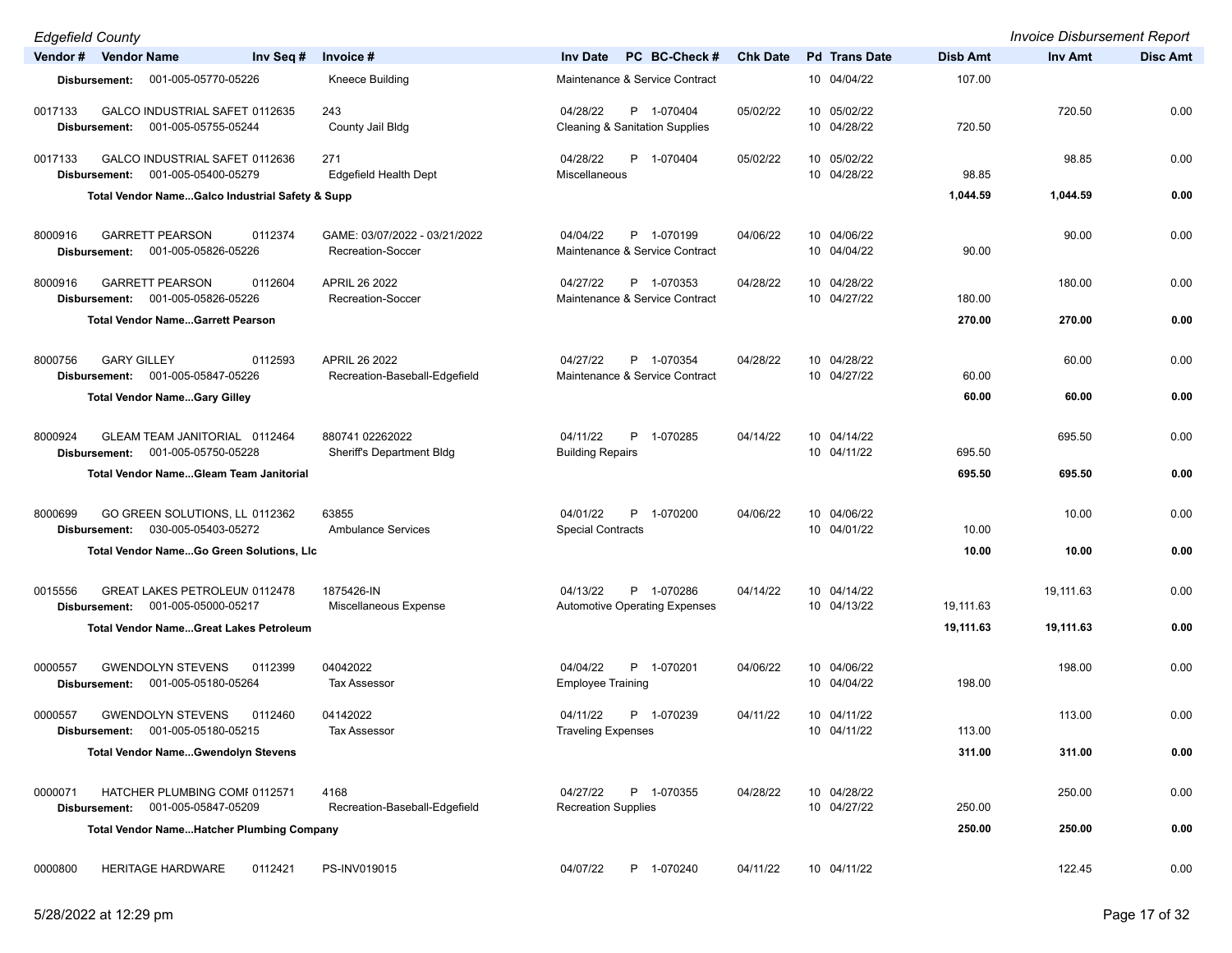| <b>Edgefield County</b>                                                            |                                                   |                                           |                                                     |                 |                            |                 | <b>Invoice Disbursement Report</b> |                 |
|------------------------------------------------------------------------------------|---------------------------------------------------|-------------------------------------------|-----------------------------------------------------|-----------------|----------------------------|-----------------|------------------------------------|-----------------|
| Vendor # Vendor Name                                                               | Inv Seq #<br>Invoice #                            | <b>Inv Date</b>                           | PC BC-Check #                                       | <b>Chk Date</b> | <b>Pd</b> Trans Date       | <b>Disb Amt</b> | Inv Amt                            | <b>Disc Amt</b> |
| 022-005-05318-05227<br>Disbursement:                                               | Edgefield Cty Conv Ctr                            |                                           | Machine & Equipment Repairs                         |                 | 10 04/07/22                | 122.45          |                                    |                 |
| <b>HERITAGE HARDWARE</b><br>0000800<br>016-005-05310-05227<br>Disbursement:        | 0112584<br>PS-INV015233                           | 04/27/22<br>Maint Of Roads & Bridges      | P 1-070356<br>Machine & Equipment Repairs           | 04/28/22        | 10 04/28/22<br>10 04/27/22 | 5.71            | 5.71                               | 0.00            |
| <b>HERITAGE HARDWARE</b><br>0000800<br>Disbursement: 001-005-05210-05210           | 0112638<br>PS-INV019851<br>Sheriff's Office       | 04/28/22                                  | P 1-070406<br><b>Printing And Office Supplies</b>   | 05/02/22        | 10 05/02/22<br>10 04/28/22 | 7.56            | 7.56                               | 0.00            |
| Total Vendor NameHeritage Hardware                                                 |                                                   |                                           |                                                     |                 |                            | 135.72          | 135.72                             | 0.00            |
| 0014335<br><b>INTEGRAL RX</b><br>001-005-05101-05210<br>Disbursement:              | 0112540<br>1649061<br><b>County Administrator</b> | 04/18/22                                  | P 1-070317<br><b>Printing And Office Supplies</b>   | 04/20/22        | 10 04/20/22<br>10 04/18/22 | 916.32          | 916.32                             | 0.00            |
| <b>INTEGRAL RX</b><br>0014335<br>001-005-05101-05210<br>Disbursement:              | 1649060<br>0112541<br><b>County Administrator</b> | 04/18/22                                  | P 1-070317<br>Printing And Office Supplies          | 04/20/22        | 10 04/20/22<br>10 04/18/22 | 472.98          | 472.98                             | 0.00            |
| <b>Total Vendor NameIntegral Rx</b>                                                |                                                   |                                           |                                                     |                 |                            | 1,389.30        | 1,389.30                           | 0.00            |
| 8000615<br>INTERSTATE BILLING SERV 0112439<br>016-005-05310-05217<br>Disbursement: | 135838AG                                          | 04/08/22<br>Maint Of Roads & Bridges      | P 1-070241<br><b>Automotive Operating Expenses</b>  | 04/11/22        | 10 04/11/22<br>10 04/08/22 | 286.08          | 286.08                             | 0.00            |
| Total Vendor NameInterstate Billing Service, In                                    |                                                   |                                           |                                                     |                 |                            | 286.08          | 286.08                             | 0.00            |
| <b>IPROMOTEU</b><br>8000926<br>001-005-05270-05389<br>Disbursement:                | 1969423ENN<br>0112544                             | 04/18/22<br><b>Emergency Management</b>   | P 1-070318<br><b>Emergency And Disaster Outreac</b> | 04/20/22        | 10 04/20/22<br>10 04/18/22 | 404.78          | 404.78                             | 0.00            |
| <b>Total Vendor NameIpromoteu</b>                                                  |                                                   |                                           |                                                     |                 |                            | 404.78          | 404.78                             | 0.00            |
| J BISHOP PROFESSIONAL § 0112582<br>8000529<br>Disbursement: 004-005-05214-05265    | 1000004232022<br><b>Assistant Solicitor</b>       | 04/27/22                                  | P 1-070357<br><b>Professional Services</b>          | 04/28/22        | 10 04/28/22<br>10 04/27/22 | 5,000.00        | 5,000.00                           | 0.00            |
| Total Vendor NameJ Bishop Professional Svcs,LIc                                    |                                                   |                                           |                                                     |                 |                            | 5,000.00        | 5,000.00                           | 0.00            |
| 0015764<br><b>JAMES DENSMORE</b><br>001-005-05210-05218<br>Disbursement:           | 04012022<br>0112363<br>Sheriff's Office           | 04/04/22<br>Gasoline                      | P 1-070202                                          | 04/06/22        | 10 04/06/22<br>10 04/04/22 | 99.28           | 99.28                              | 0.00            |
| <b>Total Vendor NameJames Densmore</b>                                             |                                                   |                                           |                                                     |                 |                            | 99.28           | 99.28                              | 0.00            |
| <b>JAMIE BERRY</b><br>0016216<br>Disbursement: 001-005-05847-05226                 | 0112521<br>APRIL 12, 2022                         | 04/18/22<br>Recreation-Baseball-Edgefield | P 1-070319<br>Maintenance & Service Contract        | 04/20/22        | 10 04/20/22<br>10 04/18/22 | 35.00           | 35.00                              | 0.00            |
| <b>Total Vendor NameJamie Berry</b>                                                |                                                   |                                           |                                                     |                 |                            | 35.00           | 35.00                              | 0.00            |
| 8000935<br><b>JAYLIN BOLAND</b><br>001-005-05847-05226<br>Disbursement:            | 0112597<br>APRIL 26 2022                          | 04/27/22<br>Recreation-Baseball-Edgefield | P 1-070358<br>Maintenance & Service Contract        | 04/28/22        | 10 04/28/22<br>10 04/27/22 | 65.00           | 65.00                              | 0.00            |
| Total Vendor NameJaylin Boland                                                     |                                                   |                                           |                                                     |                 |                            | 65.00           | 65.00                              | 0.00            |
| <b>JEREMIA JONES</b><br>0016168<br>Disbursement: 001-005-05240-05215               | 0112364<br>04012022<br>County Jail                | 04/04/22<br><b>Traveling Expenses</b>     | P 1-070203                                          | 04/06/22        | 10 04/06/22<br>10 04/04/22 | 160.00          | 160.00                             | 0.00            |
| Total Vendor NameJeremia Jones                                                     |                                                   |                                           |                                                     |                 |                            | 160.00          | 160.00                             | 0.00            |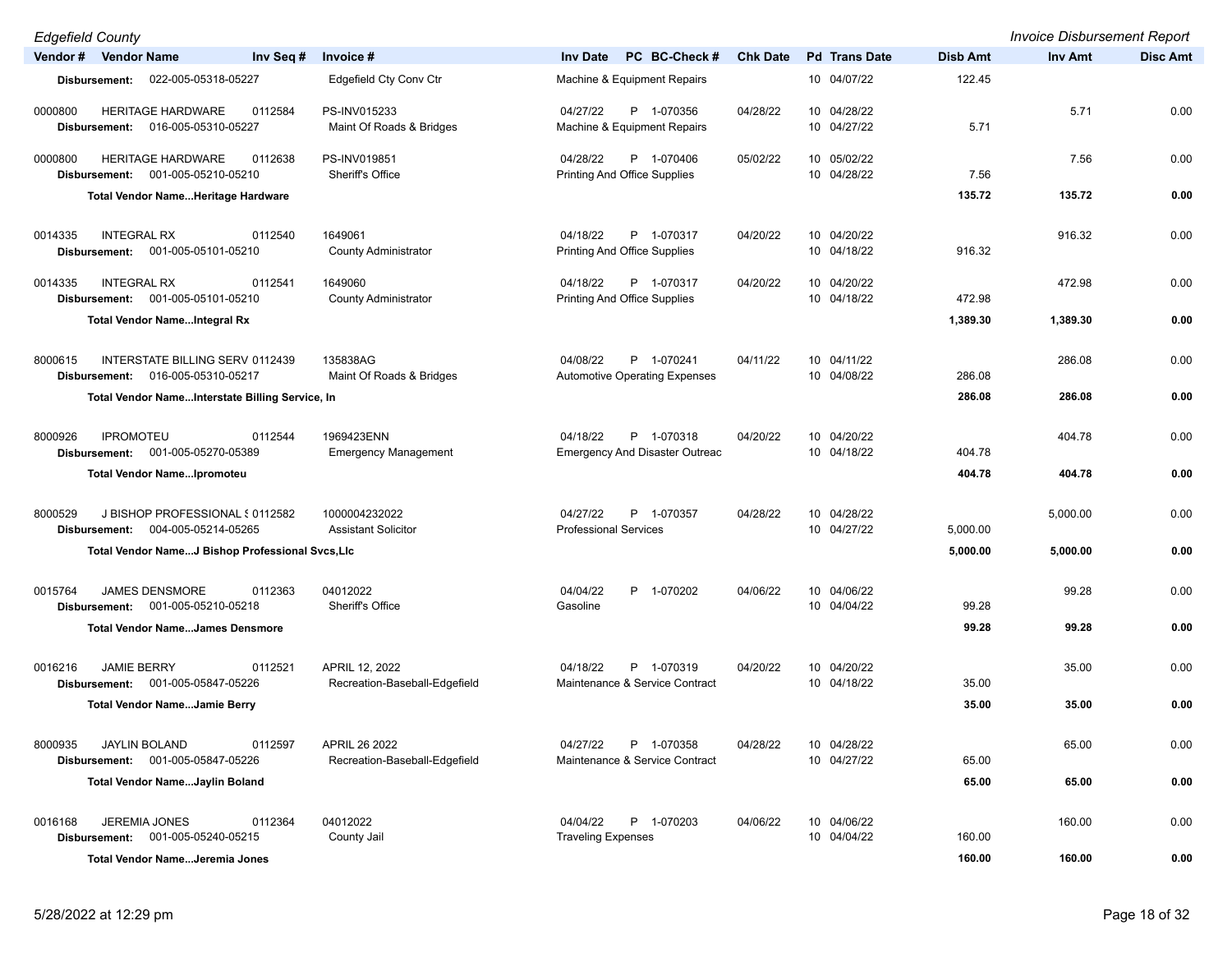| <b>Edgefield County</b>                                                                                           |                                                    |                                                                |                 |                            |                 | <b>Invoice Disbursement Report</b> |                 |
|-------------------------------------------------------------------------------------------------------------------|----------------------------------------------------|----------------------------------------------------------------|-----------------|----------------------------|-----------------|------------------------------------|-----------------|
| Vendor # Vendor Name<br>Inv Seq #                                                                                 | Invoice #                                          | PC BC-Check #<br><b>Inv Date</b>                               | <b>Chk Date</b> | <b>Pd</b> Trans Date       | <b>Disb Amt</b> | Inv Amt                            | <b>Disc Amt</b> |
| 0014218<br>JIM WHITEHEAD'S BEST ON 0112492<br>030-005-05403-05217<br>Disbursement:                                | 01-265244<br>Ambulance Services                    | 04/14/22<br>P 1-070287<br><b>Automotive Operating Expenses</b> | 04/14/22        | 10 04/14/22<br>10 04/14/22 | 898.19          | 898.19                             | 0.00            |
| JIM WHITEHEAD'S BEST ON 0112562<br>0014218<br>030-005-05403-05217<br>Disbursement:                                | 01-265611<br><b>Ambulance Services</b>             | P 1-070359<br>04/20/22<br><b>Automotive Operating Expenses</b> | 04/28/22        | 10 04/28/22<br>10 04/20/22 | 1,796.39        | 1,796.39                           | 0.00            |
| JIM WHITEHEAD'S BEST ON 0112631<br>0014218<br>030-005-05403-05217<br>Disbursement:                                | 01-266135<br><b>Ambulance Services</b>             | P 1-070407<br>04/28/22<br>Automotive Operating Expenses        | 05/02/22        | 10 05/02/22<br>10 04/28/22 | 225.00          | 225.00                             | 0.00            |
| Total Vendor NameJim Whitehead'S Best One                                                                         |                                                    |                                                                |                 |                            | 2,919.58        | 2,919.58                           | 0.00            |
| JODIE M. CATO<br>9999652<br>0112567<br>Disbursement: 001-005-05240-05215                                          | 04/26/2022<br>County Jail                          | 04/27/22<br>P 1-070360<br><b>Traveling Expenses</b>            | 04/28/22        | 10 04/28/22<br>10 04/27/22 | 160.00          | 160.00                             | 0.00            |
| Total Vendor NameJodie M. Cato                                                                                    |                                                    |                                                                |                 |                            | 160.00          | 160.00                             | 0.00            |
| <b>JORDYN HILL</b><br>8000925<br>0112518<br>001-005-05847-05226<br>Disbursement:                                  | APRIL 12, 2022<br>Recreation-Baseball-Edgefield    | P 1-070320<br>04/18/22<br>Maintenance & Service Contract       | 04/20/22        | 10 04/20/22<br>10 04/18/22 | 30.00           | 30.00                              | 0.00            |
| <b>JORDYN HILL</b><br>8000925<br>0112525<br>001-005-05856-05226<br>Disbursement:                                  | APRIL 14, 2022<br>Recreation-Softball              | 04/18/22<br>P 1-070320<br>Maintenance & Service Contract       | 04/20/22        | 10 04/20/22<br>10 04/18/22 | 30.00           | 30.00                              | 0.00            |
| <b>JORDYN HILL</b><br>0112595<br>8000925<br>001-005-05847-05226<br>Disbursement:                                  | APRIL 26 2022<br>Recreation-Baseball-Edgefield     | 04/27/22<br>P 1-070361<br>Maintenance & Service Contract       | 04/28/22        | 10 04/28/22<br>10 04/27/22 | 30.00           | 30.00                              | 0.00            |
| <b>JORDYN HILL</b><br>8000925<br>0112602<br>001-005-05856-05226<br>Disbursement:                                  | APRIL 14TH - APRIL 25TH<br>Recreation-Softball     | P 1-070361<br>04/27/22<br>Maintenance & Service Contract       | 04/28/22        | 10 04/28/22<br>10 04/27/22 | 30.00           | 30.00                              | 0.00            |
| Total Vendor NameJordyn Hill                                                                                      |                                                    |                                                                |                 |                            | 120.00          | 120.00                             | 0.00            |
| 0017115<br>KAREN M. FULMER<br>0112585<br>006-005-05218-05211<br>Disbursement:<br>Total Vendor NameKaren M. Fulmer | 042122<br><b>Tri-County Solicitors</b>             | 04/27/22<br>P 1-070362<br>Postage                              | 04/28/22        | 10 04/28/22<br>10 04/27/22 | 20.40<br>20.40  | 20.40<br>20.40                     | 0.00<br>0.00    |
| 0017101<br><b>KYLER B PEARSON</b><br>0112372<br>Disbursement: 001-005-05826-05226                                 | GAMES 03/07/2022 - 03/21/2022<br>Recreation-Soccer | 04/04/22<br>P 1-070204<br>Maintenance & Service Contract       | 04/06/22        | 10 04/06/22<br>10 04/04/22 | 150.00          | 150.00                             | 0.00            |
| 0017101<br><b>KYLER B PEARSON</b><br>0112603<br>Disbursement: 001-005-05826-05226                                 | APRIL 26 2022<br>Recreation-Soccer                 | 04/27/22<br>P 1-070363<br>Maintenance & Service Contract       | 04/28/22        | 10 04/28/22<br>10 04/27/22 | 180.00          | 180.00                             | 0.00            |
| Total Vendor NameKyler B Pearson                                                                                  |                                                    |                                                                |                 |                            | 330.00          | 330.00                             | 0.00            |
| LABORATORY CORP.<br>0013638<br>0112453<br>Disbursement: 001-005-05240-05249                                       | 82458503<br>County Jail                            | P 1-070243<br>04/08/22<br>Medical & Laboratory Supplies        | 04/11/22        | 10 04/11/22<br>10 04/08/22 | 182.00          | 182.00                             | 0.00            |
| Total Vendor NameLaboratory Corp.                                                                                 |                                                    |                                                                |                 |                            | 182.00          | 182.00                             | 0.00            |
| LANGUAGE LINE SERVICES 0112466<br>0013919<br>Disbursement: 023-005-05250-05221                                    | 10487158<br>E911 Administration                    | P 1-070288<br>04/11/22<br>Telephone                            | 04/14/22        | 10 04/14/22<br>10 04/11/22 | 78.41           | 78.41                              | 0.00            |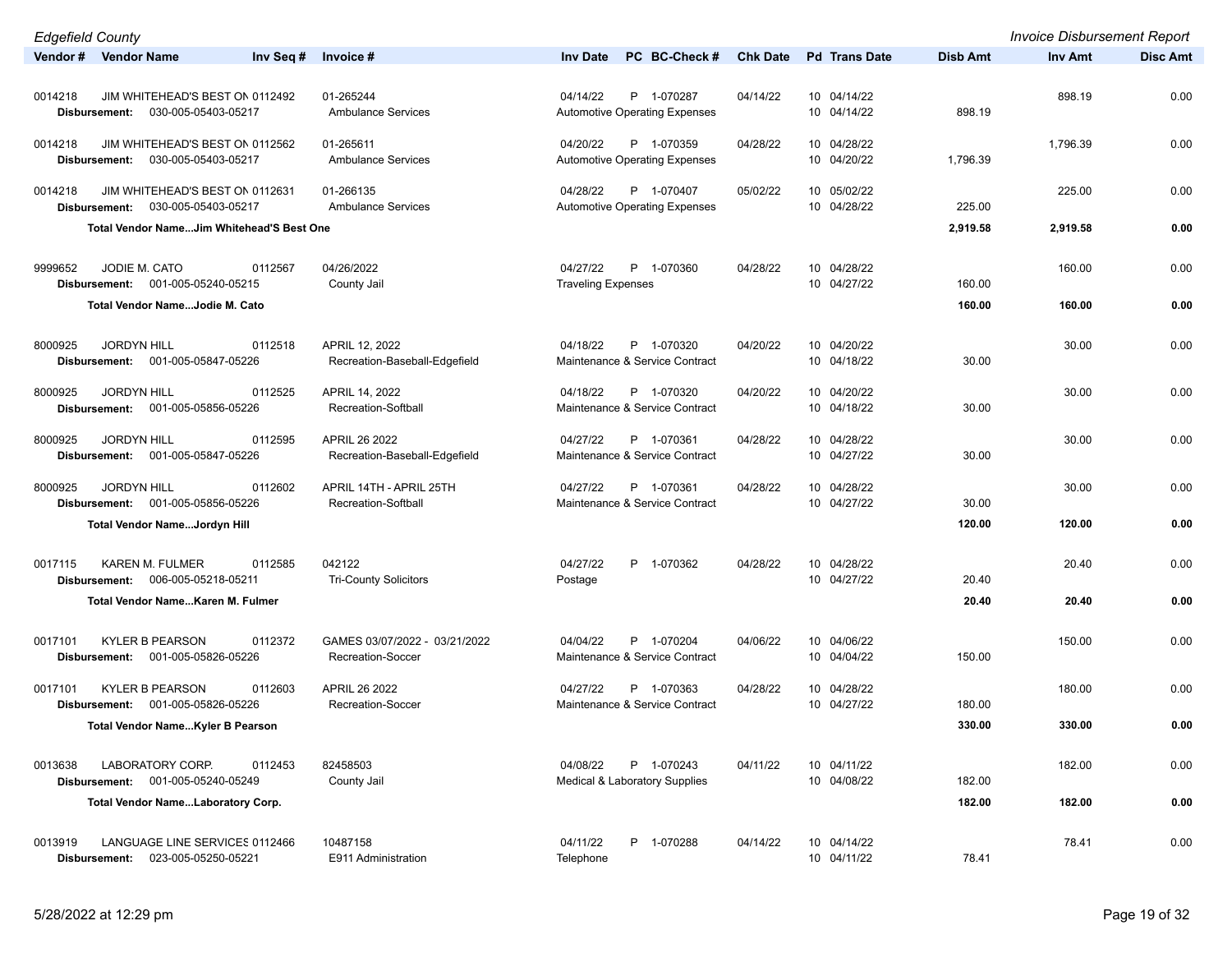| <b>Edgefield County</b>                                                                                                                               |                                                                                                                        |                                                                                                                                                                                        |                 |                                                                         |                                       | <b>Invoice Disbursement Report</b> |                 |
|-------------------------------------------------------------------------------------------------------------------------------------------------------|------------------------------------------------------------------------------------------------------------------------|----------------------------------------------------------------------------------------------------------------------------------------------------------------------------------------|-----------------|-------------------------------------------------------------------------|---------------------------------------|------------------------------------|-----------------|
| Vendor # Vendor Name<br>Inv Seq #                                                                                                                     | Invoice #                                                                                                              | PC BC-Check#<br><b>Inv Date</b>                                                                                                                                                        | <b>Chk Date</b> | <b>Pd</b> Trans Date                                                    | <b>Disb Amt</b>                       | <b>Inv Amt</b>                     | <b>Disc Amt</b> |
| <b>Total Vendor NameLanguage Line Services</b>                                                                                                        |                                                                                                                        |                                                                                                                                                                                        |                 |                                                                         | 78.41                                 | 78.41                              | 0.00            |
| 8000724<br>LARRY'S PAINT & BODY SH( 0112451<br>001-005-05210-05219<br>Disbursement:                                                                   | FINAL BILL 02/22/2022<br>Sheriff's Office                                                                              | 04/08/22<br>P 1-070244<br>R & M Automotive                                                                                                                                             | 04/11/22        | 10 04/11/22<br>10 04/08/22                                              | 670.67                                | 670.67                             | 0.00            |
| Total Vendor NameLarry'S Paint & Body Shop                                                                                                            |                                                                                                                        |                                                                                                                                                                                        |                 |                                                                         | 670.67                                | 670.67                             | 0.00            |
| 0000082<br>LAWMEN'S SAFETY SUPPLY 0112412<br>001-005-05210-05241<br>Disbursement:                                                                     | SI-1018832<br>Sheriff's Office                                                                                         | 04/06/22<br>P 1-070205<br>Uniforms & Clothing                                                                                                                                          | 04/06/22        | 10 04/06/22<br>10 04/06/22                                              | 79.91                                 | 79.91                              | 0.00            |
| LAWMEN'S SAFETY SUPPL\ 0112535<br>0000082<br>001-005-05210-05241<br>Disbursement:                                                                     | SI-1020100<br>Sheriff's Office                                                                                         | 04/18/22<br>P 1-070321<br>Uniforms & Clothing                                                                                                                                          | 04/20/22        | 10 04/20/22<br>10 04/18/22                                              | 223.58                                | 223.58                             | 0.00            |
| <b>Total Vendor NameLawmen'S Safety Supply</b>                                                                                                        |                                                                                                                        |                                                                                                                                                                                        |                 |                                                                         | 303.49                                | 303.49                             | 0.00            |
| 0000083<br>LIBERTY NATIONAL DIVISIO 0112332<br>001-002-02001-02219<br>Disbursement:                                                                   | 22785 03/31/2022<br><b>Payroll Deductions</b>                                                                          | 04/01/22<br>P 1-070206<br><b>Liberty National</b>                                                                                                                                      | 04/06/22        | 10 04/06/22<br>10 04/01/22                                              | 13.00                                 | 13.00                              | 0.00            |
| <b>Total Vendor NameLiberty National Division</b>                                                                                                     |                                                                                                                        |                                                                                                                                                                                        |                 |                                                                         | 13.00                                 | 13.00                              | 0.00            |
| LINCOLN FINANCIAL GROU 0112404<br>0000108<br>001-002-02001-02216<br>Disbursement:                                                                     | 101<br><b>Pavroll Deductions</b>                                                                                       | 04/06/22<br>P 1-070207<br>The Lincoln National                                                                                                                                         | 04/06/22        | 10 04/06/22<br>10 04/06/22                                              | 8.64                                  | 8.64                               | 0.00            |
| <b>Total Vendor NameLincoln Financial Group</b>                                                                                                       |                                                                                                                        |                                                                                                                                                                                        |                 |                                                                         | 8.64                                  | 8.64                               | 0.00            |
| 0015732<br>MANHATTANLIFE ASSURAN 0112400<br>001-002-02001-02231<br>Disbursement:                                                                      | CUL-CD1432 04/01/2022<br><b>Payroll Deductions</b>                                                                     | 04/04/22<br>P 1-070208<br><b>Central United</b>                                                                                                                                        | 04/06/22        | 10 04/06/22<br>10 04/04/22                                              | 250.36                                | 250.36                             | 0.00            |
| <b>Total Vendor NameManhattanlife Assurance</b>                                                                                                       |                                                                                                                        |                                                                                                                                                                                        |                 |                                                                         | 250.36                                | 250.36                             | 0.00            |
| 0000567<br>MANSFIELD OIL COMPANY 0112409<br>001-005-05150-05217<br>Disbursement:<br>001-005-05806-05217<br>030-005-05403-05217<br>006-005-05218-05217 | 751731<br>Building & Planning<br><b>County Recreation</b><br><b>Ambulance Services</b><br><b>Tri-County Solicitors</b> | 04/06/22<br>P 1-070209<br><b>Automotive Operating Expenses</b><br><b>Automotive Operating Expenses</b><br><b>Automotive Operating Expenses</b><br><b>Automotive Operating Expenses</b> | 04/06/22        | 10 04/06/22<br>10 04/06/22<br>10 04/06/22<br>10 04/06/22<br>10 04/06/22 | 78.28<br>473.69<br>7,139.61<br>796.84 | 8,488.42                           | 0.00            |
| Total Vendor Name Mansfield Oil Company                                                                                                               |                                                                                                                        |                                                                                                                                                                                        |                 |                                                                         | 8,488.42                              | 8,488.42                           | 0.00            |
| 0016611<br>MAULDIN & JENKINS, LLC 0112533<br>001-005-05101-05265<br>Disbursement:                                                                     | 1249386<br><b>County Administrator</b>                                                                                 | 04/18/22<br>P 1-070322<br><b>Professional Services</b>                                                                                                                                 | 04/20/22        | 10 04/20/22<br>10 04/18/22                                              | 15,200.00                             | 15,200.00                          | 0.00            |
| Total Vendor NameMauldin & Jenkins, LIc                                                                                                               |                                                                                                                        |                                                                                                                                                                                        |                 |                                                                         | 15,200.00                             | 15,200.00                          | 0.00            |
| 0000297<br><b>MCCORMICK WATER</b><br>0112628<br>022-005-05318-05222<br>Disbursement:                                                                  | 003030 04/06/2022<br>Edgefield Cty Conv Ctr                                                                            | 04/28/22<br>P 1-070409<br>Water                                                                                                                                                        | 05/02/22        | 10 05/02/22<br>10 04/28/22                                              | 22.29                                 | 22.29                              | 0.00            |
| <b>Total Vendor NameMccormick Water</b>                                                                                                               |                                                                                                                        |                                                                                                                                                                                        |                 |                                                                         | 22.29                                 | 22.29                              | 0.00            |
| 0013610<br>MERRIWETHER FIRE DEPAI 0112433<br>030-005-05403-05220<br>Disbursement:                                                                     | APRIL 5, 2022<br><b>Ambulance Services</b>                                                                             | P 1-070245<br>04/08/22<br><b>Electric And Gas</b>                                                                                                                                      | 04/11/22        | 10 04/11/22<br>10 04/08/22                                              | 941.59                                | 941.59                             | 0.00            |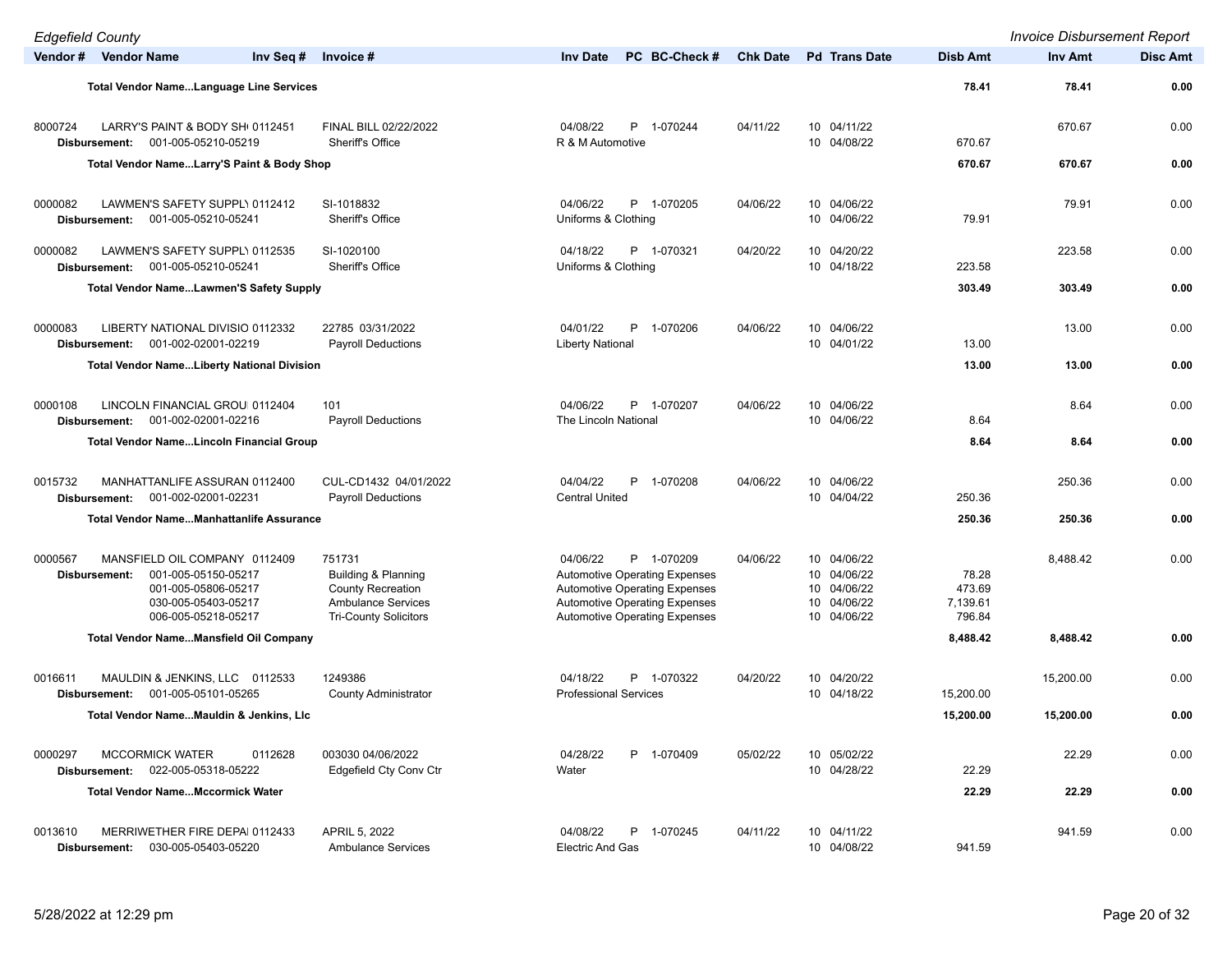| <b>Edgefield County</b> |                                                                        |           |                                                     |                                                                |                 |                            |                 | <b>Invoice Disbursement Report</b> |                 |
|-------------------------|------------------------------------------------------------------------|-----------|-----------------------------------------------------|----------------------------------------------------------------|-----------------|----------------------------|-----------------|------------------------------------|-----------------|
|                         | Vendor # Vendor Name                                                   | Inv Seq # | Invoice #                                           | PC BC-Check#<br><b>Inv Date</b>                                | <b>Chk Date</b> | <b>Pd</b> Trans Date       | <b>Disb Amt</b> | Inv Amt                            | <b>Disc Amt</b> |
|                         | <b>Total Vendor NameMerriwether Fire Department</b>                    |           |                                                     |                                                                |                 |                            | 941.59          | 941.59                             | 0.00            |
| 8000928                 | MICHAEL L. CLARK<br>001-005-05210-05264<br>Disbursement:               | 0112552   | 04/18/2022<br>Sheriff's Office                      | 04/20/22<br>P 1-070323<br><b>Employee Training</b>             | 04/20/22        | 10 04/20/22<br>10 04/20/22 | 68.00           | 68.00                              | 0.00            |
|                         | Total Vendor NameMichael L. Clark                                      |           |                                                     |                                                                |                 |                            | 68.00           | 68.00                              | 0.00            |
| 8000603                 | MINE CREEK SERVICES<br>001-005-05755-05226<br>Disbursement:            | 0112457   | 1462<br>County Jail Bldg                            | P 1-070246<br>04/08/22<br>Maintenance & Service Contract       | 04/11/22        | 10 04/11/22<br>10 04/08/22 | 125.00          | 125.00                             | 0.00            |
|                         | <b>Total Vendor NameMine Creek Services</b>                            |           |                                                     |                                                                |                 |                            | 125.00          | 125.00                             | 0.00            |
| 0014592                 | MOTOROLA SOLUTIONS<br>001-005-05230-05221<br>Disbursement:             | 0112418   | 28763420220301<br><b>Dispatch Operation</b>         | 04/07/22<br>P 1-070247<br>Telephone                            | 04/11/22        | 10 04/11/22<br>10 04/07/22 | 355.74          | 355.74                             | 0.00            |
|                         | <b>Total Vendor Name Motorola Solutions</b>                            |           |                                                     |                                                                |                 |                            | 355.74          | 355.74                             | 0.00            |
| 0000017                 | NEW YORK LIFE INSURANC 0112551<br>001-002-02001-02229<br>Disbursement: |           | 0069160 18A 04/08/2022<br><b>Payroll Deductions</b> | P<br>04/20/22<br>1-070324<br>N. Y. Life-A-Plus                 | 04/20/22        | 10 04/20/22<br>10 04/20/22 | 214.97          | 214.97                             | 0.00            |
|                         | <b>Total Vendor NameNew York Life Insurance</b>                        |           |                                                     |                                                                |                 |                            | 214.97          | 214.97                             | 0.00            |
| 0015952                 | NEWBERRY PATHOLOGY G 0112479<br>001-005-05131-05265<br>Disbursement:   |           | FA22-257<br>Coroner                                 | P 1-070289<br>04/13/22<br><b>Professional Services</b>         | 04/14/22        | 10 04/14/22<br>10 04/13/22 | 1,100.00        | 1,100.00                           | 0.00            |
| 0015952                 | NEWBERRY PATHOLOGY G 0112615<br>001-005-05131-05265<br>Disbursement:   |           | FA22-295<br>Coroner                                 | P 1-070364<br>04/27/22<br><b>Professional Services</b>         | 04/28/22        | 10 04/28/22<br>10 04/27/22 | 550.00          | 550.00                             | 0.00            |
|                         | Total Vendor NameNewberry Pathology Group, Lic                         |           |                                                     |                                                                |                 |                            | 1,650.00        | 1,650.00                           | 0.00            |
| 8000334                 | <b>O'REILLY</b><br>030-005-05403-05217<br>Disbursement:                | 0112626   | 1333-126230<br><b>Ambulance Services</b>            | 04/28/22<br>P 1-070411<br><b>Automotive Operating Expenses</b> | 05/02/22        | 10 05/02/22<br>10 04/28/22 | 55.14           | 55.14                              | 0.00            |
| 8000334                 | <b>O'REILLY</b><br>030-005-05403-05217<br>Disbursement:                | 0112632   | 5158-264289<br><b>Ambulance Services</b>            | 04/28/22<br>P 1-070411<br><b>Automotive Operating Expenses</b> | 05/02/22        | 10 05/02/22<br>10 04/28/22 | 58.30           | 58.30                              | 0.00            |
|                         | <b>Total Vendor NameO'Reilly</b>                                       |           |                                                     |                                                                |                 |                            | 113.44          | 113.44                             | 0.00            |
| 8000080                 | PENNY'S POSIES & SUCH 0112376<br>001-005-05847-05209<br>Disbursement:  |           | 1415<br>Recreation-Baseball-Edgefield               | 04/04/22<br>P 1-070210<br><b>Recreation Supplies</b>           | 04/06/22        | 10 04/06/22<br>10 04/04/22 | 390.00          | 390.00                             | 0.00            |
|                         | Total Vendor NamePenny'S Posies & Such                                 |           |                                                     |                                                                |                 |                            | 390.00          | 390.00                             | 0.00            |
| 0000846                 | PHILLIP IRELAND<br>Disbursement: 001-005-05826-05226                   | 0112373   | GAMES: 03/07/2022 - 03/21/2022<br>Recreation-Soccer | P 1-070211<br>04/04/22<br>Maintenance & Service Contract       | 04/06/22        | 10 04/06/22<br>10 04/04/22 | 30.00           | 30.00                              | 0.00            |
|                         | <b>Total Vendor NamePhillip Ireland</b>                                |           |                                                     |                                                                |                 |                            | 30.00           | 30.00                              | 0.00            |
| 0000274                 | PHOENIX PRINTING<br>001-005-05210-05210<br>Disbursement:               | 0112536   | 00285094<br>Sheriff's Office                        | 04/18/22<br>P 1-070325<br>Printing And Office Supplies         | 04/20/22        | 10 04/20/22<br>10 04/18/22 | 81.00           | 81.00                              | 0.00            |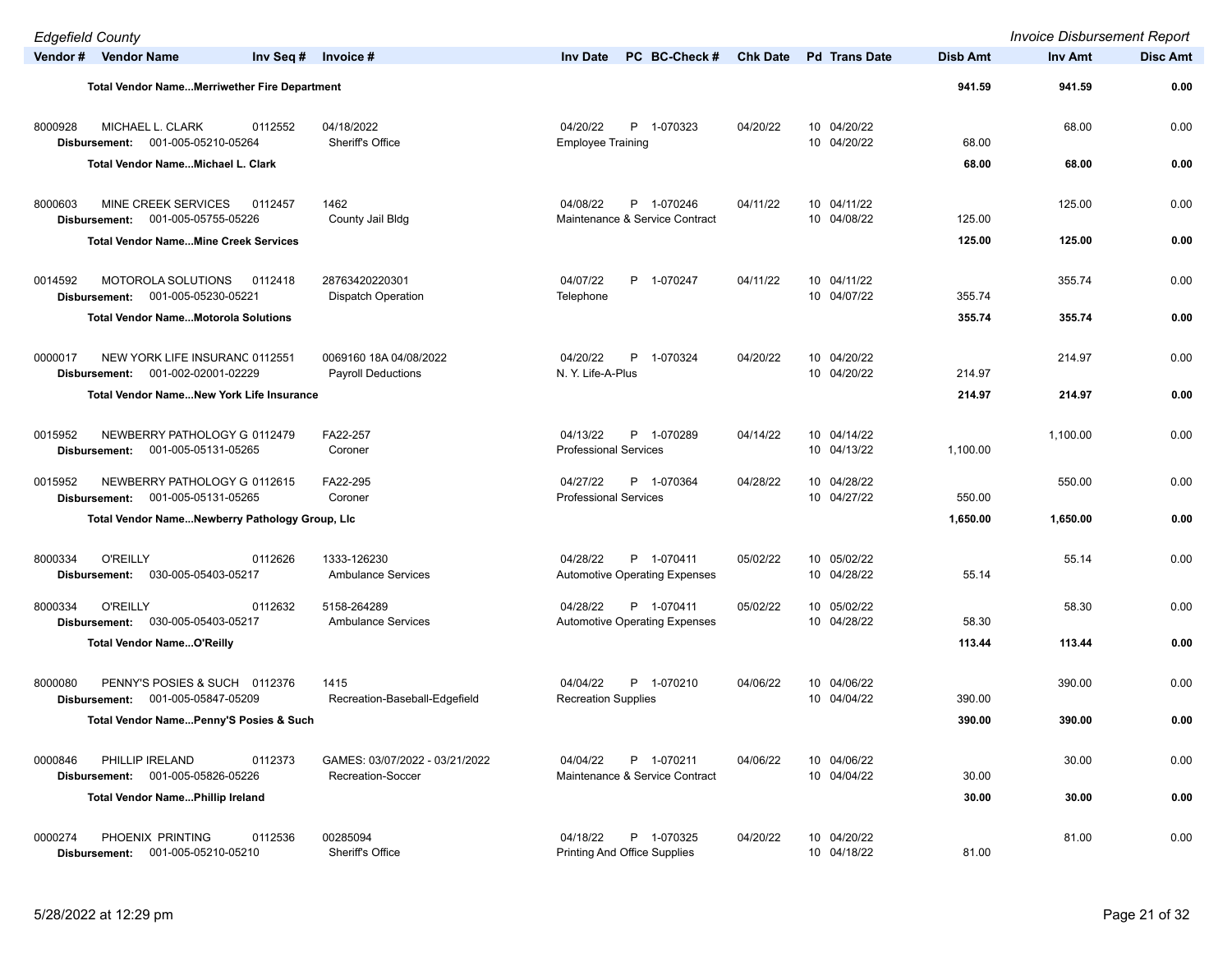| <b>Edgefield County</b>                                                                                                                                                               |                                                                                                                                                        |                                                                               |                                                                                                    |                                                | <b>Invoice Disbursement Report</b> |                 |
|---------------------------------------------------------------------------------------------------------------------------------------------------------------------------------------|--------------------------------------------------------------------------------------------------------------------------------------------------------|-------------------------------------------------------------------------------|----------------------------------------------------------------------------------------------------|------------------------------------------------|------------------------------------|-----------------|
| Vendor #<br><b>Vendor Name</b>                                                                                                                                                        | Inv Seq #<br>Invoice #                                                                                                                                 | PC BC-Check #<br><b>Inv Date</b>                                              | <b>Chk Date</b><br><b>Pd</b> Trans Date                                                            | <b>Disb Amt</b>                                | Inv Amt                            | <b>Disc Amt</b> |
| 0000274<br>PHOENIX PRINTING<br>001-005-05210-05210<br>Disbursement:                                                                                                                   | 00285574<br>0112605<br>Sheriff's Office                                                                                                                | 04/27/22<br>P 1-070365<br><b>Printing And Office Supplies</b>                 | 04/28/22<br>10 04/28/22<br>10 04/27/22                                                             | 745.20                                         | 745.20                             | 0.00            |
| <b>Total Vendor NamePhoenix Printing</b>                                                                                                                                              |                                                                                                                                                        |                                                                               |                                                                                                    | 826.20                                         | 826.20                             | 0.00            |
| PIEDMONT TECH. COLLEGE 0112589<br>0000143<br>001-005-05980-05279<br>Disbursement:                                                                                                     | 11651<br><b>Piedmont Tech</b>                                                                                                                          | P<br>04/27/22<br>1-070366<br>Miscellaneous                                    | 04/28/22<br>10 04/28/22<br>10 04/27/22                                                             | 18,750.00                                      | 18,750.00                          | 0.00            |
| <b>Total Vendor NamePiedmont Tech. College</b>                                                                                                                                        |                                                                                                                                                        |                                                                               |                                                                                                    | 18,750.00                                      | 18,750.00                          | 0.00            |
| 8000862<br>PIPEWORKS OF AIKEN INC 0112357<br>001-005-05755-05228<br>Disbursement:                                                                                                     | 15949<br>County Jail Bldg                                                                                                                              | 04/01/22<br>P<br>1-070212<br><b>Building Repairs</b>                          | 10 04/06/22<br>04/06/22<br>10 04/01/22                                                             | 435.00                                         | 435.00                             | 0.00            |
| Total Vendor Name Pipeworks Of Aiken Inc                                                                                                                                              |                                                                                                                                                        |                                                                               |                                                                                                    | 435.00                                         | 435.00                             | 0.00            |
| 8000921<br>PRISCILLA FORD<br>001-005-05306-05500<br>Disbursement:                                                                                                                     | 0112448<br><b>APRIL 8 2022</b><br><b>Sweetwater Community Center</b>                                                                                   | 04/08/22<br>P 1-070248<br><b>Refund Expense</b>                               | 10 04/11/22<br>04/11/22<br>10 04/08/22                                                             | 125.00                                         | 125.00                             | 0.00            |
| Total Vendor NamePriscilla Ford                                                                                                                                                       |                                                                                                                                                        |                                                                               |                                                                                                    | 125.00                                         | 125.00                             | 0.00            |
| 0000272<br>PRO-CHEM, INC.<br>030-005-05403-05244<br>Disbursement:                                                                                                                     | 114929<br>0112361<br><b>Ambulance Services</b>                                                                                                         | 04/01/22<br>P 1-070213<br><b>Cleaning &amp; Sanitation Supplies</b>           | 04/06/22<br>10 04/06/22<br>10 04/01/22                                                             | 35.35                                          | 35.35                              | 0.00            |
| Total Vendor NamePro-Chem, Inc.                                                                                                                                                       |                                                                                                                                                        |                                                                               |                                                                                                    | 35.35                                          | 35.35                              | 0.00            |
| PUBLIQ SOFTWARE, LLC 0112434<br>8000688<br>001-005-05181-05211<br>Disbursement:                                                                                                       | 000621782<br>Auditor                                                                                                                                   | 04/08/22<br>P 1-070249<br>Postage                                             | 04/11/22<br>10 04/11/22<br>10 04/08/22                                                             | 1,818.55                                       | 1,818.55                           | 0.00            |
| PUBLIQ SOFTWARE, LLC<br>8000688<br>001-005-05181-05211<br>Disbursement:                                                                                                               | 000621781<br>0112435<br>Auditor                                                                                                                        | P 1-070249<br>04/08/22<br>Postage                                             | 10 04/11/22<br>04/11/22<br>10 04/08/22                                                             | 969.24                                         | 969.24                             | 0.00            |
| PUBLIQ SOFTWARE, LLC<br>8000688<br>001-005-05183-05272<br>Disbursement:                                                                                                               | 000624111 04/22<br>0112487<br><b>Tax Collector</b>                                                                                                     | 04/13/22<br>P 1-070290<br><b>Special Contracts</b>                            | 10 04/14/22<br>04/14/22<br>10 04/13/22                                                             | 364.12                                         | 364.12                             | 0.00            |
| 8000688<br>PUBLIQ SOFTWARE, LLC<br>001-005-05182-05272<br>Disbursement:                                                                                                               | 000624383<br>0112488<br>Treasurer                                                                                                                      | 04/13/22<br>P<br>1-070290<br><b>Special Contracts</b>                         | 10 04/14/22<br>04/14/22<br>10 04/13/22                                                             | 127.30                                         | 127.30                             | 0.00            |
| PUBLIQ SOFTWARE, LLC<br>8000688<br>001-005-05181-05211<br>Disbursement:                                                                                                               | 000622185<br>0112489<br>Auditor                                                                                                                        | 04/13/22<br>P 1-070290<br>Postage                                             | 04/14/22<br>10 04/14/22<br>10 04/13/22                                                             | 227.44                                         | 227.44                             | 0.00            |
| PUBLIQ SOFTWARE, LLC<br>8000688<br>001-005-05101-05272<br>Disbursement:                                                                                                               | 000622342<br>0112490<br><b>County Administrator</b>                                                                                                    | 04/13/22<br>P 1-070290<br><b>Special Contracts</b>                            | 04/14/22<br>10 04/14/22<br>10 04/13/22                                                             | 1,437.76                                       | 1,437.76                           | 0.00            |
| Total Vendor NamePubliq Software, LIc                                                                                                                                                 |                                                                                                                                                        |                                                                               |                                                                                                    | 4,944.41                                       | 4,944.41                           | 0.00            |
| 0017116<br><b>QUADIENT FINANCE USA IN 0112417</b><br>001-005-05171-05211<br>Disbursement:<br>001-005-05182-05211<br>001-005-05183-05211<br>001-005-05121-05211<br>001-005-05101-05211 | 7900 0440 8034 1898 03/27/2022<br>Ec Registration & Election Com<br>Treasurer<br><b>Tax Collector</b><br>Clerk Of Court<br><b>County Administrator</b> | P 1-070250<br>04/07/22<br>Postage<br>Postage<br>Postage<br>Postage<br>Postage | 04/11/22<br>10 04/11/22<br>10 04/07/22<br>10 04/07/22<br>10 04/07/22<br>10 04/07/22<br>10 04/07/22 | 200.00<br>200.00<br>200.00<br>200.00<br>200.00 | 1,000.00                           | 0.00            |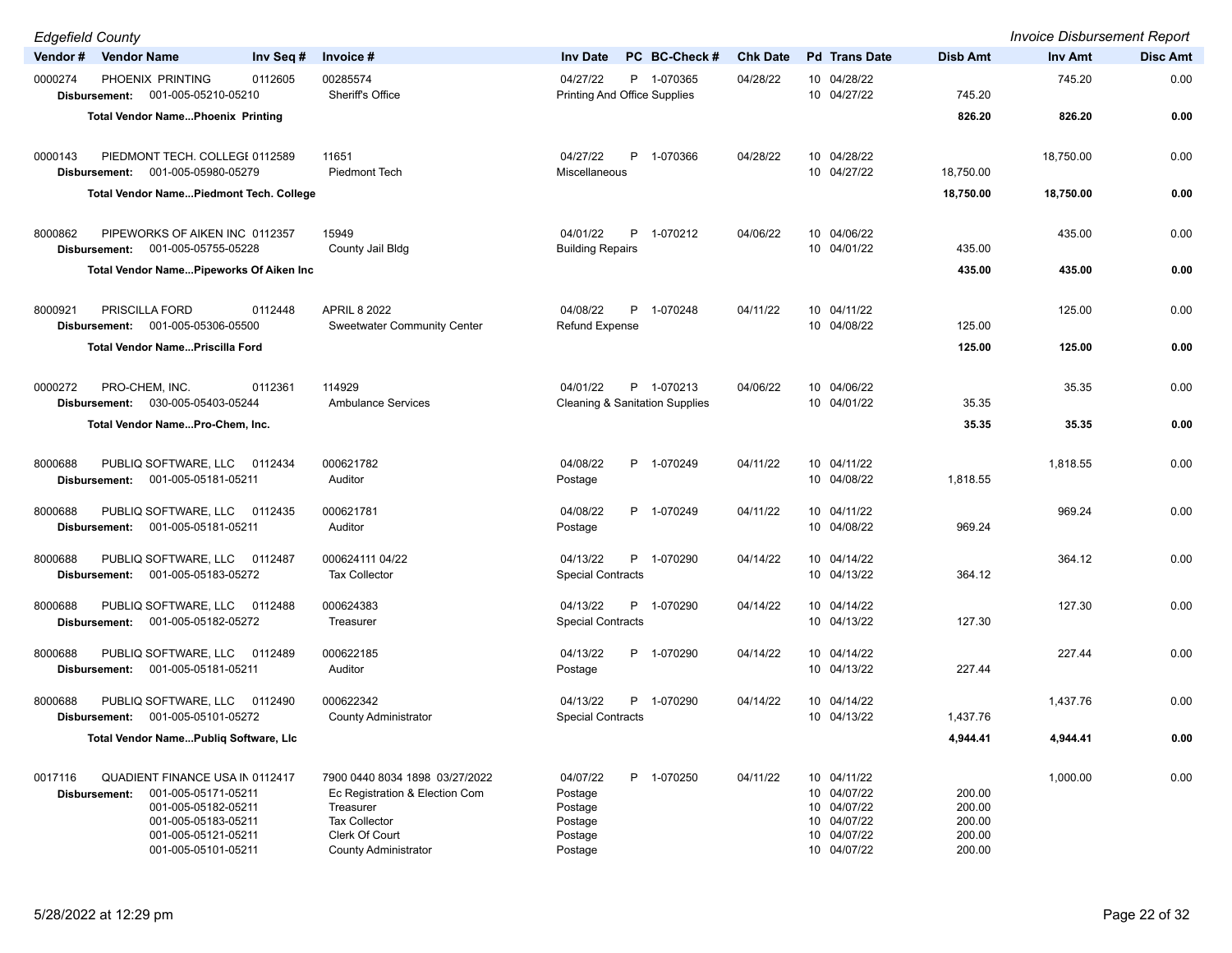| <b>Edgefield County</b>  |                                                                    |                         |                                                     |                                          |                                                   |                 |                            |           | <b>Invoice Disbursement Report</b> |                 |
|--------------------------|--------------------------------------------------------------------|-------------------------|-----------------------------------------------------|------------------------------------------|---------------------------------------------------|-----------------|----------------------------|-----------|------------------------------------|-----------------|
|                          | Vendor # Vendor Name                                               | Inv Seq $#$ Invoice $#$ |                                                     | <b>Inv Date</b>                          | PC BC-Check #                                     | <b>Chk Date</b> | <b>Pd</b> Trans Date       | Disb Amt  | Inv Amt                            | <b>Disc Amt</b> |
|                          | Total Vendor Name Quadient Finance Usa Inc                         |                         |                                                     |                                          |                                                   |                 |                            | 1,000.00  | 1,000.00                           | 0.00            |
| 0014415                  | QUADMED, INC.<br>Disbursement: 030-005-05403-05249                 | 0112629                 | 213961, 214014, 214081<br><b>Ambulance Services</b> | 04/28/22                                 | P 1-070412<br>Medical & Laboratory Supplies       | 05/02/22        | 10 05/02/22<br>10 04/28/22 | 19,964.29 | 19,964.29                          | 0.00            |
|                          | Total Vendor NameQuadmed, Inc.                                     |                         |                                                     |                                          |                                                   |                 |                            | 19,964.29 | 19,964.29                          | 0.00            |
| 0001078<br>Disbursement: | <b>QUALITY PRINTING</b><br>001-005-05171-05210                     | 0112425                 | 114130<br>Ec Registration & Election Com            | 04/07/22                                 | P 1-070251<br>Printing And Office Supplies        | 04/11/22        | 10 04/11/22<br>10 04/07/22 | 89.86     | 89.86                              | 0.00            |
|                          | <b>Total Vendor Name Quality Printing</b>                          |                         |                                                     |                                          |                                                   |                 |                            | 89.86     | 89.86                              | 0.00            |
| 0000114                  | <b>QUILL CORPORATION</b><br>Disbursement: 001-005-05210-05210      | 0112559                 | 24357387<br>Sheriff's Office                        | 04/20/22                                 | P 1-070367<br><b>Printing And Office Supplies</b> | 04/28/22        | 10 04/28/22<br>10 04/20/22 | 202.55    | 202.55                             | 0.00            |
|                          | <b>Total Vendor NameQuill Corporation</b>                          |                         |                                                     |                                          |                                                   |                 |                            | 202.55    | 202.55                             | 0.00            |
| 0000116<br>Disbursement: | REEL INSURANCE AGENCY 0112588<br>001-005-05182-05205               |                         | 2776<br>Treasurer                                   | 04/27/22<br>Bonds                        | P 1-070368                                        | 04/28/22        | 10 04/28/22<br>10 04/27/22 | 450.00    | 450.00                             | 0.00            |
| 0000116                  | REEL INSURANCE AGENCY 0112630<br>Disbursement: 001-005-05161-05205 |                         | 2777<br>Magistrates Office                          | 04/28/22<br><b>Bonds</b>                 | P 1-070413                                        | 05/02/22        | 10 05/02/22<br>10 04/28/22 | 266.00    | 266.00                             | 0.00            |
|                          | Total Vendor NameReel Insurance Agency, Inc.                       |                         |                                                     |                                          |                                                   |                 |                            | 716.00    | 716.00                             | 0.00            |
| 0014542                  | <b>REPUBLIC SERVICES</b><br>Disbursement: 030-005-05403-05272      | 0112431                 | 0744-002202009<br><b>Ambulance Services</b>         | 04/07/22<br><b>Special Contracts</b>     | P 1-070252                                        | 04/11/22        | 10 04/11/22<br>10 04/07/22 | 87.15     | 87.15                              | 0.00            |
|                          | <b>Total Vendor NameRepublic Services</b>                          |                         |                                                     |                                          |                                                   |                 |                            | 87.15     | 87.15                              | 0.00            |
| 8000933<br>Disbursement: | <b>RICHARD WATES</b><br>001-005-05847-05226                        | 0112591                 | APRIL 26 2022<br>Recreation-Baseball-Edgefield      | 04/27/22                                 | P 1-070369<br>Maintenance & Service Contract      | 04/28/22        | 10 04/28/22<br>10 04/27/22 | 35.00     | 35.00                              | 0.00            |
|                          | <b>Total Vendor NameRichard Wates</b>                              |                         |                                                     |                                          |                                                   |                 |                            | 35.00     | 35.00                              | 0.00            |
| 8000223                  | <b>ROBERT &amp; COMPANY</b><br>Disbursement: 001-005-05150-05265   | 0112359                 | 0034777<br>Building & Planning                      | 04/01/22<br><b>Professional Services</b> | P 1-070214                                        | 04/06/22        | 10 04/06/22<br>10 04/01/22 | 1,441.60  | 1,441.60                           | 0.00            |
|                          | <b>Total Vendor NameRobert &amp; Company</b>                       |                         |                                                     |                                          |                                                   |                 |                            | 1,441.60  | 1,441.60                           | 0.00            |
| 8000927                  | ROBERT TYLER MOON<br>Disbursement: 001-005-05210-05242             | 0112547                 | FOLIO NO# 464099<br>Sheriff's Office                | 04/18/22<br>Boarding & Lodging           | P 1-070326                                        | 04/20/22        | 10 04/20/22<br>10 04/18/22 | 350.96    | 350.96                             | 0.00            |
|                          | <b>Total Vendor NameRobert Tyler Moon</b>                          |                         |                                                     |                                          |                                                   |                 |                            | 350.96    | 350.96                             | 0.00            |
| 8000936                  | RODY BROWN<br>Disbursement: 001-005-05856-05226                    | 0112601                 | APRIL 26 2022<br>Recreation-Softball                | 04/27/22                                 | P 1-070370<br>Maintenance & Service Contract      | 04/28/22        | 10 04/28/22<br>10 04/27/22 | 30.00     | 30.00                              | 0.00            |
|                          | <b>Total Vendor NameRody Brown</b>                                 |                         |                                                     |                                          |                                                   |                 |                            | 30.00     | 30.00                              | 0.00            |
| 0013414                  | RUCKER REMOVAL SERVIC 0112480                                      |                         | <b>APRIL 4 2022</b>                                 | 04/13/22                                 | P 1-070291                                        | 04/14/22        | 10 04/14/22                |           | 1,750.00                           | 0.00            |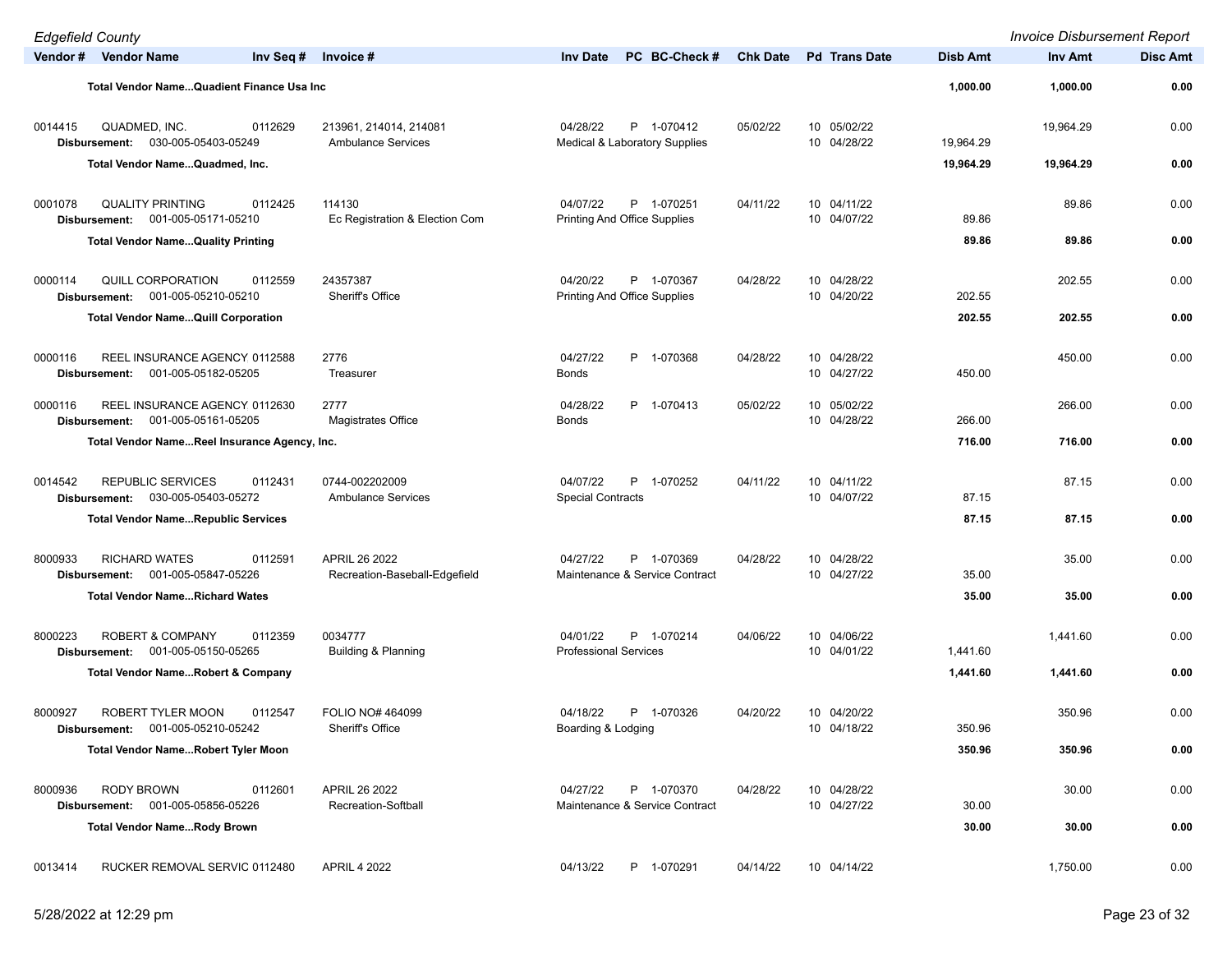| <b>Edgefield County</b>  |                                                                     |                                                 |                                     |                 |                            |          | <b>Invoice Disbursement Report</b> |                 |
|--------------------------|---------------------------------------------------------------------|-------------------------------------------------|-------------------------------------|-----------------|----------------------------|----------|------------------------------------|-----------------|
| Vendor # Vendor Name     | Inv Seq #                                                           | Invoice #                                       | PC BC-Check #<br><b>Inv Date</b>    | <b>Chk Date</b> | <b>Pd</b> Trans Date       | Disb Amt | Inv Amt                            | <b>Disc Amt</b> |
|                          | Disbursement: 001-005-05131-05265                                   | Coroner                                         | <b>Professional Services</b>        |                 | 10 04/13/22                | 1,750.00 |                                    |                 |
|                          | <b>Total Vendor NameRucker Removal Service</b>                      |                                                 |                                     |                 |                            | 1,750.00 | 1,750.00                           | 0.00            |
|                          |                                                                     |                                                 |                                     |                 |                            |          |                                    |                 |
| 0016373                  | SAFELITE FULFILLMENT, IN 0112455                                    | 04523-106103                                    | 04/08/22<br>P 1-070253              | 04/11/22        | 10 04/11/22                |          | 673.17                             | 0.00            |
| Disbursement:            | 001-005-05210-05219                                                 | Sheriff's Office                                | R & M Automotive                    |                 | 10 04/08/22                | 673.17   |                                    |                 |
|                          | Total Vendor NameSafelite Fulfillment, Inc.                         |                                                 |                                     |                 |                            | 673.17   | 673.17                             | 0.00            |
| 0000310                  | SC ASSOC. OF CLERKS OF 0112436                                      | <b>REGISTRATION - CHARLES REEL</b>              | P 1-070254<br>04/08/22              | 04/11/22        | 10 04/11/22                |          | 300.00                             | 0.00            |
|                          | Disbursement: 001-005-05121-05214                                   | <b>Clerk Of Court</b>                           | Membership & Dues                   |                 | 10 04/08/22                | 300.00   |                                    |                 |
|                          | Total Vendor NameSc Assoc. Of Clerks Of Court                       |                                                 |                                     |                 |                            | 300.00   | 300.00                             | 0.00            |
|                          |                                                                     |                                                 |                                     |                 |                            |          |                                    |                 |
| 8000346                  | SC ASSOCIATON OF PROB/0112569                                       | 2022 REG, M.SMITH, A HARTER, L. CARTER 04/27/22 | P 1-070371                          | 04/28/22        | 10 04/28/22                |          | 120.00                             | 0.00            |
|                          | Disbursement: 001-005-05170-05264                                   | Probate Court                                   | <b>Employee Training</b>            |                 | 10 04/27/22                | 120.00   |                                    |                 |
|                          | Total Vendor NameSc Associaton Of Probate Judge                     |                                                 |                                     |                 |                            | 120.00   | 120.00                             | 0.00            |
| 0001065                  | SC DEPARTMENT OF CORF 0112643                                       | 90332687                                        | P 1-070415<br>05/02/22              | 05/02/22        | 10 05/02/22                |          | 544.40                             | 0.00            |
|                          | Disbursement: 023-005-05250-05254                                   | E911 Administration                             | Signs                               |                 | 10 05/02/22                | 544.40   |                                    |                 |
|                          | <b>Total Vendor NameSc Department Of Corrections</b>                |                                                 |                                     |                 |                            | 544.40   | 544.40                             | 0.00            |
|                          |                                                                     |                                                 |                                     |                 |                            |          |                                    |                 |
| 0000321                  | SC DEPT OF JUVENILE JUS 0112575                                     | 2000537889                                      | 04/27/22<br>P 1-070372              | 04/28/22        | 10 04/28/22                |          | 100.00                             | 0.00            |
|                          | Disbursement: 001-005-05240-05242                                   | County Jail                                     | Boarding & Lodging                  |                 | 10 04/27/22                | 100.00   |                                    |                 |
|                          | <b>Total Vendor NameSc Dept Of Juvenile Justice</b>                 |                                                 |                                     |                 |                            | 100.00   | 100.00                             | 0.00            |
|                          |                                                                     |                                                 |                                     |                 |                            |          |                                    |                 |
| 0000154<br>Disbursement: | SC DEPT. OF ADMINISTRAT 0112606<br>001-005-05230-05221              | 90337282<br><b>Dispatch Operation</b>           | P 1-070373<br>04/27/22<br>Telephone | 04/28/22        | 10 04/28/22<br>10 04/27/22 | 112.00   | 112.00                             | 0.00            |
|                          | <b>Total Vendor NameSc Dept. Of Administration</b>                  |                                                 |                                     |                 |                            | 112.00   | 112.00                             | 0.00            |
|                          |                                                                     |                                                 |                                     |                 |                            |          |                                    |                 |
| 0016212                  | SC DEPT. OF EMPLOYMEN1 0112482                                      | 04132022                                        | 04/13/22<br>P 1-070292              | 04/14/22        | 10 04/14/22                |          | 377.00                             | 0.00            |
|                          | Disbursement: 001-002-02001-02240                                   | <b>Payroll Deductions</b>                       | Unemployment Payable                |                 | 10 04/13/22                | 377.00   |                                    |                 |
| 0016212                  | SC DEPT. OF EMPLOYMEN1 0112612                                      | 04272022                                        | 04/27/22<br>P 1-070374              | 04/28/22        | 10 04/28/22                |          | 377.00                             | 0.00            |
|                          | Disbursement: 001-002-02001-02240                                   | <b>Payroll Deductions</b>                       | Unemployment Payable                |                 | 10 04/27/22                | 377.00   |                                    |                 |
|                          | Total Vendor NameSc Dept. Of Employment/Work                        |                                                 |                                     |                 |                            | 754.00   | 754.00                             | 0.00            |
|                          |                                                                     |                                                 |                                     |                 |                            |          |                                    |                 |
| 0000757                  | SC DEPT. OF PUBLIC SAFE' 0112621                                    | 90337012<br>Sheriff's Office                    | 04/28/22<br>P 1-070416              | 05/02/22        | 10 05/02/22<br>10 04/28/22 |          | 115.20                             | 0.00            |
|                          | Disbursement: 001-005-05210-05210                                   |                                                 | Printing And Office Supplies        |                 |                            | 115.20   |                                    |                 |
|                          | Total Vendor NameSc Dept. Of Public Safety                          |                                                 |                                     |                 |                            | 115.20   | 115.20                             | 0.00            |
| 0000172                  | SC DEPT. OF REVENUE<br>0112484                                      | 04132022                                        | P 1-070293<br>04/13/22              | 04/14/22        | 10 04/14/22                |          | 208.70                             | 0.00            |
|                          | Disbursement: 001-002-02001-02236                                   | <b>Payroll Deductions</b>                       | Dor                                 |                 | 10 04/13/22                | 208.70   |                                    |                 |
|                          |                                                                     | 04272022                                        |                                     |                 |                            |          |                                    |                 |
| 0000172                  | SC DEPT. OF REVENUE<br>0112609<br>Disbursement: 001-002-02001-02236 | <b>Payroll Deductions</b>                       | 04/27/22<br>P 1-070375<br>Dor       | 04/28/22        | 10 04/28/22<br>10 04/27/22 | 99.70    | 99.70                              | 0.00            |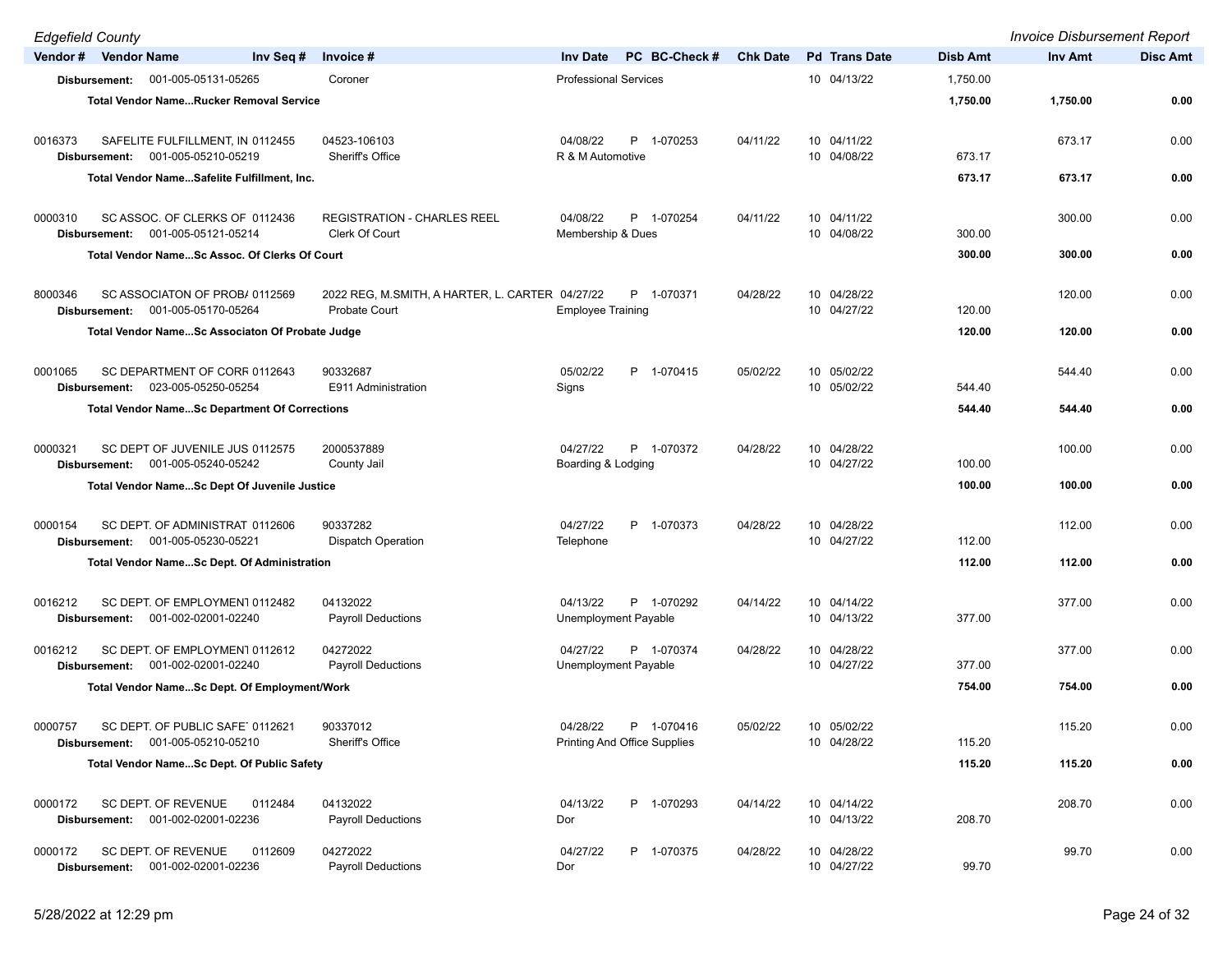| <b>Edgefield County</b>  |                                                                                                                                                                                                                                                                                                                                                                                                                                                                                                             |                                                                                                                                                                                                                                                                                                                                                                                                                                                                                                                                                           |                                                                                                                                                                                                                                                                                                                                                                                                                                                                                   |                 |                                                                                                                                                                                                                                                                                                                         |                                                                                                                                                                                                                                | <b>Invoice Disbursement Report</b> |                 |
|--------------------------|-------------------------------------------------------------------------------------------------------------------------------------------------------------------------------------------------------------------------------------------------------------------------------------------------------------------------------------------------------------------------------------------------------------------------------------------------------------------------------------------------------------|-----------------------------------------------------------------------------------------------------------------------------------------------------------------------------------------------------------------------------------------------------------------------------------------------------------------------------------------------------------------------------------------------------------------------------------------------------------------------------------------------------------------------------------------------------------|-----------------------------------------------------------------------------------------------------------------------------------------------------------------------------------------------------------------------------------------------------------------------------------------------------------------------------------------------------------------------------------------------------------------------------------------------------------------------------------|-----------------|-------------------------------------------------------------------------------------------------------------------------------------------------------------------------------------------------------------------------------------------------------------------------------------------------------------------------|--------------------------------------------------------------------------------------------------------------------------------------------------------------------------------------------------------------------------------|------------------------------------|-----------------|
|                          | Vendor # Vendor Name<br>Inv Seq #                                                                                                                                                                                                                                                                                                                                                                                                                                                                           | Invoice #                                                                                                                                                                                                                                                                                                                                                                                                                                                                                                                                                 | PC BC-Check #<br><b>Inv Date</b>                                                                                                                                                                                                                                                                                                                                                                                                                                                  | <b>Chk Date</b> | <b>Pd</b> Trans Date                                                                                                                                                                                                                                                                                                    | <b>Disb Amt</b>                                                                                                                                                                                                                | Inv Amt                            | <b>Disc Amt</b> |
|                          | <b>Total Vendor NameSc Dept. Of Revenue</b>                                                                                                                                                                                                                                                                                                                                                                                                                                                                 |                                                                                                                                                                                                                                                                                                                                                                                                                                                                                                                                                           |                                                                                                                                                                                                                                                                                                                                                                                                                                                                                   |                 |                                                                                                                                                                                                                                                                                                                         | 308.40                                                                                                                                                                                                                         | 308.40                             | 0.00            |
|                          |                                                                                                                                                                                                                                                                                                                                                                                                                                                                                                             |                                                                                                                                                                                                                                                                                                                                                                                                                                                                                                                                                           |                                                                                                                                                                                                                                                                                                                                                                                                                                                                                   |                 |                                                                                                                                                                                                                                                                                                                         |                                                                                                                                                                                                                                |                                    |                 |
| 0001154<br>Disbursement: | SC PEBA - INSURANCE FIN 0112424<br>001-002-02001-02203<br>001-002-02001-02211<br>001-002-02001-02217<br>001-002-02001-02209<br>001-002-02001-02204<br>001-002-02001-02204<br>001-002-02001-02234<br>001-002-02001-02212<br>001-002-02001-02211<br>001-002-02001-02211<br>028-005-05212-05106<br>023-005-05250-05106<br>088-005-05217-05106<br>081-005-05217-05106<br>066-005-05886-05106<br>013-005-05227-05106<br>031-005-05228-05106<br>011-005-05217-05106<br>010-005-05213-05106<br>006-005-05218-05106 | <b>APRIL 2022</b><br><b>Payroll Deductions</b><br><b>Payroll Deductions</b><br><b>Payroll Deductions</b><br><b>Payroll Deductions</b><br><b>Payroll Deductions</b><br><b>Payroll Deductions</b><br><b>Payroll Deductions</b><br><b>Payroll Deductions</b><br><b>Payroll Deductions</b><br><b>Payroll Deductions</b><br>Victim's Bill Of Rights<br>E911 Administration<br>Sro Expense<br>Sro Expense<br>Sro #6 - Douglas Elem<br>Sro#3 - Fox Creek Hs<br>Sro#4 - Merriweather Ms<br>Sro Expense<br>School Resource Officer<br><b>Tri-County Solicitors</b> | 04/07/22<br>P 1-040522<br>Ois Health Ins<br>Money Plus Health & Dental<br><b>State Vision Plan</b><br>Ois Sup Long Term Dis<br>Ois Dependent Life<br>Ois Dependent Life<br>Money Plus - Optional Life<br>Ois Dental Ins<br>Money Plus Health & Dental<br>Money Plus Health & Dental<br>Group Insurance<br>Group Insurance<br>Group Insurance<br>Group Insurance<br>Group Insurance<br>Group Insurance<br>Group Insurance<br>Group Insurance<br>Group Insurance<br>Group Insurance | 04/05/22        | 10 04/07/22<br>10 04/07/22<br>10 04/07/22<br>10 04/07/22<br>10 04/07/22<br>10 04/07/22<br>10 04/07/22<br>10 04/07/22<br>10 04/07/22<br>10 04/07/22<br>10 04/07/22<br>10 04/07/22<br>10 04/07/22<br>10 04/07/22<br>10 04/07/22<br>10 04/07/22<br>10 04/07/22<br>10 04/07/22<br>10 04/07/22<br>10 04/07/22<br>10 04/07/22 | 4,201.60<br>1,120.00<br>1,261.26<br>384.94<br>51.66<br>360.32<br>1,955.78<br>4,280.16<br>1,082.90<br>20,269.12<br>1,136.40<br>520.40<br>645.50<br>1,136.40<br>1,038.72<br>$-97.68$<br>1,781.90<br>422.72<br>645.50<br>3,433.06 | 133,696.26                         | 0.00            |
|                          | 029-005-05222-05106<br>038-005-05226-05106<br>004-005-05214-05106<br>030-005-05403-05106<br>016-005-05310-05106<br>001-005-05121-05106<br>001-005-05970-05106<br>001-002-02001-02203                                                                                                                                                                                                                                                                                                                        | Pre Trial Intervention Service<br>Dv Fund<br><b>Assistant Solicitor</b><br><b>Ambulance Services</b><br>Maint Of Roads & Bridges<br>Clerk Of Court<br>Countywide<br><b>Payroll Deductions</b>                                                                                                                                                                                                                                                                                                                                                             | Group Insurance<br>Group Insurance<br>Group Insurance<br>Group Insurance<br>Group Insurance<br>Group Insurance<br>Group Insurance<br>Ois Health Ins                                                                                                                                                                                                                                                                                                                               |                 | 10 04/07/22<br>10 04/07/22<br>10 04/07/22<br>10 04/07/22<br>10 04/07/22<br>10 04/07/22<br>10 04/07/22<br>10 04/07/22                                                                                                                                                                                                    | 1,136.40<br>1,246.80<br>3,215.16<br>15,133.58<br>5,524.38<br>1,038.72<br>60,347.84<br>422.72                                                                                                                                   |                                    |                 |
|                          | Total Vendor NameSc Peba - Insurance Finance                                                                                                                                                                                                                                                                                                                                                                                                                                                                |                                                                                                                                                                                                                                                                                                                                                                                                                                                                                                                                                           |                                                                                                                                                                                                                                                                                                                                                                                                                                                                                   |                 |                                                                                                                                                                                                                                                                                                                         | 133,696.26                                                                                                                                                                                                                     | 133,696.26                         | 0.00            |
| 8000488<br>Disbursement: | SC STATE DISBURSEMENT 0112485<br>001-002-02001-02207                                                                                                                                                                                                                                                                                                                                                                                                                                                        | 04132022<br><b>Payroll Deductions</b>                                                                                                                                                                                                                                                                                                                                                                                                                                                                                                                     | 04/13/22<br>P 1-070294<br>Employee Wage Garnishments                                                                                                                                                                                                                                                                                                                                                                                                                              | 04/14/22        | 10 04/14/22<br>10 04/13/22                                                                                                                                                                                                                                                                                              | 486.06                                                                                                                                                                                                                         | 486.06                             | 0.00            |
| 8000488<br>Disbursement: | SC STATE DISBURSEMENT 0112610<br>001-002-02001-02207                                                                                                                                                                                                                                                                                                                                                                                                                                                        | 04272022<br><b>Payroll Deductions</b>                                                                                                                                                                                                                                                                                                                                                                                                                                                                                                                     | P 1-070376<br>04/27/22<br>Employee Wage Garnishments                                                                                                                                                                                                                                                                                                                                                                                                                              | 04/28/22        | 10 04/28/22<br>10 04/27/22                                                                                                                                                                                                                                                                                              | 486.06                                                                                                                                                                                                                         | 486.06                             | 0.00            |
|                          | Total Vendor NameSc State Disbursement Unit                                                                                                                                                                                                                                                                                                                                                                                                                                                                 |                                                                                                                                                                                                                                                                                                                                                                                                                                                                                                                                                           |                                                                                                                                                                                                                                                                                                                                                                                                                                                                                   |                 |                                                                                                                                                                                                                                                                                                                         | 972.12                                                                                                                                                                                                                         | 972.12                             | 0.00            |
| 0000177                  | <b>SC TAX COMMISSION</b><br>0112510<br>Disbursement: 001-005-05210-05264<br>001-005-05210-05241                                                                                                                                                                                                                                                                                                                                                                                                             | PERIOD ENDED: 03/2022<br>Sheriff's Office<br>Sheriff's Office                                                                                                                                                                                                                                                                                                                                                                                                                                                                                             | 04/14/22<br>P 1-070295<br>Employee Training<br>Uniforms & Clothing                                                                                                                                                                                                                                                                                                                                                                                                                | 04/14/22        | 10 04/14/22<br>10 04/14/22<br>10 04/14/22                                                                                                                                                                                                                                                                               | 10.20<br>56.60                                                                                                                                                                                                                 | 66.80                              | 0.00            |
|                          | <b>Total Vendor NameSc Tax Commission</b>                                                                                                                                                                                                                                                                                                                                                                                                                                                                   |                                                                                                                                                                                                                                                                                                                                                                                                                                                                                                                                                           |                                                                                                                                                                                                                                                                                                                                                                                                                                                                                   |                 |                                                                                                                                                                                                                                                                                                                         | 66.80                                                                                                                                                                                                                          | 66.80                              | 0.00            |
| 8000742                  | <b>SCOTT ROBERSON</b><br>0112520<br>Disbursement: 001-005-05847-05226                                                                                                                                                                                                                                                                                                                                                                                                                                       | APRIL 12, 2022<br>Recreation-Baseball-Edgefield                                                                                                                                                                                                                                                                                                                                                                                                                                                                                                           | 04/18/22<br>P 1-070327<br>Maintenance & Service Contract                                                                                                                                                                                                                                                                                                                                                                                                                          | 04/20/22        | 10 04/20/22<br>10 04/18/22                                                                                                                                                                                                                                                                                              | 60.00                                                                                                                                                                                                                          | 60.00                              | 0.00            |
| 8000742                  | <b>SCOTT ROBERSON</b><br>0112598<br>Disbursement: 001-005-05847-05226                                                                                                                                                                                                                                                                                                                                                                                                                                       | APRIL 26 2022<br>Recreation-Baseball-Edgefield                                                                                                                                                                                                                                                                                                                                                                                                                                                                                                            | P 1-070377<br>04/27/22<br>Maintenance & Service Contract                                                                                                                                                                                                                                                                                                                                                                                                                          | 04/28/22        | 10 04/28/22<br>10 04/27/22                                                                                                                                                                                                                                                                                              | 60.00                                                                                                                                                                                                                          | 60.00                              | 0.00            |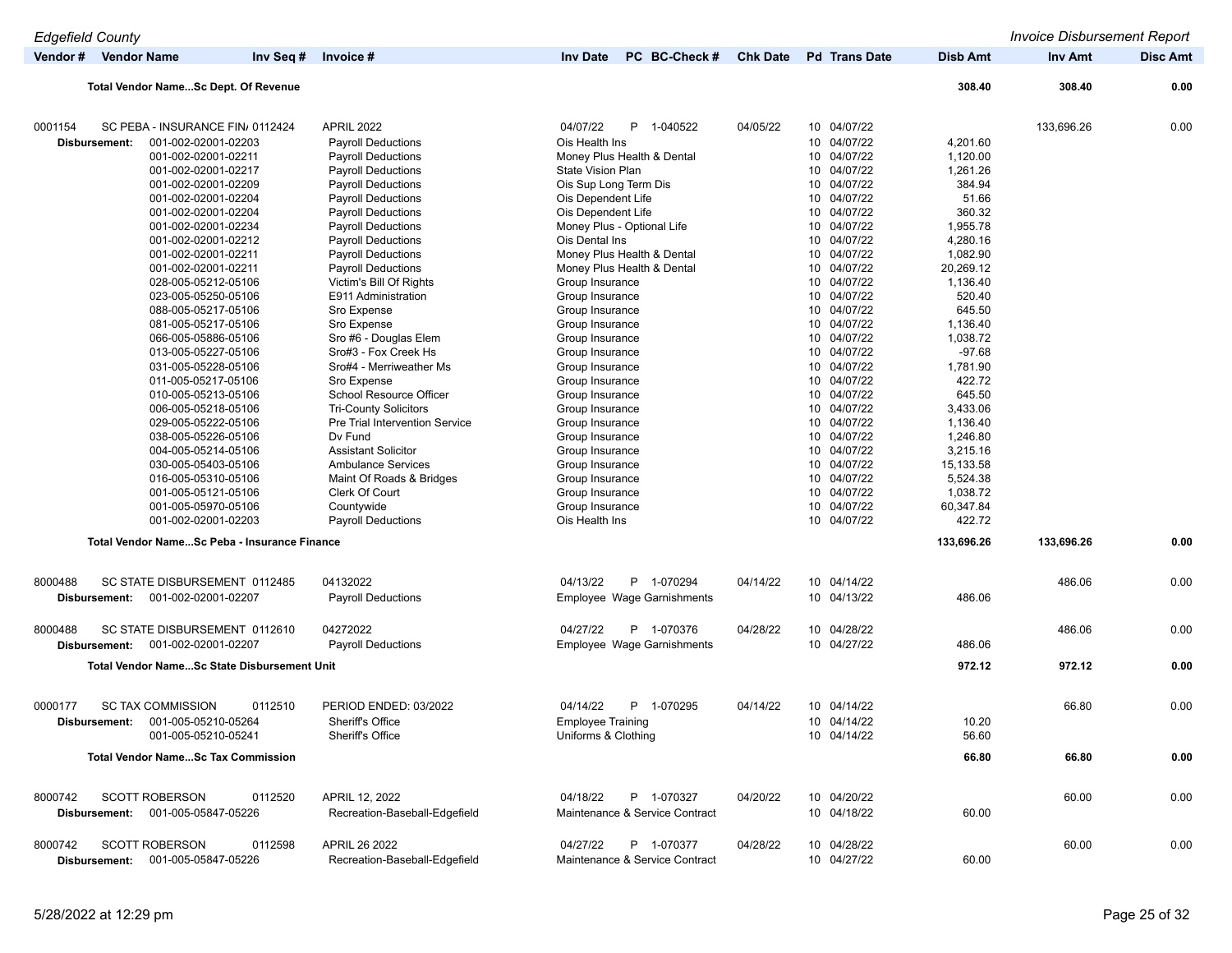| <b>Edgefield County</b> |                                                                                                                                       |                                                                               |                                                                                                                                                                |                 |                                                                         |                                  | <b>Invoice Disbursement Report</b> |                 |
|-------------------------|---------------------------------------------------------------------------------------------------------------------------------------|-------------------------------------------------------------------------------|----------------------------------------------------------------------------------------------------------------------------------------------------------------|-----------------|-------------------------------------------------------------------------|----------------------------------|------------------------------------|-----------------|
|                         | Vendor # Vendor Name<br>Inv Seq #                                                                                                     | Invoice #                                                                     | PC BC-Check #<br><b>Inv Date</b>                                                                                                                               | <b>Chk Date</b> | <b>Pd Trans Date</b>                                                    | <b>Disb Amt</b>                  | Inv Amt                            | <b>Disc Amt</b> |
|                         | <b>Total Vendor NameScott Roberson</b>                                                                                                |                                                                               |                                                                                                                                                                |                 |                                                                         | 120.00                           | 120.00                             | 0.00            |
| 8000934                 | <b>SCOTTY SWEARINGEN</b><br>0112592<br>001-005-05847-05226<br>Disbursement:                                                           | APRIL 26 2022<br>Recreation-Baseball-Edgefield                                | 04/27/22<br>P 1-070378<br>Maintenance & Service Contract                                                                                                       | 04/28/22        | 10 04/28/22<br>10 04/27/22                                              | 60.00                            | 60.00                              | 0.00            |
|                         | <b>Total Vendor NameScotty Swearingen</b>                                                                                             |                                                                               |                                                                                                                                                                |                 |                                                                         | 60.00                            | 60.00                              | 0.00            |
| 8000153                 | <b>SHARON HAMMOND</b><br>0112572<br>001-005-05171-05215<br>Disbursement:                                                              | APRIL 25 2022<br>Ec Registration & Election Com                               | 04/27/22<br>P 1-070379<br><b>Traveling Expenses</b>                                                                                                            | 04/28/22        | 10 04/28/22<br>10 04/27/22                                              | 25.00                            | 25.00                              | 0.00            |
|                         | Total Vendor NameSharon Hammond                                                                                                       |                                                                               |                                                                                                                                                                |                 |                                                                         | 25.00                            | 25.00                              | 0.00            |
| 8000920                 | SHELBY LINDALE<br>0112447<br>001-005-05306-05500<br>Disbursement:                                                                     | <b>APRIL 8 2022</b><br><b>Sweetwater Community Center</b>                     | 04/08/22<br>P 1-070255<br><b>Refund Expense</b>                                                                                                                | 04/11/22        | 10 04/11/22<br>10 04/08/22                                              | 125.00                           | 125.00                             | 0.00            |
|                         | <b>Total Vendor NameShelby Lindale</b>                                                                                                |                                                                               |                                                                                                                                                                |                 |                                                                         | 125.00                           | 125.00                             | 0.00            |
| 8000929                 | SHINE TIME DETAIL LLC<br>0112565<br>001-005-05210-05219<br>Disbursement:                                                              | 1365<br>Sheriff's Office                                                      | 04/21/22<br>P 1-070380<br>R & M Automotive                                                                                                                     | 04/28/22        | 10 04/28/22<br>10 04/21/22                                              | 100.00                           | 100.00                             | 0.00            |
|                         | <b>Total Vendor NameShine Time Detail LIc</b>                                                                                         |                                                                               |                                                                                                                                                                |                 |                                                                         | 100.00                           | 100.00                             | 0.00            |
| 8000555                 | SHRED WITH US<br>0112507<br>Disbursement: 001-005-05121-05265                                                                         | 249686<br>Clerk Of Court                                                      | P 1-070296<br>04/14/22<br><b>Professional Services</b>                                                                                                         | 04/14/22        | 10 04/14/22<br>10 04/14/22                                              | 64.50                            | 64.50                              | 0.00            |
| 8000555                 | SHRED WITH US<br>0112554<br>001-005-05230-05226<br>Disbursement:<br>001-005-05210-05226                                               | 249688<br><b>Dispatch Operation</b><br>Sheriff's Office                       | 04/20/22<br>P 1-070328<br>Maintenance & Service Contract<br>Maintenance & Service Contract                                                                     | 04/20/22        | 10 04/20/22<br>10 04/20/22<br>10 04/20/22                               | 36.75<br>36.75                   | 73.50                              | 0.00            |
| 8000555                 | SHRED WITH US<br>0112622<br>001-005-05210-05226<br>Disbursement:                                                                      | 239502<br><b>Sheriff's Office</b>                                             | P 1-070418<br>04/28/22<br>Maintenance & Service Contract                                                                                                       | 05/02/22        | 10 05/02/22<br>10 04/28/22                                              | 51.00                            | 51.00                              | 0.00            |
| 8000555                 | SHRED WITH US<br>0112623<br>001-005-05183-05226<br>Disbursement:<br>001-005-05181-05226<br>001-005-05180-05226<br>001-005-05182-05226 | 250537<br><b>Tax Collector</b><br>Auditor<br><b>Tax Assessor</b><br>Treasurer | 04/28/22<br>P 1-070418<br>Maintenance & Service Contract<br>Maintenance & Service Contract<br>Maintenance & Service Contract<br>Maintenance & Service Contract | 05/02/22        | 10 05/02/22<br>10 04/28/22<br>10 04/28/22<br>10 04/28/22<br>10 04/28/22 | 16.11<br>16.13<br>16.13<br>16.13 | 64.50                              | 0.00            |
|                         | <b>Total Vendor NameShred With Us</b>                                                                                                 |                                                                               |                                                                                                                                                                |                 |                                                                         | 253.50                           | 253.50                             | 0.00            |
| 8000092                 | SMITH PRINTING INC<br>0112410<br>Disbursement: 001-005-05182-05210                                                                    | 24330<br>Treasurer                                                            | 04/06/22<br>P 1-070215<br>Printing And Office Supplies                                                                                                         | 04/06/22        | 10 04/06/22<br>10 04/06/22                                              | 89.42                            | 89.42                              | 0.00            |
|                         | <b>Total Vendor NameSmith Printing Inc.</b>                                                                                           |                                                                               |                                                                                                                                                                |                 |                                                                         | 89.42                            | 89.42                              | 0.00            |
| 0015224                 | SONITROL SECURITY SYST 0112397<br>001-005-05210-05226<br>Disbursement:                                                                | 128213<br>Sheriff's Office                                                    | P 1-070216<br>04/04/22<br>Maintenance & Service Contract                                                                                                       | 04/06/22        | 10 04/06/22<br>10 04/04/22                                              | 105.00                           | 105.00                             | 0.00            |
|                         | <b>Total Vendor NameSonitrol Security Systems</b>                                                                                     |                                                                               |                                                                                                                                                                |                 |                                                                         | 105.00                           | 105.00                             | 0.00            |
| 0015735                 | SOUTHERN HEALTH PARTN 0112454                                                                                                         | <b>BASE43980</b>                                                              | P 1-070256<br>04/08/22                                                                                                                                         | 04/11/22        | 10 04/11/22                                                             |                                  | 7,513.30                           | 0.00            |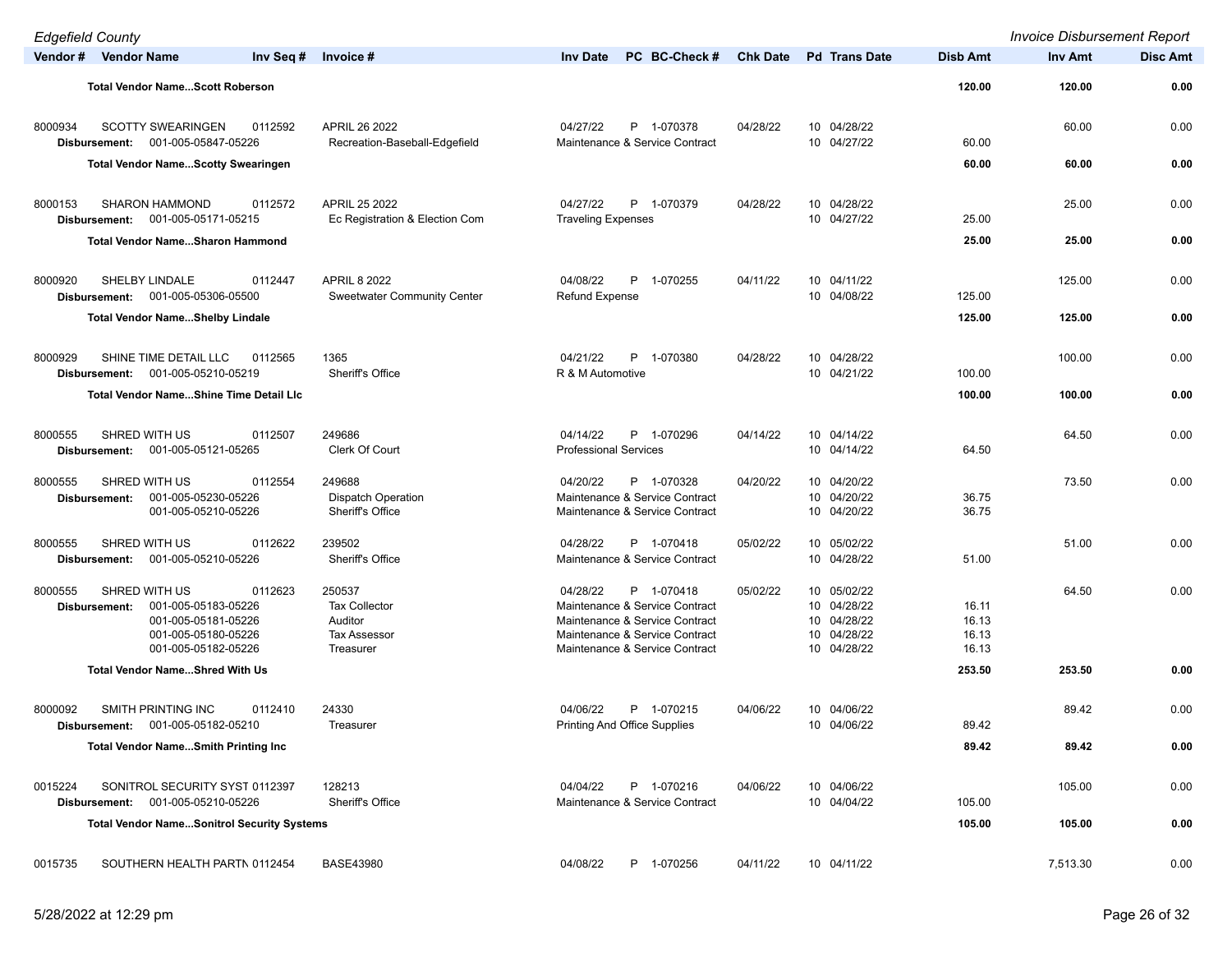| <b>Edgefield County</b> |                                                     |           |                                         |                                                               |                 |                            |                 | <b>Invoice Disbursement Report</b> |                 |
|-------------------------|-----------------------------------------------------|-----------|-----------------------------------------|---------------------------------------------------------------|-----------------|----------------------------|-----------------|------------------------------------|-----------------|
|                         | Vendor # Vendor Name                                | Inv Seq # | Invoice #                               | PC BC-Check #<br><b>Inv Date</b>                              | <b>Chk Date</b> | <b>Pd</b> Trans Date       | <b>Disb Amt</b> | <b>Inv Amt</b>                     | <b>Disc Amt</b> |
|                         | Disbursement: 001-005-05240-05265                   |           | County Jail                             | <b>Professional Services</b>                                  |                 | 10 04/08/22                | 7,513.30        |                                    |                 |
|                         | Total Vendor NameSouthern Health Partners Inc       |           |                                         |                                                               |                 |                            | 7,513.30        | 7,513.30                           | 0.00            |
|                         |                                                     |           |                                         |                                                               |                 |                            |                 |                                    |                 |
| 0015857                 | SOUTHERN NATIONAL SER 0112550                       |           | 04202214                                | 04/20/22<br>P 1-070329                                        | 04/20/22        | 10 04/20/22<br>10 04/20/22 |                 | 5,103.33                           | 0.00            |
|                         | Disbursement: 001-005-05970-05272                   |           | Countywide                              | <b>Special Contracts</b>                                      |                 |                            | 5,103.33        |                                    |                 |
|                         | <b>Total Vendor NameSouthern National Service</b>   |           |                                         |                                                               |                 |                            | 5,103.33        | 5,103.33                           | 0.00            |
| 8000320                 | SOUTHERN PRINTER SOLU 0112423                       |           | J011022                                 | 04/07/22<br>P 1-070257                                        | 04/11/22        | 10 04/11/22                |                 | 75.00                              | 0.00            |
|                         | Disbursement: 001-005-05182-05227                   |           | Treasurer                               | Machine & Equipment Repairs                                   |                 | 10 04/07/22                | 75.00           |                                    |                 |
|                         | <b>Total Vendor NameSouthern Printer Solutions</b>  |           |                                         |                                                               |                 |                            | 75.00           | 75.00                              | 0.00            |
|                         |                                                     |           |                                         |                                                               |                 |                            |                 |                                    |                 |
| 0017191                 | SPANKY'S SERVICE CENTE 0112415                      |           | 15177, 14981, 15101<br>Sheriff's Office | P 1-070258<br>04/07/22                                        | 04/11/22        | 10 04/11/22<br>10 04/07/22 |                 | 1,132.10                           | 0.00            |
|                         | Disbursement: 001-005-05210-05217                   |           |                                         | <b>Automotive Operating Expenses</b>                          |                 |                            | 1,132.10        |                                    |                 |
| 0017191                 | SPANKY'S SERVICE CENTE 0112586                      |           | 14938                                   | 04/27/22<br>P 1-070381                                        | 04/28/22        | 10 04/28/22                |                 | 135.15                             | 0.00            |
|                         | Disbursement: 001-005-05210-05217                   |           | Sheriff's Office                        | <b>Automotive Operating Expenses</b>                          |                 | 10 04/27/22                | 135.15          |                                    |                 |
|                         | Total Vendor NameSpanky'S Service Center, LIc       |           |                                         |                                                               |                 |                            | 1,267.25        | 1,267.25                           | 0.00            |
| 0016593                 | <b>SPCA</b>                                         | 0112335   | 03312022                                | 04/01/22<br>P 1-070217                                        | 04/06/22        | 10 04/06/22                |                 | 190.00                             | 0.00            |
|                         | 001-005-05350-05272<br>Disbursement:                |           | <b>Animal Contr Shelter</b>             | <b>Special Contracts</b>                                      |                 | 10 04/01/22                | 190.00          |                                    |                 |
|                         | <b>Total Vendor NameSpca</b>                        |           |                                         |                                                               |                 |                            | 190.00          | 190.00                             | 0.00            |
|                         |                                                     |           |                                         |                                                               |                 |                            |                 |                                    |                 |
| 0013821                 | <b>STAPLES</b>                                      | 0112366   | 3479454253                              | 04/04/22<br>P 1-070218                                        | 04/06/22        | 10 04/06/22                |                 | 112.05                             | 0.00            |
|                         | Disbursement: 001-005-05210-05210                   |           | Sheriff's Office                        | <b>Printing And Office Supplies</b>                           |                 | 10 04/04/22                | 112.05          |                                    |                 |
| 0013821                 | <b>STAPLES</b>                                      | 0112367   | 3479454254                              | 04/04/22<br>P 1-070218                                        | 04/06/22        | 10 04/06/22                |                 | 3.74                               | 0.00            |
|                         | Disbursement: 001-005-05210-05210                   |           | Sheriff's Office                        | Printing And Office Supplies                                  |                 | 10 04/04/22                | 3.74            |                                    |                 |
| 0013821                 | <b>STAPLES</b>                                      | 0112368   | 3479454255                              | P 1-070218<br>04/04/22                                        | 04/06/22        | 10 04/06/22                |                 | 279.00                             | 0.00            |
|                         | 001-005-05230-05210<br>Disbursement:                |           | <b>Dispatch Operation</b>               | Printing And Office Supplies                                  |                 | 10 04/04/22                | 279.00          |                                    |                 |
| 0013821                 | <b>STAPLES</b>                                      | 0112369   | 3479454252                              | 04/04/22<br>P 1-070218                                        | 04/06/22        | 10 04/06/22                |                 | 32.39                              | 0.00            |
|                         | Disbursement: 001-005-05210-05210                   |           | Sheriff's Office                        | Printing And Office Supplies                                  |                 | 10 04/04/22                | 32.39           |                                    |                 |
|                         |                                                     |           |                                         |                                                               |                 |                            |                 |                                    |                 |
| 0013821                 | <b>STAPLES</b><br>Disbursement: 001-005-05210-05210 | 0112370   | 3479454256<br>Sheriff's Office          | 04/04/22<br>P 1-070218<br><b>Printing And Office Supplies</b> | 04/06/22        | 10 04/06/22<br>10 04/04/22 | 85.73           | 85.73                              | 0.00            |
|                         |                                                     |           |                                         |                                                               |                 |                            |                 |                                    |                 |
|                         | 0013821 STAPLES                                     | 0112371   | 3479930347                              | 04/04/22 P 1-070218                                           | 04/06/22        | 10 04/06/22                |                 | 13.39                              | 0.00            |
|                         | Disbursement: 001-005-05210-05210                   |           | Sheriff's Office                        | Printing And Office Supplies                                  |                 | 10 04/04/22                | 13.39           |                                    |                 |
| 0013821                 | <b>STAPLES</b>                                      | 0112553   | 3504949430                              | 04/20/22<br>P 1-070330                                        | 04/20/22        | 10 04/20/22                |                 | 116.25                             | 0.00            |
|                         | Disbursement: 001-005-05210-05210                   |           | Sheriff's Office                        | Printing And Office Supplies                                  |                 | 10 04/20/22                | 116.25          |                                    |                 |
|                         | <b>Total Vendor NameStaples</b>                     |           |                                         |                                                               |                 |                            | 642.55          | 642.55                             | 0.00            |
| 8000234                 | STATE LINE WRECKER SER 0112561                      |           | 302826                                  | P 1-070382<br>04/20/22                                        | 04/28/22        | 10 04/28/22                |                 | 400.00                             | 0.00            |
|                         |                                                     |           |                                         |                                                               |                 |                            |                 |                                    |                 |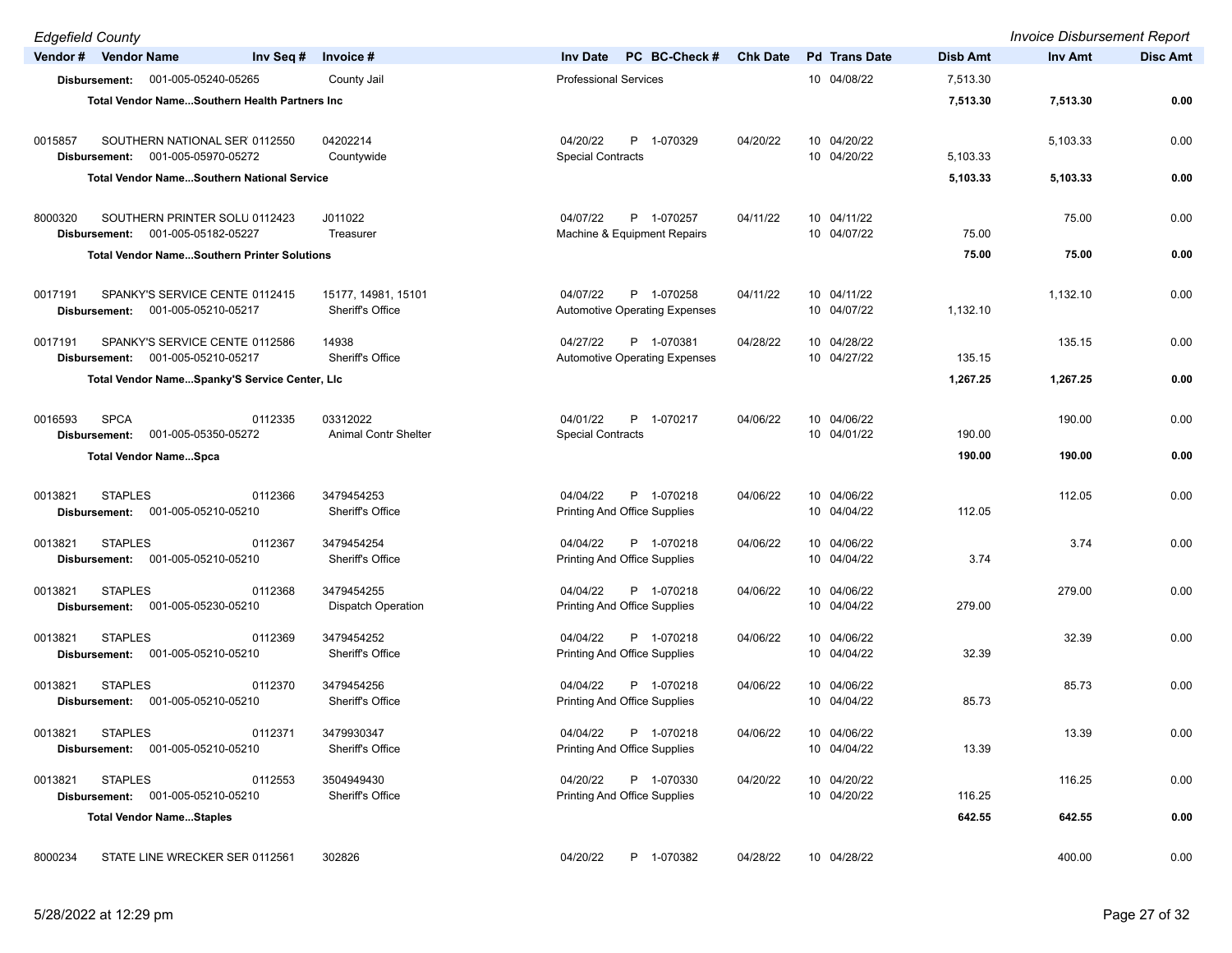| <b>Edgefield County</b>                                                            |                                                |                                                          |                 |                            |                 | <b>Invoice Disbursement Report</b> |                 |
|------------------------------------------------------------------------------------|------------------------------------------------|----------------------------------------------------------|-----------------|----------------------------|-----------------|------------------------------------|-----------------|
| Vendor # Vendor Name<br>Inv Seq #                                                  | Invoice #                                      | PC BC-Check #<br><b>Inv Date</b>                         | <b>Chk Date</b> | <b>Pd</b> Trans Date       | <b>Disb Amt</b> | Inv Amt                            | <b>Disc Amt</b> |
| 030-005-05403-05265<br>Disbursement:                                               | <b>Ambulance Services</b>                      | <b>Professional Services</b>                             |                 | 10 04/20/22                | 400.00          |                                    |                 |
| <b>Total Vendor NameState Line Wrecker Service</b>                                 |                                                |                                                          |                 |                            | 400.00          | 400.00                             | 0.00            |
|                                                                                    |                                                |                                                          |                 |                            |                 |                                    |                 |
| 8000893<br>THE DUMPSTER DEPOT, LL 0112330                                          | 100040                                         | P 1-070219<br>04/01/22                                   | 04/06/22        | 10 04/06/22                |                 | 780.80                             | 0.00            |
| 001-005-05240-05272<br>Disbursement:                                               | County Jail                                    | <b>Special Contracts</b>                                 |                 | 10 04/01/22                | 780.80          |                                    |                 |
| 8000893<br>THE DUMPSTER DEPOT, LL 0112331                                          | 100304                                         | P 1-070219<br>04/01/22                                   | 04/06/22        | 10 04/06/22                |                 | 152.50                             | 0.00            |
| 001-005-05715-05272<br>Disbursement:                                               | Dept Of Social Services                        | <b>Special Contracts</b>                                 |                 | 10 04/01/22                | 152.50          |                                    |                 |
| Total Vendor NameThe Dumpster Depot, Lic                                           |                                                |                                                          |                 |                            | 933.30          | 933.30                             | 0.00            |
|                                                                                    |                                                |                                                          |                 |                            |                 |                                    |                 |
| 0000023<br>THE EDGEFIELD ADVERTIS 0112432                                          | 29808                                          | P 1-070259<br>04/08/22                                   | 04/11/22        | 10 04/11/22                |                 | 120.00                             | 0.00            |
| 001-005-05100-05272<br>Disbursement:                                               | <b>County Council</b>                          | <b>Special Contracts</b>                                 |                 | 10 04/08/22                | 120.00          |                                    |                 |
| THE EDGEFIELD ADVERTIS 0112502<br>0000023                                          | 29831                                          | 04/14/22<br>P 1-070297                                   | 04/14/22        | 10 04/14/22                |                 | 32.00                              | 0.00            |
| 001-005-05101-05261<br>Disbursement:                                               | <b>County Administrator</b>                    | Advertising                                              |                 | 10 04/14/22                | 32.00           |                                    |                 |
| THE EDGEFIELD ADVERTIS 0112503<br>0000023                                          | 29832                                          | 04/14/22<br>P 1-070297                                   | 04/14/22        | 10 04/14/22                |                 | 48.00                              | 0.00            |
| 001-005-05101-05261<br>Disbursement:                                               | <b>County Administrator</b>                    | Advertising                                              |                 | 10 04/14/22                | 48.00           |                                    |                 |
|                                                                                    |                                                |                                                          |                 |                            |                 |                                    |                 |
| THE EDGEFIELD ADVERTIS 0112514<br>0000023                                          | 29830                                          | P 1-070331<br>04/18/22                                   | 04/20/22        | 10 04/20/22                |                 | 208.00                             | 0.00            |
| 001-005-05171-05261<br>Disbursement:                                               | Ec Registration & Election Com                 | Advertising                                              |                 | 10 04/18/22                | 208.00          |                                    |                 |
| THE EDGEFIELD ADVERTIS 0112560<br>0000023                                          | 29846                                          | 04/20/22<br>P 1-070383                                   | 04/28/22        | 10 04/28/22                |                 | 48.00                              | 0.00            |
| 001-005-05101-05261<br>Disbursement:                                               | <b>County Administrator</b>                    | Advertising                                              |                 | 10 04/20/22                | 48.00           |                                    |                 |
| 0000023<br>THE EDGEFIELD ADVERTIS 0112566                                          | 29847, 29834                                   | P<br>1-070383<br>04/21/22                                | 04/28/22        | 10 04/28/22                |                 | 128.00                             | 0.00            |
| 001-005-05132-05279<br>Disbursement:                                               | Veteran's Office                               | Miscellaneous                                            |                 | 10 04/21/22                | 128.00          |                                    |                 |
| Total Vendor NameThe Edgefield Advertiser                                          |                                                |                                                          |                 |                            | 584.00          | 584.00                             | 0.00            |
|                                                                                    |                                                |                                                          |                 |                            |                 |                                    |                 |
| <b>TIANGELO HILL</b><br>0112517<br>8000910                                         | APRIL 12, 2022                                 | 04/18/22<br>P 1-070332                                   | 04/20/22        | 10 04/20/22                |                 | 30.00                              | 0.00            |
| 001-005-05847-05226<br>Disbursement:                                               | Recreation-Baseball-Edgefield                  | Maintenance & Service Contract                           |                 | 10 04/18/22                | 30.00           |                                    |                 |
| <b>TIANGELO HILL</b><br>0112524<br>8000910                                         | APRIL 14, 2022                                 | 04/18/22<br>P 1-070332                                   | 04/20/22        | 10 04/20/22                |                 | 30.00                              | 0.00            |
| 001-005-05856-05226<br>Disbursement:                                               | Recreation-Softball                            | Maintenance & Service Contract                           |                 | 10 04/18/22                | 30.00           |                                    |                 |
|                                                                                    |                                                |                                                          |                 |                            |                 |                                    |                 |
| <b>TIANGELO HILL</b><br>8000910<br>0112594<br>001-005-05847-05226<br>Disbursement: | APRIL 26 2022<br>Recreation-Baseball-Edgefield | 04/27/22<br>P 1-070384<br>Maintenance & Service Contract | 04/28/22        | 10 04/28/22<br>10 04/27/22 | 30.00           | 30.00                              | 0.00            |
| <b>Total Vendor NameTiangelo Hill</b>                                              |                                                |                                                          |                 |                            | 90.00           | 90.00                              | 0.00            |
|                                                                                    |                                                |                                                          |                 |                            |                 |                                    |                 |
| 8000835<br>TRANSUNION RISK & ALTEF 0112429                                         | 870311-202203-1 MARCH 2022                     | 04/07/22<br>P 1-070260                                   | 04/11/22        | 10 04/11/22                |                 | 118.59                             | 0.00            |
| 001-005-05210-05226<br>Disbursement:                                               | Sheriff's Office                               | Maintenance & Service Contract                           |                 | 10 04/07/22                | 118.59          |                                    |                 |
| <b>Total Vendor NameTransunion Risk &amp; Alternative</b>                          |                                                |                                                          |                 |                            | 118.59          | 118.59                             | 0.00            |
|                                                                                    |                                                |                                                          |                 |                            |                 |                                    |                 |
| 0001388<br>TRUIST GOVERNMENTAL FI 0112414<br>053-005-05000-55200                   | 994000069300007 03/31/2022                     | 04/06/22<br>P 1-070220<br><b>Operating Expense</b>       | 04/06/22        | 10 04/06/22<br>10 04/06/22 | 138,461.02      | 138,461.02                         | 0.00            |
| Disbursement:                                                                      | Miscellaneous Expense                          |                                                          |                 |                            |                 |                                    |                 |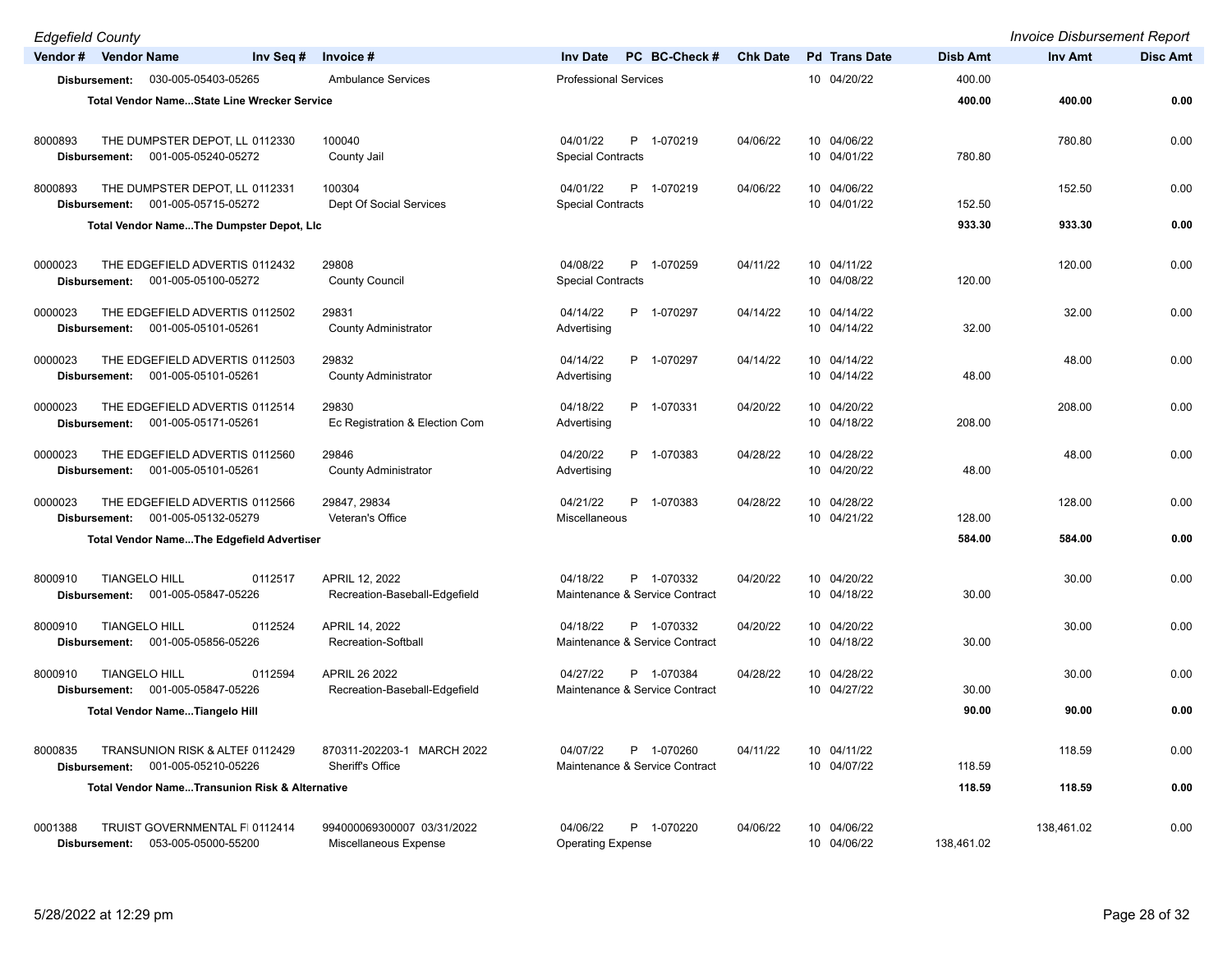| <b>Edgefield County</b>                                                                                                                                                                                                                                |                                                                                                                                                                                                                                                 |                                                                                                                                |                                                                                                                                                 |                                                                        | <b>Invoice Disbursement Report</b> |                 |
|--------------------------------------------------------------------------------------------------------------------------------------------------------------------------------------------------------------------------------------------------------|-------------------------------------------------------------------------------------------------------------------------------------------------------------------------------------------------------------------------------------------------|--------------------------------------------------------------------------------------------------------------------------------|-------------------------------------------------------------------------------------------------------------------------------------------------|------------------------------------------------------------------------|------------------------------------|-----------------|
| Vendor # Vendor Name<br>Inv Seq #                                                                                                                                                                                                                      | Invoice #                                                                                                                                                                                                                                       | PC BC-Check #<br><b>Inv Date</b>                                                                                               | <b>Pd</b> Trans Date<br><b>Chk Date</b>                                                                                                         | <b>Disb Amt</b>                                                        | Inv Amt                            | <b>Disc Amt</b> |
| <b>Total Vendor NameTruist Governmental Finance</b>                                                                                                                                                                                                    |                                                                                                                                                                                                                                                 |                                                                                                                                |                                                                                                                                                 | 138,461.02                                                             | 138,461.02                         | 0.00            |
| 8000839<br>UNITED STATES TREASURY 0112483<br>001-002-02001-02207<br>Disbursement:                                                                                                                                                                      | 04132022<br><b>Payroll Deductions</b>                                                                                                                                                                                                           | 04/13/22<br>P 1-070298<br><b>Employee Wage Garnishments</b>                                                                    | 04/14/22<br>10 04/14/22<br>10 04/13/22                                                                                                          | 50.00                                                                  | 50.00                              | 0.00            |
| 8000839<br>UNITED STATES TREASURY 0112611<br>001-002-02001-02207<br>Disbursement:                                                                                                                                                                      | 04272022<br><b>Payroll Deductions</b>                                                                                                                                                                                                           | 04/27/22<br>P 1-070385<br>Employee Wage Garnishments                                                                           | 10 04/28/22<br>04/28/22<br>10 04/27/22                                                                                                          | 50.00                                                                  | 50.00                              | 0.00            |
| <b>Total Vendor NameUnited States Treasury</b>                                                                                                                                                                                                         |                                                                                                                                                                                                                                                 |                                                                                                                                |                                                                                                                                                 | 100.00                                                                 | 100.00                             | 0.00            |
| 0016194<br>US FOODS, INC.<br>0112426<br>001-005-05240-05242<br>Disbursement:                                                                                                                                                                           | 2522019,2622725,2744880,2845140,21236,<br>County Jail                                                                                                                                                                                           | 04/07/22<br>P 1-070261<br>Boarding & Lodging                                                                                   | 10 04/11/22<br>04/11/22<br>10 04/07/22                                                                                                          | 7,489.95                                                               | 7,489.95                           | 0.00            |
| 0016194<br>US FOODS, INC.<br>0112427                                                                                                                                                                                                                   | 121022, 249584, 349666, 474821                                                                                                                                                                                                                  | 04/07/22<br>P 1-070261                                                                                                         | 04/11/22<br>10 04/11/22                                                                                                                         |                                                                        | 5,618.48                           | 0.00            |
| 001-005-05240-05242<br>Disbursement:                                                                                                                                                                                                                   | County Jail                                                                                                                                                                                                                                     | Boarding & Lodging                                                                                                             | 10 04/07/22                                                                                                                                     | 5,618.48                                                               |                                    |                 |
| Total Vendor NameUs Foods, Inc.                                                                                                                                                                                                                        |                                                                                                                                                                                                                                                 |                                                                                                                                |                                                                                                                                                 | 13,108.43                                                              | 13,108.43                          | 0.00            |
| <b>VERIZON WIRELESS</b><br>0000358<br>0112356<br>001-005-05121-05221<br>Disbursement:                                                                                                                                                                  | 9902535443<br>Clerk Of Court                                                                                                                                                                                                                    | 04/01/22<br>P 1-070221<br>Telephone                                                                                            | 10 04/06/22<br>04/06/22<br>10 04/01/22                                                                                                          | 46.38                                                                  | 46.38                              | 0.00            |
| 0000358<br><b>VERIZON WIRELESS</b><br>0112428<br>001-005-05210-05221<br>Disbursement:<br>001-005-05240-05221<br>028-005-05212-05221<br>001-005-05350-05221<br>001-005-05230-05221                                                                      | 9902535442<br>Sheriff's Office<br>County Jail<br>Victim's Bill Of Rights<br><b>Animal Contr Shelter</b><br>Dispatch Operation                                                                                                                   | 04/07/22<br>P 1-070262<br>Telephone<br>Telephone<br>Telephone<br>Telephone<br>Telephone                                        | 04/11/22<br>10 04/11/22<br>10 04/07/22<br>10 04/07/22<br>10 04/07/22<br>10 04/07/22<br>10 04/07/22                                              | 952.61<br>48.32<br>46.40<br>46.40<br>41.40                             | 1,135.13                           | 0.00            |
| 0000358<br><b>VERIZON WIRELESS</b><br>0112481<br>004-005-05214-05221<br>Disbursement:<br>006-005-05218-05221                                                                                                                                           | 9903039384<br><b>Assistant Solicitor</b><br><b>Tri-County Solicitors</b>                                                                                                                                                                        | 04/13/22<br>P 1-070299<br>Telephone<br>Telephone                                                                               | 04/14/22<br>10 04/14/22<br>10 04/13/22<br>10 04/13/22                                                                                           | 82.78<br>206.95                                                        | 289.73                             | 0.00            |
| 0000358<br><b>VERIZON WIRELESS</b><br>0112512<br>001-005-05150-05221<br>Disbursement:<br>001-005-05806-05221<br>016-005-05310-05221<br>030-005-05403-05221<br>001-005-05171-05221<br>001-005-05101-05221<br>001-005-05325-05221<br>001-005-05131-05221 | 9903527396<br><b>Building &amp; Planning</b><br><b>County Recreation</b><br>Maint Of Roads & Bridges<br><b>Ambulance Services</b><br>Ec Registration & Election Com<br><b>County Administrator</b><br><b>County Maintenance Dept</b><br>Coroner | P 1-070333<br>04/18/22<br>Telephone<br>Telephone<br>Telephone<br>Telephone<br>Telephone<br>Telephone<br>Telephone<br>Telephone | 10 04/20/22<br>04/20/22<br>10 04/18/22<br>10 04/18/22<br>10 04/18/22<br>10 04/18/22<br>10 04/18/22<br>10 04/18/22<br>10 04/18/22<br>10 04/18/22 | 82.78<br>49.56<br>18.74<br>310.84<br>49.56<br>95.95<br>49.56<br>128.68 | 785.67                             | 0.00            |
| <b>Total Vendor NameVerizon Wireless</b>                                                                                                                                                                                                               |                                                                                                                                                                                                                                                 |                                                                                                                                |                                                                                                                                                 | 2,256.91                                                               | 2,256.91                           | 0.00            |
| 0016278<br><b>VYVE BROADBAND</b><br>0112440<br>Disbursement: 030-005-05403-05221                                                                                                                                                                       | 964-679234<br><b>Ambulance Services</b>                                                                                                                                                                                                         | 04/08/22<br>P 1-070263<br>Telephone                                                                                            | 10 04/11/22<br>04/11/22<br>10 04/08/22                                                                                                          | 270.36                                                                 | 270.36                             | 0.00            |
| <b>VYVE BROADBAND</b><br>0016278<br>0112441<br>Disbursement: 001-005-05270-05221                                                                                                                                                                       | 964-533317<br><b>Emergency Management</b>                                                                                                                                                                                                       | 04/08/22<br>P 1-070263<br>Telephone                                                                                            | 10 04/11/22<br>04/11/22<br>10 04/08/22                                                                                                          | 99.95                                                                  | 99.95                              | 0.00            |
| 0016278<br><b>VYVE BROADBAND</b><br>0112465                                                                                                                                                                                                            | 964-355174                                                                                                                                                                                                                                      | 04/11/22<br>P 1-070300                                                                                                         | 04/14/22<br>10 04/14/22                                                                                                                         |                                                                        | 1,511.11                           | 0.00            |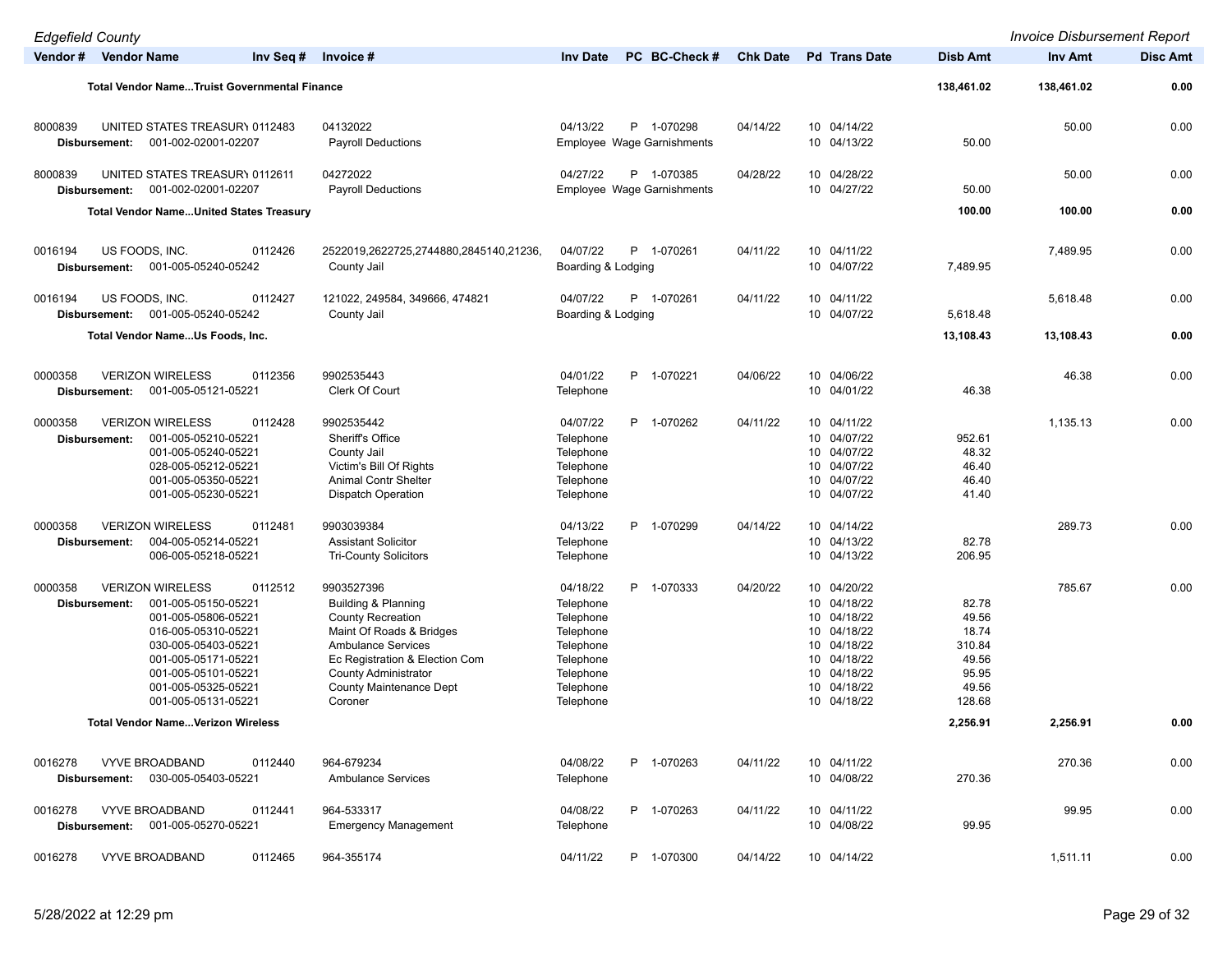| <b>Edgefield County</b>                                                                    |                                                              |                                                          |                 |                                           |                            | <b>Invoice Disbursement Report</b> |                 |
|--------------------------------------------------------------------------------------------|--------------------------------------------------------------|----------------------------------------------------------|-----------------|-------------------------------------------|----------------------------|------------------------------------|-----------------|
| Vendor # Vendor Name<br>Inv Seq #                                                          | Invoice #                                                    | PC BC-Check #<br><b>Inv Date</b>                         | <b>Chk Date</b> | <b>Pd</b> Trans Date                      | <b>Disb Amt</b>            | <b>Inv Amt</b>                     | <b>Disc Amt</b> |
| 001-005-05210-05221<br>Disbursement:<br>001-005-05240-05221<br>001-005-05230-05221         | Sheriff's Office<br>County Jail<br><b>Dispatch Operation</b> | Telephone<br>Telephone<br>Telephone                      |                 | 10 04/11/22<br>10 04/11/22<br>10 04/11/22 | 503.69<br>503.71<br>503.71 |                                    |                 |
| Total Vendor NameVyve Broadband                                                            |                                                              |                                                          |                 |                                           | 1,881.42                   | 1,881.42                           | 0.00            |
|                                                                                            |                                                              |                                                          |                 |                                           |                            |                                    |                 |
| 0017001<br>WASHINGTON NATIONAL IN 0112449<br>001-002-02001-02225<br>Disbursement:          | P2210907<br><b>Payroll Deductions</b>                        | 04/08/22<br>P 1-070264<br>Washington Mutual              | 04/11/22        | 10 04/11/22<br>10 04/08/22                | 638.28                     | 638.28                             | 0.00            |
| Total Vendor NameWashington National Ins. Co.                                              |                                                              |                                                          |                 |                                           | 638.28                     | 638.28                             | 0.00            |
|                                                                                            |                                                              |                                                          |                 |                                           |                            |                                    |                 |
| 0000646<br><b>WASTE MANAGEMENT</b><br>0112580                                              | 4711321-2589-2                                               | 04/27/22<br>P 1-070386                                   | 04/28/22        | 10 04/28/22                               |                            | 576.54                             | 0.00            |
| 001-005-05100-05244<br>Disbursement:                                                       | <b>County Council</b>                                        | <b>Cleaning &amp; Sanitation Supplies</b>                |                 | 10 04/27/22                               | 576.54                     |                                    |                 |
| <b>Total Vendor NameWaste Management</b>                                                   |                                                              |                                                          |                 |                                           | 576.54                     | 576.54                             | 0.00            |
|                                                                                            |                                                              |                                                          |                 |                                           |                            |                                    |                 |
| 0000007<br><b>WELLS FARGO BANK</b><br>0112474                                              | PRCKDATE: 04/17/2022                                         | 04/13/22<br>P 1-041222                                   | 04/12/22        | 10 04/13/22                               |                            | 1,230.00                           | 0.00            |
| 001-002-02001-02210<br>Disbursement:                                                       | <b>Payroll Deductions</b>                                    | <b>Deferred Compensation</b>                             |                 | 10 04/13/22                               | 1,230.00                   |                                    |                 |
| <b>WELLS FARGO BANK</b><br>0000007<br>0112616                                              | PRCKDATE: 04/28/2022                                         | 04/27/22<br>P 1-042822                                   | 04/28/22        | 10 04/27/22                               |                            | 1,871.16                           | 0.00            |
| 001-002-02001-02210<br>Disbursement:                                                       | <b>Payroll Deductions</b>                                    | <b>Deferred Compensation</b>                             |                 | 10 04/27/22                               | 1,871.16                   |                                    |                 |
| Total Vendor Name Wells Fargo Bank                                                         |                                                              |                                                          |                 |                                           | 3,101.16                   | 3,101.16                           | 0.00            |
|                                                                                            |                                                              |                                                          |                 |                                           |                            |                                    |                 |
| 8000912<br><b>WESLEY BOLAND</b><br>0112596                                                 | APRIL 26 2022                                                | 04/27/22<br>P 1-070387                                   | 04/28/22        | 10 04/28/22                               |                            | 65.00                              | 0.00            |
| 001-005-05847-05226<br>Disbursement:                                                       | Recreation-Baseball-Edgefield                                | Maintenance & Service Contract                           |                 | 10 04/27/22                               | 65.00                      |                                    |                 |
| <b>Total Vendor NameWesley Boland</b>                                                      |                                                              |                                                          |                 |                                           | 65.00                      | 65.00                              | 0.00            |
|                                                                                            |                                                              |                                                          |                 |                                           |                            |                                    |                 |
| 0112577<br>8000852<br><b>WEX BANK</b>                                                      | 80335919                                                     | 04/27/22<br>P 1-070388                                   | 04/28/22        | 10 04/28/22                               |                            | 1,289.47                           | 0.00            |
| 001-005-05210-05218<br>Disbursement:                                                       | Sheriff's Office                                             | Gasoline                                                 |                 | 10 04/27/22                               | 1,289.47                   |                                    |                 |
| <b>Total Vendor NameWex Bank</b>                                                           |                                                              |                                                          |                 |                                           | 1,289.47                   | 1,289.47                           | 0.00            |
|                                                                                            |                                                              |                                                          |                 |                                           |                            |                                    |                 |
| 0000151<br><b>XEROX CORPORATION</b><br>0112377                                             | 015851562                                                    | 04/04/22<br>P 1-070222                                   | 04/06/22        | 10 04/06/22                               |                            | 153.89                             | 0.00            |
| 006-005-05218-05226<br>Disbursement:                                                       | <b>Tri-County Solicitors</b>                                 | Maintenance & Service Contract                           |                 | 10 04/04/22                               | 153.89                     |                                    |                 |
|                                                                                            |                                                              |                                                          |                 |                                           |                            |                                    |                 |
| <b>XEROX CORPORATION</b><br>0112378<br>0000151<br>001-005-05161-05226<br>Disbursement:     | 15851564<br><b>Magistrates Office</b>                        | 04/04/22<br>P 1-070222<br>Maintenance & Service Contract | 04/06/22        | 10 04/06/22<br>10 04/04/22                | 104.15                     | 104.15                             | 0.00            |
|                                                                                            |                                                              |                                                          |                 |                                           |                            |                                    |                 |
| <b>XEROX CORPORATION</b><br>0112379<br>0000151                                             | 015851581                                                    | 04/04/22<br>P 1-070222                                   | 04/06/22        | 10 04/06/22                               |                            | 7.87                               | 0.00            |
| 001-005-05179-05226<br>Disbursement:                                                       | Gis/special Projects                                         | Maintenance & Service Contract                           |                 | 10 04/04/22                               | 7.87                       |                                    |                 |
|                                                                                            |                                                              |                                                          |                 |                                           |                            |                                    |                 |
| 0000151<br><b>XEROX CORPORATION</b><br>0112380<br><b>Disbursement: 001-005-05121-05226</b> | 015851565<br>Clerk Of Court                                  | P 1-070222<br>04/04/22<br>Maintenance & Service Contract | 04/06/22        | 10 04/06/22<br>10 04/04/22                | 106.90                     | 106.90                             | 0.00            |
|                                                                                            |                                                              |                                                          |                 |                                           |                            |                                    |                 |
| 0000151<br><b>XEROX CORPORATION</b><br>0112381                                             | 015851566                                                    | P 1-070222<br>04/04/22                                   | 04/06/22        | 10 04/06/22                               |                            | 202.78                             | 0.00            |
| <b>Disbursement: 001-005-05121-05226</b>                                                   | Clerk Of Court                                               | Maintenance & Service Contract                           |                 | 10 04/04/22                               | 202.78                     |                                    |                 |
| <b>XEROX CORPORATION</b><br>0112382<br>0000151                                             | 015851567                                                    | 04/04/22<br>P 1-070222                                   | 04/06/22        | 10 04/06/22                               |                            | 5.82                               | 0.00            |
| Disbursement: 001-005-05121-05226                                                          | Clerk Of Court                                               | Maintenance & Service Contract                           |                 | 10 04/04/22                               | 5.82                       |                                    |                 |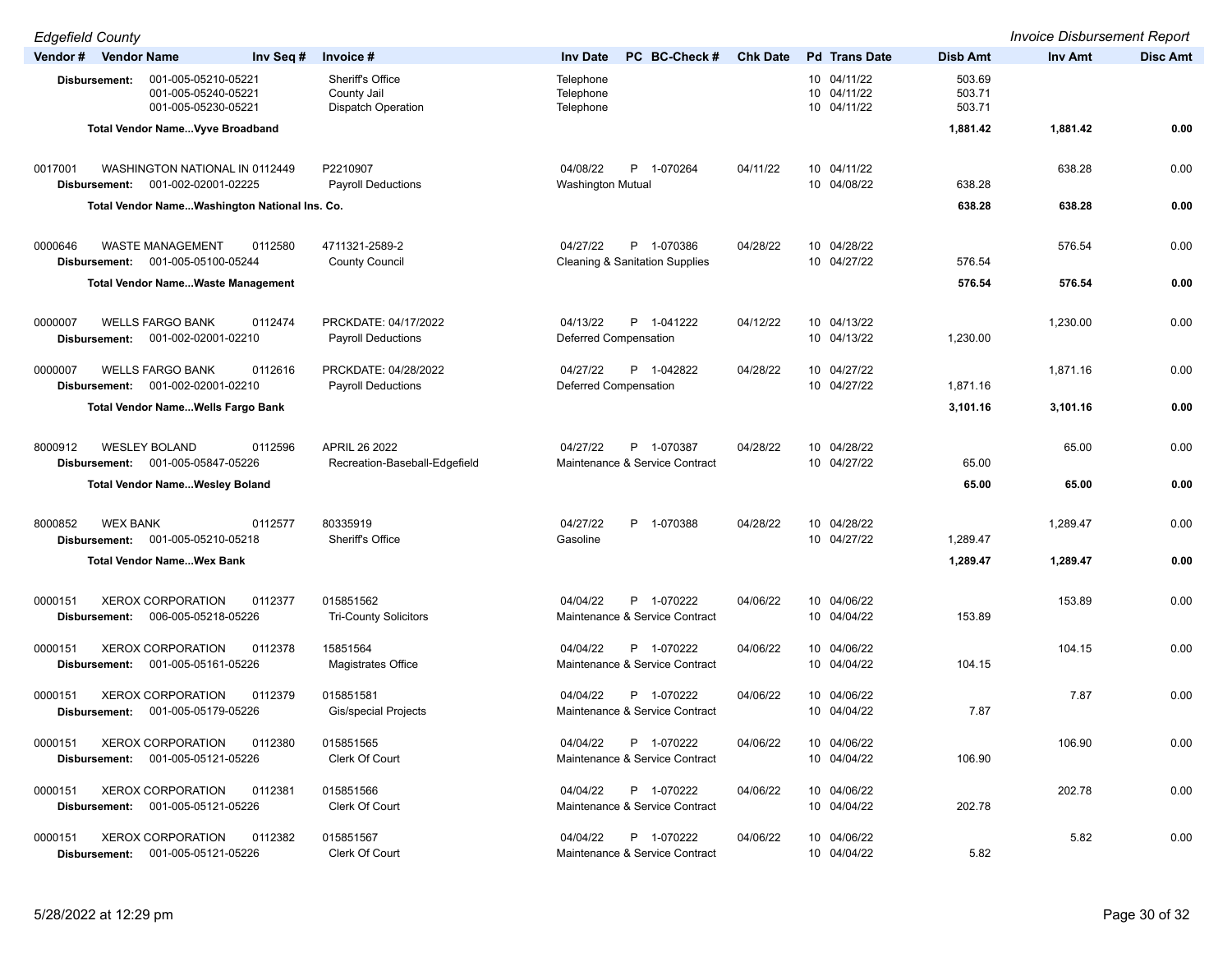| <b>Edgefield County</b>                                                                |                                             |                                                               |                 |                            |                 | <b>Invoice Disbursement Report</b> |                 |
|----------------------------------------------------------------------------------------|---------------------------------------------|---------------------------------------------------------------|-----------------|----------------------------|-----------------|------------------------------------|-----------------|
| Vendor#<br><b>Vendor Name</b><br>Inv Seq #                                             | Invoice #                                   | PC BC-Check #<br><b>Inv Date</b>                              | <b>Chk Date</b> | <b>Pd</b> Trans Date       | <b>Disb Amt</b> | Inv Amt                            | <b>Disc Amt</b> |
| 0000151<br><b>XEROX CORPORATION</b><br>0112383<br>Disbursement: 001-005-05181-05226    | 015851580<br>Auditor                        | 04/04/22<br>P 1-070222<br>Maintenance & Service Contract      | 04/06/22        | 10 04/06/22<br>10 04/04/22 | 142.04          | 142.04                             | 0.00            |
| XEROX CORPORATION<br>0000151<br>0112384<br>001-005-05806-05226<br>Disbursement:        | 015851579<br><b>County Recreation</b>       | P 1-070222<br>04/04/22<br>Maintenance & Service Contract      | 04/06/22        | 10 04/06/22<br>10 04/04/22 | 64.42           | 64.42                              | 0.00            |
| <b>XEROX CORPORATION</b><br>0112385<br>0000151<br>001-005-05183-05226<br>Disbursement: | 015851578<br><b>Tax Collector</b>           | 04/04/22<br>P 1-070222<br>Maintenance & Service Contract      | 04/06/22        | 10 04/06/22<br>10 04/04/22 | 86.43           | 86.43                              | 0.00            |
| <b>XEROX CORPORATION</b><br>0112386<br>0000151<br>001-005-05180-05226<br>Disbursement: | 015851577<br><b>Tax Assessor</b>            | P 1-070222<br>04/04/22<br>Maintenance & Service Contract      | 04/06/22        | 10 04/06/22<br>10 04/04/22 | 81.79           | 81.79                              | 0.00            |
| <b>XEROX CORPORATION</b><br>0000151<br>0112387<br>030-005-05403-05226<br>Disbursement: | 015851569<br><b>Ambulance Services</b>      | P 1-070222<br>04/04/22<br>Maintenance & Service Contract      | 04/06/22        | 10 04/06/22<br>10 04/04/22 | 83.51           | 83.51                              | 0.00            |
| <b>XEROX CORPORATION</b><br>0112388<br>0000151<br>001-005-05171-05226<br>Disbursement: | 015851568<br>Ec Registration & Election Com | 04/04/22<br>P 1-070222<br>Maintenance & Service Contract      | 04/06/22        | 10 04/06/22<br>10 04/04/22 | 73.93           | 73.93                              | 0.00            |
| <b>XEROX CORPORATION</b><br>0112389<br>0000151<br>001-005-05170-05226<br>Disbursement: | 015851573<br>Probate Court                  | 04/04/22<br>P 1-070222<br>Maintenance & Service Contract      | 04/06/22        | 10 04/06/22<br>10 04/04/22 | 111.06          | 111.06                             | 0.00            |
| <b>XEROX CORPORATION</b><br>0000151<br>0112390<br>001-005-05130-05210<br>Disbursement: | 015851574<br><b>County Archives</b>         | P 1-070223<br>04/04/22<br><b>Printing And Office Supplies</b> | 04/06/22        | 10 04/06/22<br>10 04/04/22 | 429.28          | 429.28                             | 0.00            |
| <b>XEROX CORPORATION</b><br>0112391<br>0000151<br>001-005-05150-05210<br>Disbursement: | 015851575<br>Building & Planning            | P 1-070223<br>04/04/22<br>Printing And Office Supplies        | 04/06/22        | 10 04/06/22<br>10 04/04/22 | 131.61          | 131.61                             | 0.00            |
| 0000151<br><b>XEROX CORPORATION</b><br>0112392<br>001-005-05182-05226<br>Disbursement: | 015851576<br>Treasurer                      | P 1-070223<br>04/04/22<br>Maintenance & Service Contract      | 04/06/22        | 10 04/06/22<br>10 04/04/22 | 75.47           | 75.47                              | 0.00            |
| <b>XEROX CORPORATION</b><br>0112393<br>0000151<br>001-005-05101-05226<br>Disbursement: | 015851563<br><b>County Administrator</b>    | 04/04/22<br>P 1-070223<br>Maintenance & Service Contract      | 04/06/22        | 10 04/06/22<br>10 04/04/22 | 5.11            | 5.11                               | 0.00            |
| <b>XEROX CORPORATION</b><br>0000151<br>0112542<br>001-005-05711-05272<br>Disbursement: | 15993022<br><b>County Council Chambers</b>  | P 1-070334<br>04/18/22<br><b>Special Contracts</b>            | 04/20/22        | 10 04/20/22<br>10 04/18/22 | 135.37          | 135.37                             | 0.00            |
| <b>XEROX CORPORATION</b><br>0112555<br>0000151<br>001-005-05230-05226<br>Disbursement: | 15993023<br>Dispatch Operation              | 04/20/22<br>P 1-070334<br>Maintenance & Service Contract      | 04/20/22        | 10 04/20/22<br>10 04/20/22 | 49.84           | 49.84                              | 0.00            |
| <b>XEROX CORPORATION</b><br>0000151<br>0112556<br>001-005-05210-05226<br>Disbursement: | 015993024<br>Sheriff's Office               | 04/20/22<br>P 1-070334<br>Maintenance & Service Contract      | 04/20/22        | 10 04/20/22<br>10 04/20/22 | 159.38          | 159.38                             | 0.00            |
| 0000151<br><b>XEROX CORPORATION</b><br>0112640<br>001-005-05711-05272<br>Disbursement: | 015993022<br><b>County Council Chambers</b> | 04/28/22<br>P 1-070424<br><b>Special Contracts</b>            | 05/02/22        | 10 05/02/22<br>10 04/28/22 | 135.37          | 135.37                             | 0.00            |
| <b>Total Vendor NameXerox Corporation</b>                                              |                                             |                                                               |                 |                            | 2,346.02        | 2,346.02                           | 0.00            |
| 8000268<br>4S SIGN & SUPPLY, INC<br>0112401<br>001-005-05101-05382<br>Disbursement:    | 125842<br><b>County Administrator</b>       | 04/04/22<br>P 1-070224<br>Furniture & Fixtures                | 04/06/22        | 10 04/06/22<br>10 04/04/22 | 198.62          | 198.62                             | 0.00            |
| Total Vendor Name4S Sign & Supply, Inc.                                                |                                             |                                                               |                 |                            | 198.62          | 198.62                             | 0.00            |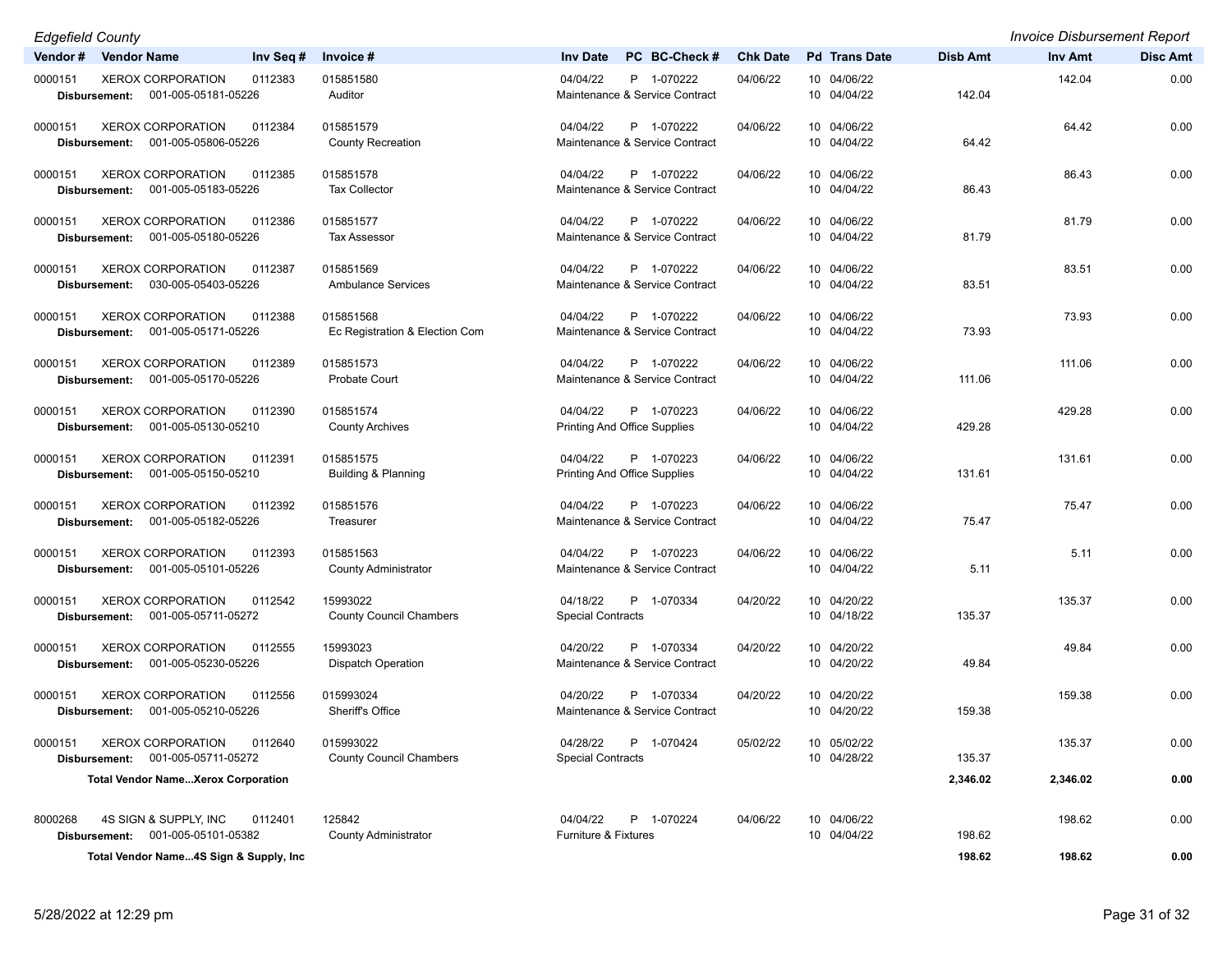| <b>Edgefield County</b> |                                             |           |                          |                          |               |                 |                      |            | <b>Invoice Disbursement Report</b> |                 |
|-------------------------|---------------------------------------------|-----------|--------------------------|--------------------------|---------------|-----------------|----------------------|------------|------------------------------------|-----------------|
| Vendor#                 | <b>Vendor Name</b>                          | Inv Seq # | Invoice #                | <b>Inv Date</b>          | PC BC-Check # | <b>Chk Date</b> | <b>Pd</b> Trans Date | Disb Amt   | <b>Inv Amt</b>                     | <b>Disc Amt</b> |
|                         |                                             |           |                          |                          |               |                 |                      |            |                                    |                 |
| 8000919                 | 5 STAR TREE SERVICE                         | 0112450   | 0243231                  | 04/08/22                 | 1-070265<br>P | 04/11/22        | 10 04/11/22          |            | 500.00                             | 0.00            |
|                         | 016-005-05310-05272<br>Disbursement:        |           | Maint Of Roads & Bridges | <b>Special Contracts</b> |               |                 | 10 04/08/22          | 500.00     |                                    |                 |
|                         | <b>Total Vendor Name5 Star Tree Service</b> |           |                          |                          |               |                 |                      | 500.00     | 500.00                             | 0.00            |
|                         |                                             |           |                          |                          |               |                 |                      |            |                                    |                 |
|                         |                                             |           |                          |                          |               |                 |                      |            |                                    |                 |
|                         | <b>Grand Total</b>                          |           |                          |                          |               |                 |                      | 761.063.92 | 761.063.92                         | 0.00            |